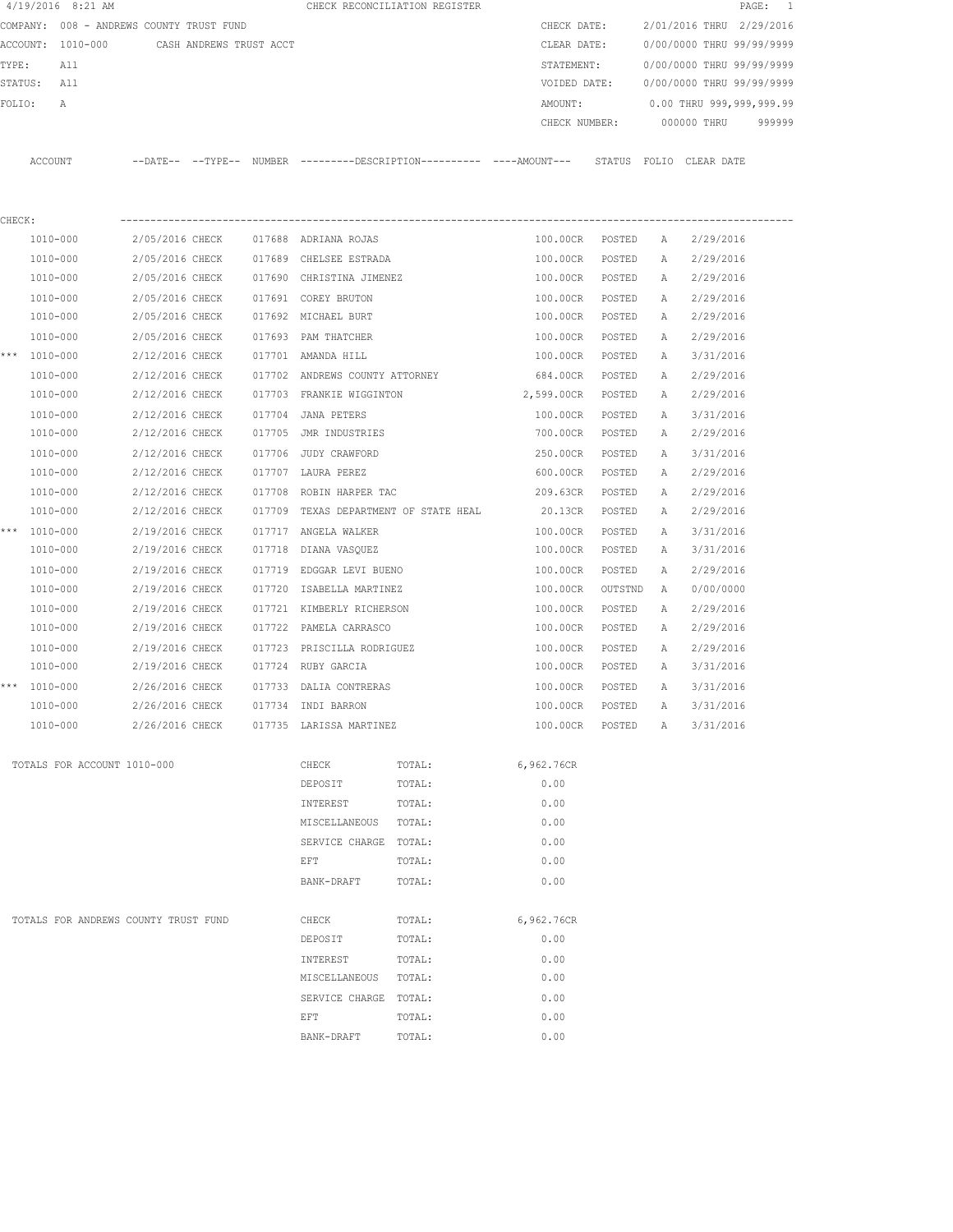|        | 4/19/2016 8:21 AM           |                 |  |                                                   | CHECK RECONCILIATION REGISTER                                                                |                                |  |                                        | PAGE: 2 |
|--------|-----------------------------|-----------------|--|---------------------------------------------------|----------------------------------------------------------------------------------------------|--------------------------------|--|----------------------------------------|---------|
|        | COMPANY: 014 - TIF GRANT    |                 |  |                                                   |                                                                                              | CHECK DATE:                    |  | 2/01/2016 THRU 2/29/2016               |         |
|        | ACCOUNT: 1010-000           | TIF GRANT       |  |                                                   |                                                                                              | CLEAR DATE:                    |  | 0/00/0000 THRU 99/99/9999              |         |
|        | TYPE:<br>All                |                 |  |                                                   |                                                                                              | STATEMENT:                     |  | 0/00/0000 THRU 99/99/9999              |         |
|        | STATUS: All                 |                 |  |                                                   |                                                                                              |                                |  | VOIDED DATE: 0/00/0000 THRU 99/99/9999 |         |
|        | FOLIO:<br>$\mathbb{A}$      |                 |  |                                                   |                                                                                              | AMOUNT:                        |  | 0.00 THRU 999,999,999.99               |         |
|        |                             |                 |  |                                                   |                                                                                              |                                |  | CHECK NUMBER: 000000 THRU              | 999999  |
|        |                             |                 |  |                                                   |                                                                                              |                                |  |                                        |         |
|        | ACCOUNT                     |                 |  |                                                   | --DATE-- --TYPE-- NUMBER ---------DESCRIPTION---------- ----AMOUNT--- STATUS FOLIO CLEARDATE |                                |  |                                        |         |
|        |                             |                 |  |                                                   |                                                                                              |                                |  |                                        |         |
|        |                             |                 |  |                                                   |                                                                                              |                                |  |                                        |         |
| CHECK: |                             |                 |  |                                                   |                                                                                              |                                |  |                                        |         |
|        | 1010-000                    |                 |  | 2/05/2016 CHECK 017697 JOHN BANMAN FARM AND RANCH |                                                                                              | 10,610.00CR POSTED A 2/29/2016 |  |                                        |         |
|        | 1010-000                    |                 |  | 2/05/2016 CHECK 017698 MARTIN'S INC.              |                                                                                              | 13,450.00CR POSTED             |  | A 2/29/2016                            |         |
|        | 1010-000                    |                 |  | 2/05/2016 CHECK 017699 WEST TEXAS CONSULTANTS INC |                                                                                              | 49,458.80CR POSTED             |  | A 2/29/2016                            |         |
|        | 1010-000                    | 2/05/2016 CHECK |  | 017700 WYLIE IMPLEMENT                            |                                                                                              | 4,500.00CR POSTED              |  | A 2/29/2016                            |         |
|        | *** 1010-000                | 2/12/2016 CHECK |  | 017714 J B & AUDREY WHATLEY                       |                                                                                              | 4,140.00CR POSTED              |  | A 2/29/2016                            |         |
|        | 1010-000                    | 2/12/2016 CHECK |  | 017715 JOHN BANMAN FARM AND RANCH                 |                                                                                              | 13,370.00CR POSTED             |  | A 2/29/2016                            |         |
|        | 1010-000                    |                 |  | 2/12/2016 CHECK 017716 MARTIN'S INC.              |                                                                                              | 17,820.00CR POSTED             |  | A 2/29/2016                            |         |
|        | *** 1010-000                |                 |  | 2/19/2016 CHECK 017729 E & N TRUCKING             |                                                                                              | 6,800.00CR POSTED              |  | A 3/31/2016                            |         |
|        | 1010-000                    |                 |  | 2/19/2016 CHECK 017730 J B & AUDREY WHATLEY       |                                                                                              | 8,212.50CR POSTED              |  | A 2/29/2016                            |         |
|        | 1010-000                    |                 |  |                                                   | 2/19/2016 CHECK 017731 JOHN BANMAN FARM AND RANCH 12,730.00CR POSTED                         |                                |  | A 2/29/2016                            |         |
|        | 1010-000                    |                 |  | 2/19/2016 CHECK 017732 MARTIN'S INC.              |                                                                                              | 17,317.50CR POSTED A 2/29/2016 |  |                                        |         |
|        | TOTALS FOR ACCOUNT 1010-000 |                 |  | CHECK                                             | TOTAL:                                                                                       | 158,408.80CR                   |  |                                        |         |
|        |                             |                 |  | DEPOSIT                                           | TOTAL:                                                                                       | 0.00                           |  |                                        |         |
|        |                             |                 |  | INTEREST                                          | TOTAL:                                                                                       | 0.00                           |  |                                        |         |
|        |                             |                 |  | MISCELLANEOUS TOTAL:                              |                                                                                              | 0.00                           |  |                                        |         |
|        |                             |                 |  | SERVICE CHARGE TOTAL:                             |                                                                                              | 0.00                           |  |                                        |         |
|        |                             |                 |  | EFT                                               | TOTAL:                                                                                       | 0.00                           |  |                                        |         |
|        |                             |                 |  | BANK-DRAFT                                        | TOTAL:                                                                                       | 0.00                           |  |                                        |         |
|        |                             |                 |  |                                                   |                                                                                              |                                |  |                                        |         |
|        | TOTALS FOR TIF GRANT        |                 |  | CHECK                                             | TOTAL:                                                                                       | 158,408.80CR                   |  |                                        |         |
|        |                             |                 |  | DEPOSIT                                           | TOTAL:                                                                                       | 0.00                           |  |                                        |         |
|        |                             |                 |  | INTEREST                                          | TOTAL:                                                                                       | 0.00                           |  |                                        |         |
|        |                             |                 |  | MISCELLANEOUS TOTAL:                              |                                                                                              | 0.00                           |  |                                        |         |
|        |                             |                 |  | SERVICE CHARGE TOTAL:                             |                                                                                              | 0.00                           |  |                                        |         |
|        |                             |                 |  | EFT                                               | TOTAL:                                                                                       | 0.00                           |  |                                        |         |
|        |                             |                 |  | BANK-DRAFT                                        | TOTAL:                                                                                       | 0.00                           |  |                                        |         |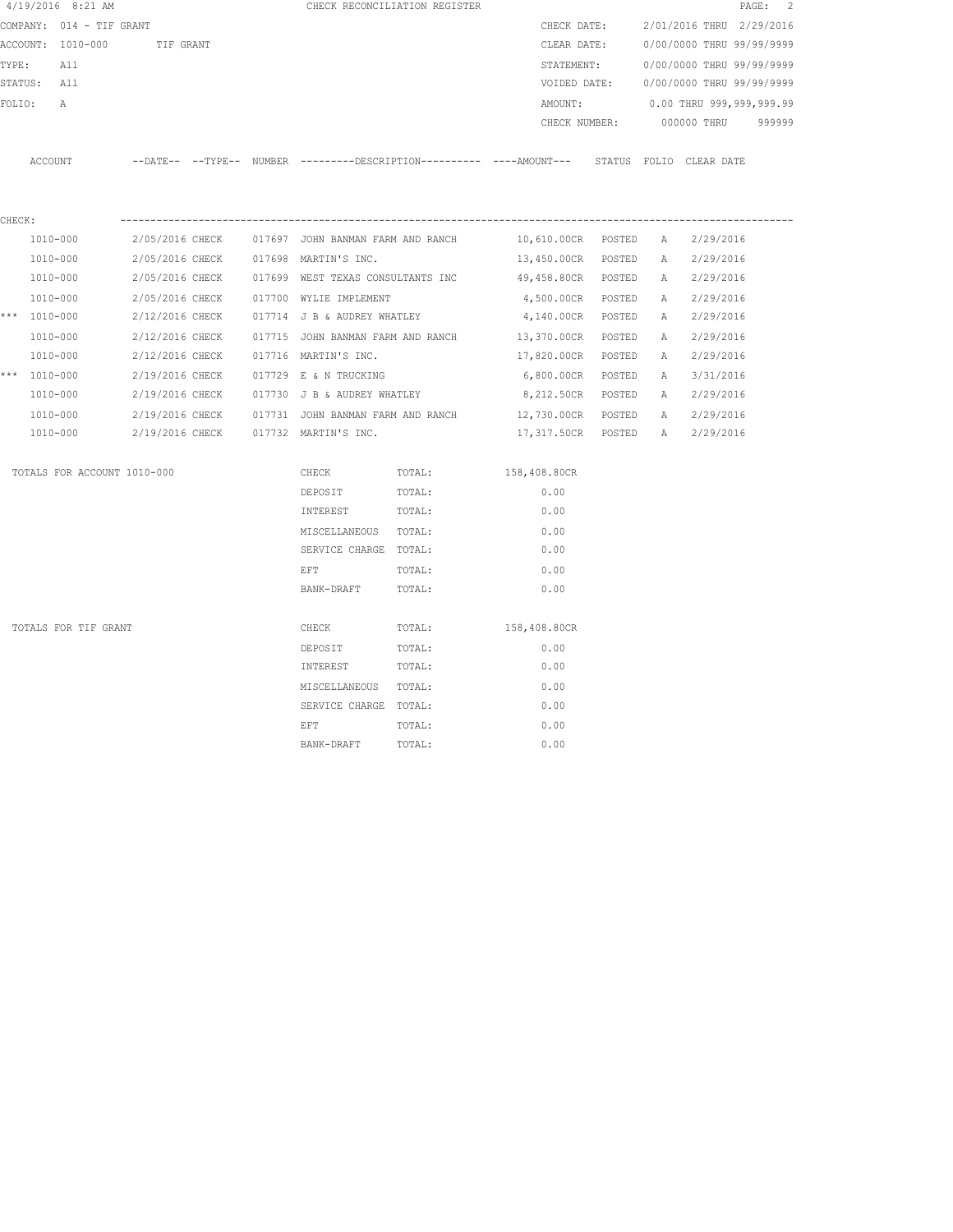|             | $4/19/2016$ 8:21 AM                        |  |                                                                                                                | CHECK RECONCILIATION REGISTER                                                                 |                               |  |                                       | PAGE: 3 |
|-------------|--------------------------------------------|--|----------------------------------------------------------------------------------------------------------------|-----------------------------------------------------------------------------------------------|-------------------------------|--|---------------------------------------|---------|
|             | COMPANY: 015 - CAPITAL IMPROVEMENT         |  |                                                                                                                |                                                                                               |                               |  | CHECK DATE: 2/01/2016 THRU 2/29/2016  |         |
|             | ACCOUNT: 1010-000 CASH CAPITAL IMPROVEMENT |  |                                                                                                                |                                                                                               |                               |  | CLEAR DATE: 0/00/0000 THRU 99/99/9999 |         |
| TYPE: All   |                                            |  |                                                                                                                |                                                                                               |                               |  | STATEMENT: 0/00/0000 THRU 99/99/9999  |         |
| STATUS: All |                                            |  |                                                                                                                |                                                                                               | VOIDED DATE:                  |  | 0/00/0000 THRU 99/99/9999             |         |
| FOLIO:      | A                                          |  |                                                                                                                |                                                                                               |                               |  | AMOUNT: 0.00 THRU 999,999,999.99      |         |
|             |                                            |  |                                                                                                                |                                                                                               |                               |  | CHECK NUMBER: 000000 THRU 999999      |         |
|             | ACCOUNT                                    |  |                                                                                                                | --DATE-- --TYPE-- NUMBER ---------DESCRIPTION---------- ----AMOUNT--- STATUS FOLIO CLEAR DATE |                               |  |                                       |         |
| CHECK:      |                                            |  |                                                                                                                |                                                                                               |                               |  |                                       |         |
|             | 1010-000                                   |  | 2/05/2016 CHECK 017696 LEVEL 5 DESIGN GROUP                                                                    |                                                                                               | 1,338.47CR POSTED A 2/29/2016 |  |                                       |         |
|             |                                            |  |                                                                                                                | *** $1010-000$ 2/12/2016 CHECK 017713 GEBO CREDIT CORPORATION 1,501.74CR POSTED A 2/29/2016   |                               |  |                                       |         |
|             | TOTALS FOR ACCOUNT 1010-000                |  |                                                                                                                | CHECK TOTAL: 2,840.21CR                                                                       |                               |  |                                       |         |
|             |                                            |  | DEPOSIT                                                                                                        | TOTAL:                                                                                        | 0.00                          |  |                                       |         |
|             |                                            |  | INTEREST TOTAL:                                                                                                |                                                                                               | 0.00                          |  |                                       |         |
|             |                                            |  | MISCELLANEOUS TOTAL:                                                                                           |                                                                                               | 0.00                          |  |                                       |         |
|             |                                            |  | SERVICE CHARGE TOTAL:                                                                                          |                                                                                               | 0.00                          |  |                                       |         |
|             |                                            |  | EFT TOTAL:                                                                                                     |                                                                                               | 0.00                          |  |                                       |         |
|             |                                            |  | BANK-DRAFT TOTAL:                                                                                              |                                                                                               | 0.00                          |  |                                       |         |
|             | TOTALS FOR CAPITAL IMPROVEMENT             |  | CHECK                                                                                                          | TOTAL :                                                                                       | 2,840.21CR                    |  |                                       |         |
|             |                                            |  | DEPOSIT                                                                                                        | TOTAL:                                                                                        | 0.00                          |  |                                       |         |
|             |                                            |  | INTEREST TOTAL:                                                                                                |                                                                                               | 0.00                          |  |                                       |         |
|             |                                            |  | MISCELLANEOUS TOTAL:                                                                                           |                                                                                               | 0.00                          |  |                                       |         |
|             |                                            |  | SERVICE CHARGE TOTAL:                                                                                          |                                                                                               | 0.00                          |  |                                       |         |
|             |                                            |  | EFT FOR THE STATE OF THE STATE OF THE STATE OF THE STATE OF THE STATE OF THE STATE OF THE STATE OF THE STATE O | TOTAL:                                                                                        | 0.00                          |  |                                       |         |
|             |                                            |  | BANK-DRAFT                                                                                                     | TOTAL:                                                                                        | 0.00                          |  |                                       |         |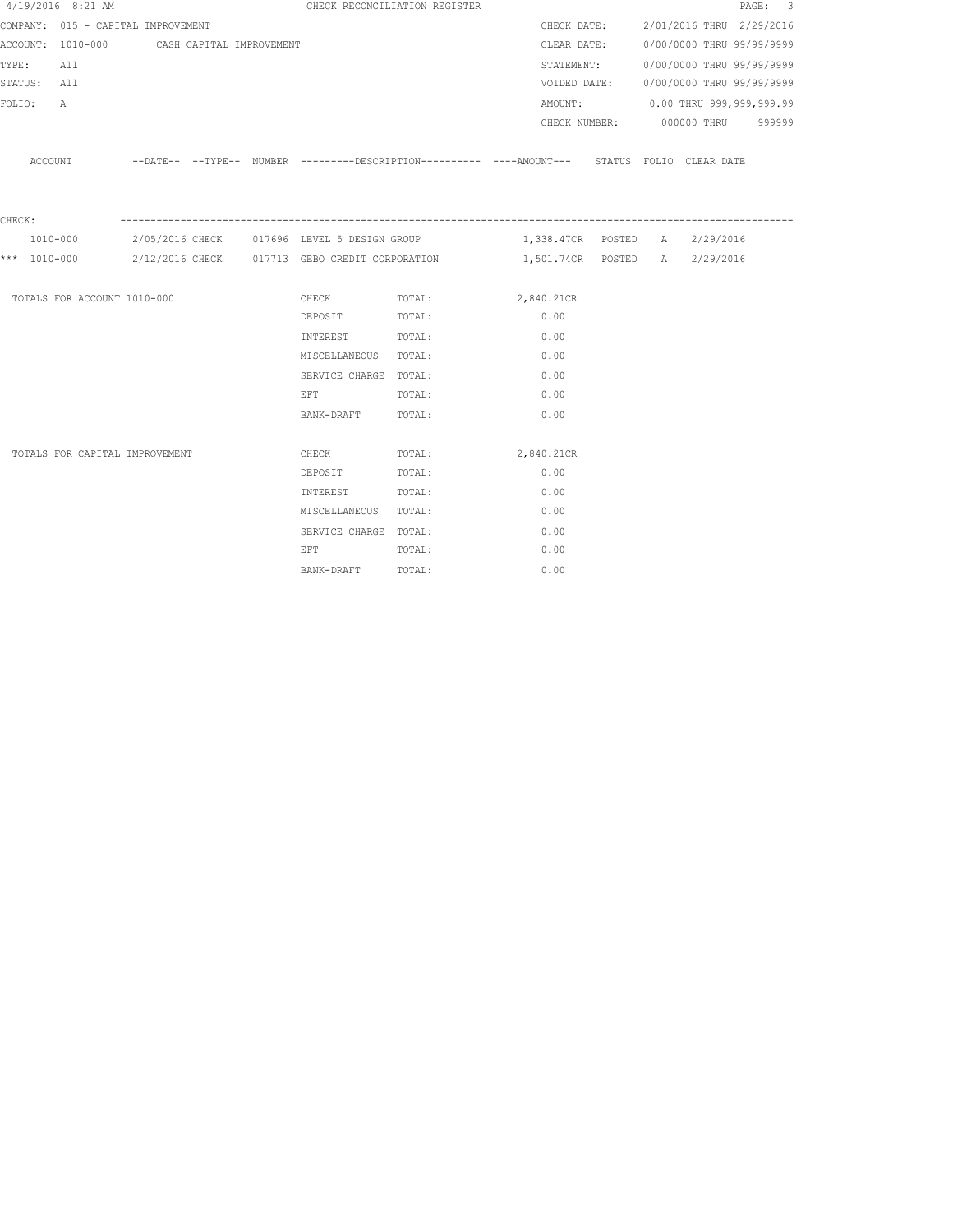|         | 4/19/2016 8:21 AM |                                       |               | CHECK RECONCILIATION REGISTER |               |        |       |             | PAGE: 4                   |  |
|---------|-------------------|---------------------------------------|---------------|-------------------------------|---------------|--------|-------|-------------|---------------------------|--|
|         |                   | COMPANY: 018 - ANDREWS EMPLOYEE TRUST |               |                               | CHECK DATE:   |        |       |             | 2/01/2016 THRU 2/29/2016  |  |
|         | ACCOUNT: 1010-000 | CASH ANDREWS EMPLOYEE TRUST           |               |                               | CLEAR DATE:   |        |       |             | 0/00/0000 THRU 99/99/9999 |  |
| TYPE:   | All               |                                       |               |                               | STATEMENT:    |        |       |             | 0/00/0000 THRU 99/99/9999 |  |
| STATUS: | All               |                                       |               |                               | VOIDED DATE:  |        |       |             | 0/00/0000 THRU 99/99/9999 |  |
| FOLTO:  | A                 |                                       |               |                               | AMOUNT:       |        |       |             | 0.00 THRU 999,999,999.99  |  |
|         |                   |                                       |               |                               | CHECK NUMBER: |        |       | 000000 THRU | 999999                    |  |
|         |                   |                                       |               |                               |               |        |       |             |                           |  |
| ACCOUNT |                   | $--$ TYPE $--$<br>$--$ DATE $--$      | <b>NUMBER</b> |                               |               | STATUS | FOLIO | CLEAR DATE  |                           |  |

| CHECK:       |                 |        |                                                 |                   |        |   |           |
|--------------|-----------------|--------|-------------------------------------------------|-------------------|--------|---|-----------|
| 1010-000     | 2/04/2016 CHECK |        | 045858 SATISH NAYAK                             | 377.69CR          | POSTED | A | 2/29/2016 |
| 1010-000     | 2/04/2016 CHECK |        | 045859 SATISH NAYAK                             | 46.33CR           | POSTED | Α | 2/29/2016 |
| 1010-000     | 2/04/2016 CHECK |        | 045860 ANDREWS FAMILY MEDICINE                  | 102.40CR          | POSTED | Α | 2/29/2016 |
| 1010-000     | 2/04/2016 CHECK |        | 045861 ODESSA SLEEP ASSOCIATES                  | 660.28CR          | POSTED | Α | 2/29/2016 |
| $1010 - 000$ | 2/04/2016 CHECK |        | 045862 VIP CARE MANAGEMENT                      | 124.00CR          | POSTED | Α | 2/29/2016 |
| 1010-000     | 2/04/2016 CHECK |        | 045863 VIP CARE MANAGEMENT                      | 651.00CR POSTED   |        | Α | 2/29/2016 |
| 1010-000     | 2/04/2016 CHECK |        | 045864 PERMIAN REGIONAL MEDICAL CTR.            | 2,005.92CR POSTED |        | Α | 2/29/2016 |
| 1010-000     | 2/04/2016 CHECK |        | 045865 PERMIAN REGIONAL MEDICAL CTR.            | 676.44CR POSTED   |        | A | 2/29/2016 |
| 1010-000     | 2/04/2016 CHECK |        | 045866 HIGH PLAINS RADIOLOGICAL ASSN            | 138.00CR POSTED   |        | A | 2/29/2016 |
| 1010-000     | 2/04/2016 CHECK |        | 045867 HIGH PLAINS RADIOLOGICAL ASSN            | 52.00CR           | POSTED | Α | 2/29/2016 |
| 1010-000     | 2/04/2016 CHECK | 045868 | PERMIAN REGIONAL MEDICAL CTR. 1,075.68CR        |                   | POSTED | A | 2/29/2016 |
| 1010-000     | 2/04/2016 CHECK |        | 045869 PERMIAN REGIONAL MEDICAL CTR.            | 210.96CR          | POSTED | A | 2/29/2016 |
| 1010-000     | 2/04/2016 CHECK |        | 045870 HIGH PLAINS RADIOLOGICAL ASSN            | 15.00CR           | POSTED | A | 2/29/2016 |
| 1010-000     | 2/04/2016 CHECK |        | 045871 PERMIAN REGIONAL MEDICAL CTR. 5,464.98CR |                   | POSTED | Α | 2/29/2016 |
| 1010-000     | 2/04/2016 CHECK |        | 045872 PERMIAN REGIONAL MEDICAL CTR.            | 64.44CR           | POSTED | Α | 2/29/2016 |
| 1010-000     | 2/04/2016 CHECK |        | 045873 DR WRIGHT'S VISION SOURCE                | 35.00CR           | POSTED | Α | 3/31/2016 |
| 1010-000     | 2/04/2016 CHECK |        | 045874 HIGH PLAINS RADIOLOGICAL ASSN            | 15.00CR           | POSTED | Α | 2/29/2016 |
| 1010-000     | 2/04/2016 CHECK |        | 045875 DR WRIGHT'S VISION SOURCE                | 105.60CR          | POSTED | Α | 3/31/2016 |
| 1010-000     | 2/04/2016 CHECK |        | 045876 TEXAS EMERGENCY STAFFING                 | 886.62CR          | POSTED | Α | 2/29/2016 |
| 1010-000     | 2/04/2016 CHECK |        | 045877 DR WRIGHT'S VISION SOURCE                | 105.60CR          | POSTED | Α | 3/31/2016 |
| 1010-000     | 2/04/2016 CHECK | 045878 | ANDREWS FAMILY MEDICINE                         | 83.50CR           | POSTED | Α | 2/29/2016 |
| 1010-000     | 2/04/2016 CHECK | 045879 | PERMIAN ANESTHESIA ASSOC                        | 812.50CR          | POSTED | Α | 2/29/2016 |
| 1010-000     | 2/04/2016 CHECK | 045880 | PERMIAN REGIONAL MEDICAL CTR.                   | 364.80CR          | POSTED | Α | 2/29/2016 |
| 1010-000     | 2/04/2016 CHECK |        | 045881 MCH PROFESSIONAL CARE PATHOLOG           | 114.69CR          | POSTED | Α | 2/29/2016 |
| 1010-000     | 2/04/2016 CHECK |        | 045882 ACS/ANATOMICAL MEDICAL LABOR             | 183.86CR          | POSTED | А | 2/29/2016 |
| 1010-000     | 2/04/2016 CHECK | 045883 | ODESSA REGIONAL HOSPITAL                        | 793.44CR          | POSTED | Α | 2/29/2016 |
| 1010-000     | 2/04/2016 CHECK |        | 045884 PERMIAN PREMIERE HEALTH SERV             | 65.57CR           | POSTED | Α | 2/29/2016 |
| 1010-000     | 2/04/2016 CHECK |        | 045885 VIP CARE MANAGEMENT                      | 46.50CR           | POSTED | А | 2/29/2016 |
| 1010-000     | 2/04/2016 CHECK |        | 045886 VIP CARE MANAGEMENT                      | 372.00CR          | POSTED | A | 2/29/2016 |
| 1010-000     | 2/04/2016 CHECK |        | 045887 VIP CARE MANAGEMENT                      | 232.50CR          | POSTED | Α | 2/29/2016 |
| 1010-000     | 2/04/2016 CHECK |        | 045888 VIP CARE MANAGEMENT                      | 31.00CR           | POSTED | А | 2/29/2016 |
| 1010-000     | 2/04/2016 CHECK |        | 045889 JERRY WADE                               | 163.00CR          | POSTED | A | 2/29/2016 |
| 1010-000     | 2/04/2016 CHECK |        | 045890 JERRY WADE                               | 473.50CR POSTED   |        | A | 2/29/2016 |
| 1010-000     | 2/04/2016 CHECK |        | 045891 PERMIAN REGIONAL MEDICAL CTR.            | 234.40CR          | POSTED | Α | 2/29/2016 |
| 1010-000     | 2/04/2016 CHECK |        | 045892 ANDREWS FAMILY MEDICINE                  | 87.45CR           | POSTED | Α | 2/29/2016 |
| 1010-000     | 2/04/2016 CHECK |        | 045893 ANDREWS FAMILY MEDICINE                  | 62.68CR           | POSTED | A | 2/29/2016 |
| 1010-000     | 2/04/2016 CHECK |        | 045894 QUICK CARE CLINIC                        | 20.86CR           | POSTED | Α | 2/29/2016 |
| 1010-000     | 2/04/2016 CHECK |        | 045895 PERMIAN CARDIOLOGY ASSOCIATES            | 148.73CR          | POSTED | A | 2/29/2016 |
| 1010-000     | 2/04/2016 CHECK |        | 045896 VIP CARE MANAGEMENT                      | 387.50CR          | POSTED | Α | 2/29/2016 |
| 1010-000     | 2/04/2016 CHECK |        | 045897 VIP CARE MANAGEMENT                      | 186.00CR          | POSTED | Α | 2/29/2016 |
| 1010-000     | 2/04/2016 CHECK |        | 045898 VIP CARE MANAGEMENT                      | 217.00CR          | POSTED | Α | 2/29/2016 |
| 1010-000     | 2/04/2016 CHECK |        | 045899 PERMIAN REGIONAL MEDICAL CTR.            | 25.20CR           | POSTED | Α | 2/29/2016 |
| 1010-000     | 2/04/2016 CHECK |        | 045900 SURESH PRASAD, MD, PA                    | 65.57CR           | POSTED | Α | 2/29/2016 |
| 1010-000     | 2/04/2016 CHECK |        | 045901 CLINICAL PATHOLOGY LABORATORIE           | 33.22CR           | POSTED | Α | 2/29/2016 |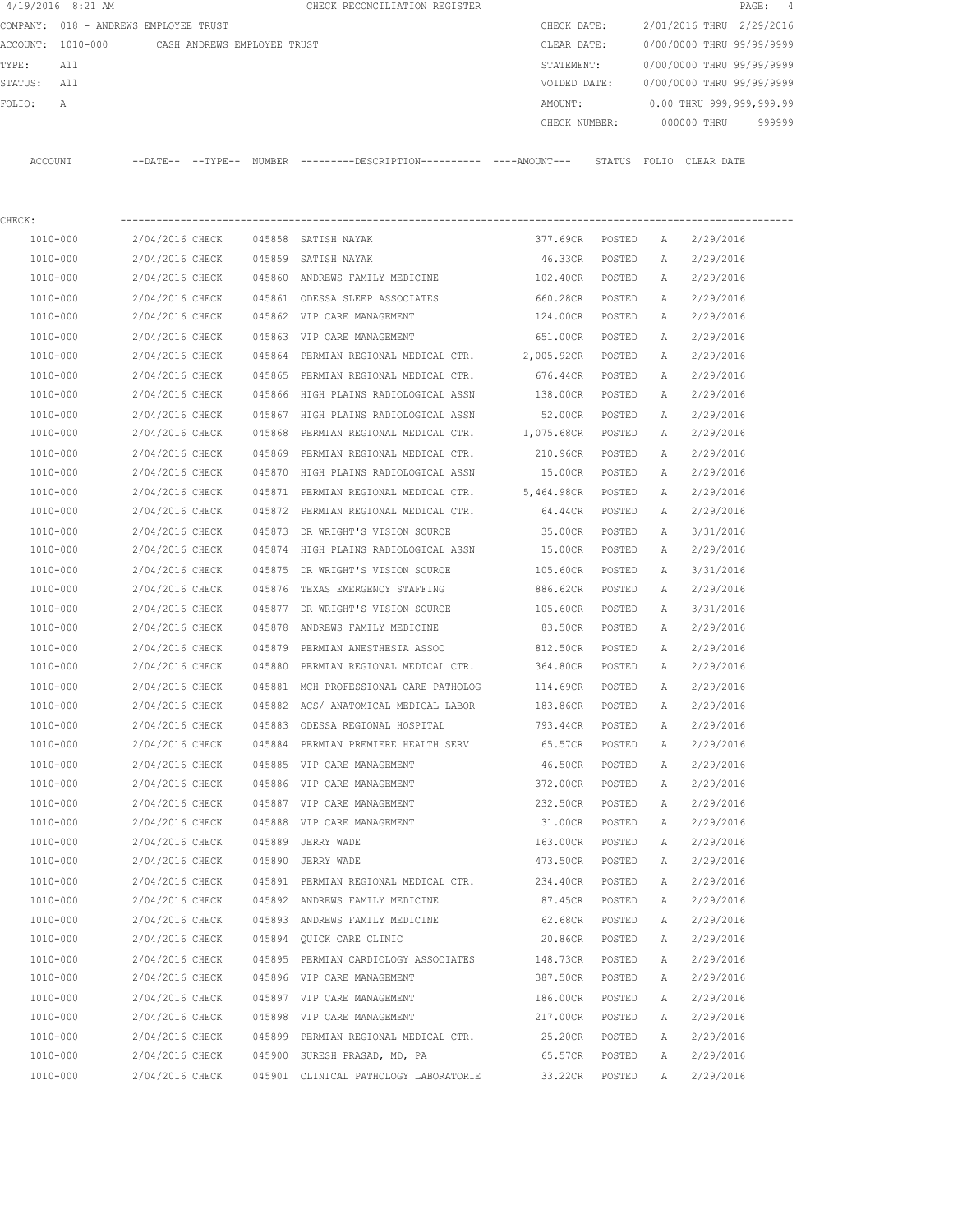|         | 4/19/2016 8:21 AM |                                       |        | CHECK RECONCILIATION REGISTER                |               |                           |            | PAGE: 5                  |  |
|---------|-------------------|---------------------------------------|--------|----------------------------------------------|---------------|---------------------------|------------|--------------------------|--|
|         |                   | COMPANY: 018 - ANDREWS EMPLOYEE TRUST |        |                                              | CHECK DATE:   | 2/01/2016 THRU 2/29/2016  |            |                          |  |
|         | ACCOUNT: 1010-000 | CASH ANDREWS EMPLOYEE TRUST           |        |                                              | CLEAR DATE:   | 0/00/0000 THRU 99/99/9999 |            |                          |  |
| TYPE:   | All               |                                       |        |                                              | STATEMENT:    | 0/00/0000 THRU 99/99/9999 |            |                          |  |
| STATUS: | All               |                                       |        |                                              | VOIDED DATE:  | 0/00/0000 THRU 99/99/9999 |            |                          |  |
| FOLTO:  | A                 |                                       |        |                                              | AMOUNT:       |                           |            | 0.00 THRU 999,999,999.99 |  |
|         |                   |                                       |        |                                              | CHECK NUMBER: | 000000 THRU               |            | 999999                   |  |
|         |                   |                                       |        |                                              |               |                           |            |                          |  |
| ACCOUNT |                   | $--$ DATE $- --$ TYPE $--$            | NUMBER | ---------DESCRIPTION---------- ----AMOUNT--- | STATUS        | FOLTO                     | CLEAR DATE |                          |  |
|         |                   |                                       |        |                                              |               |                           |            |                          |  |

| CHECK:       |                                   |                                                                        |                   |        |              |           |
|--------------|-----------------------------------|------------------------------------------------------------------------|-------------------|--------|--------------|-----------|
| 1010-000     |                                   | 2/04/2016 CHECK    045902   ACS/ ISLAM SAJJADUL MD                     | 935.68CR POSTED A |        |              | 2/29/2016 |
| 1010-000     | 2/04/2016 CHECK                   | 045903 SATISH NAYAK                                                    | 315.52CR POSTED   |        | A            | 2/29/2016 |
| 1010-000     | 2/04/2016 CHECK                   | 045904 SATISH NAYAK                                                    | 21.00CR POSTED    |        | A            | 2/29/2016 |
| 1010-000     |                                   | 2/04/2016 CHECK 045905 JAMES VAN RIPER, DO                             | 105.00CR POSTED   |        | A            | 3/31/2016 |
| 1010-000     | 2/04/2016 CHECK 045906 JERRY WADE |                                                                        | 95.00CR POSTED    |        | A            | 2/29/2016 |
| 1010-000     |                                   | 2/04/2016 CHECK 045907 PERMIAN REGIONAL MEDICAL CTR.                   | 127.80CR POSTED   |        | A            | 2/29/2016 |
| 1010-000     |                                   | 2/04/2016 CHECK 045908 MIDLAND PATHOLOGISTS                            | 5.00CR POSTED     |        | A            | 2/29/2016 |
| 1010-000     | 2/04/2016 CHECK 045909 JERRY WADE |                                                                        | 160.00CR POSTED   |        | A            | 2/29/2016 |
| 1010-000     |                                   | 2/04/2016 CHECK 045910 MIDLAND PATHOLOGISTS                            | 5.00CR POSTED     |        | A            | 2/29/2016 |
| 1010-000     |                                   | 2/04/2016 CHECK 045911 PERMIAN REGIONAL MEDICAL CTR. 164.88CR POSTED   |                   |        | A            | 2/29/2016 |
| 1010-000     |                                   | 2/04/2016 CHECK 045912 PERMIAN REGIONAL MEDICAL CTR. 1,078.56CR POSTED |                   |        | A            | 2/29/2016 |
| 1010-000     |                                   | 2/04/2016 CHECK 045913 ROBERT L CHAPPELL, JR. M.D. 229.80CR POSTED     |                   |        | A            | 2/29/2016 |
| 1010-000     | 2/04/2016 CHECK                   | 045914 MCH PROCARE HOSPITAL BASED 258.50CR POSTED                      |                   |        | A            | 2/29/2016 |
| 1010-000     | 2/04/2016 CHECK                   | 045915 JEREMY A DENMAN, DDS                                            | 266.00CR POSTED   |        | A            | 2/29/2016 |
| 1010-000     | 2/04/2016 CHECK                   | 045916 ANCILLARY CARE SERVICES INC 150.30CR POSTED                     |                   |        | A            | 2/29/2016 |
| 1010-000     |                                   | 2/04/2016 CHECK 045917 QUICK CARE CLINIC                               | 35.45CR POSTED    |        | A            | 2/29/2016 |
| 1010-000     |                                   | 2/04/2016 CHECK 045918 PERMIAN REGIONAL MEDICAL CTR.                   | 167.76CR POSTED   |        | A            | 2/29/2016 |
| 1010-000     |                                   | 2/04/2016 CHECK 045919 VERONICA SANCHEZ-BERNUY                         | 415.00CR POSTED   |        | A            | 2/29/2016 |
| 1010-000     | 2/04/2016 CHECK                   | 045920 SINUS ALLERGY SPECIALISTS OF                                    | 479.83CR POSTED   |        | A            | 2/29/2016 |
| 1010-000     | 2/04/2016 CHECK                   | 045921 VIP CARE MANAGEMENT                                             | 400.00CR POSTED   |        | A            | 2/29/2016 |
| 1010-000     | 2/04/2016 CHECK                   | 045922 SEARS DDS PC                                                    | 115.00CR POSTED   |        | A            | 2/29/2016 |
| 1010-000     |                                   | 2/04/2016 CHECK 045923 QUICK CARE CLINIC                               | 68.28CR POSTED    |        | A            | 2/29/2016 |
| 1010-000     |                                   | 2/04/2016 CHECK 045924 MIDLAND PATHOLOGISTS                            | 10.00CR POSTED    |        | A            | 2/29/2016 |
| 1010-000     |                                   | 2/04/2016 CHECK 045925 PERMIAN REGIONAL MEDICAL CTR. 482.40CR POSTED   |                   |        | A            | 2/29/2016 |
| 1010-000     |                                   | 2/04/2016 CHECK 045926 VIP CARE MANAGEMENT                             | 400.00CR POSTED   |        | A            | 2/29/2016 |
| 1010-000     | 2/04/2016 CHECK                   | 045927 TEXAS ONCOLOGY, P.A.                                            | 109.69CR          | POSTED | A            | 2/29/2016 |
| 1010-000     | 2/04/2016 CHECK                   | 045928 TEXAS ONCOLOGY, P.A.                                            | 4.21CR POSTED     |        | A            | 2/29/2016 |
| 1010-000     | 2/04/2016 CHECK                   | 045929 TEXAS ONCOLOGY, P.A.                                            | 22.24CR POSTED    |        | A            | 2/29/2016 |
| 1010-000     | 2/04/2016 CHECK                   | 045930 TEXAS ONCOLOGY, P.A.                                            | 12.83CR POSTED    |        | A            | 2/29/2016 |
| 1010-000     | 2/04/2016 CHECK                   | 045931 TEXAS ONCOLOGY, P.A.                                            | 10.69CR POSTED    |        | A            | 2/29/2016 |
| 1010-000     |                                   | 2/04/2016 CHECK 045932 TEXAS ONCOLOGY, P.A.                            | 14.11CR POSTED    |        | A            | 2/29/2016 |
| 1010-000     | 2/04/2016 CHECK                   | 045933 MIDLAND PATHOLOGISTS                                            | 15.00CR POSTED    |        | A            | 2/29/2016 |
| 1010-000     |                                   | 2/11/2016 CHECK 045934 ROBERT L CHAPPELL JR MD PA                      | 52.70CR POSTED    |        | A            | 2/29/2016 |
| 1010-000     | 2/11/2016 CHECK                   | 045935 MIDLAND PATHOLOGISTS                                            | 23.81CR POSTED    |        | <b>A</b>     | 2/29/2016 |
| 1010-000     | 2/11/2016 CHECK                   | 045936 PERMIAN REGIONAL MEDICAL CTR.                                   | 473.20CR          | POSTED | $\mathbb{A}$ | 2/29/2016 |
| 1010-000     | 2/11/2016 CHECK                   | 045937 HIGH PLAINS RADIOLOGICAL ASSN                                   | 16.00CR           | POSTED | Α            | 2/29/2016 |
| 1010-000     | 2/11/2016 CHECK                   | 045938 WEST TEXAS UROLOGY                                              | 382.10CR          | POSTED | Α            | 3/31/2016 |
| 1010-000     | 2/11/2016 CHECK                   | 045939 MIDLAND PATHOLOGISTS                                            | 15.00CR           | POSTED | Α            | 2/29/2016 |
| 1010-000     | 2/11/2016 CHECK                   | 045940 MCH PROCARE HOSPITAL BASED                                      | 409.50CR          | POSTED | А            | 2/29/2016 |
| $1010 - 000$ | 2/11/2016 CHECK                   | 045941 BASIN EMERGENCY PHYSICIANS                                      | 178.58CR          | POSTED | Α            | 2/29/2016 |
| 1010-000     | 2/11/2016 CHECK                   | 045942 SATISH NAYAK                                                    | 34.50CR           | POSTED | Α            | 2/29/2016 |
| 1010-000     | 2/11/2016 CHECK                   | 045943 NEC MIDLAND EMERGENCY CEN                                       | 1,122.73CR POSTED |        | Α            | 2/29/2016 |
| 1010-000     | 2/11/2016 CHECK                   | 045944 NEIGHBORS PHYSICAN GROUP                                        | 481.49CR          | POSTED | A            | 2/29/2016 |
| $1010 - 000$ | 2/11/2016 CHECK                   | 045945 MIDLAND PATHOLOGISTS                                            | 5.00CR            | POSTED | Α            | 2/29/2016 |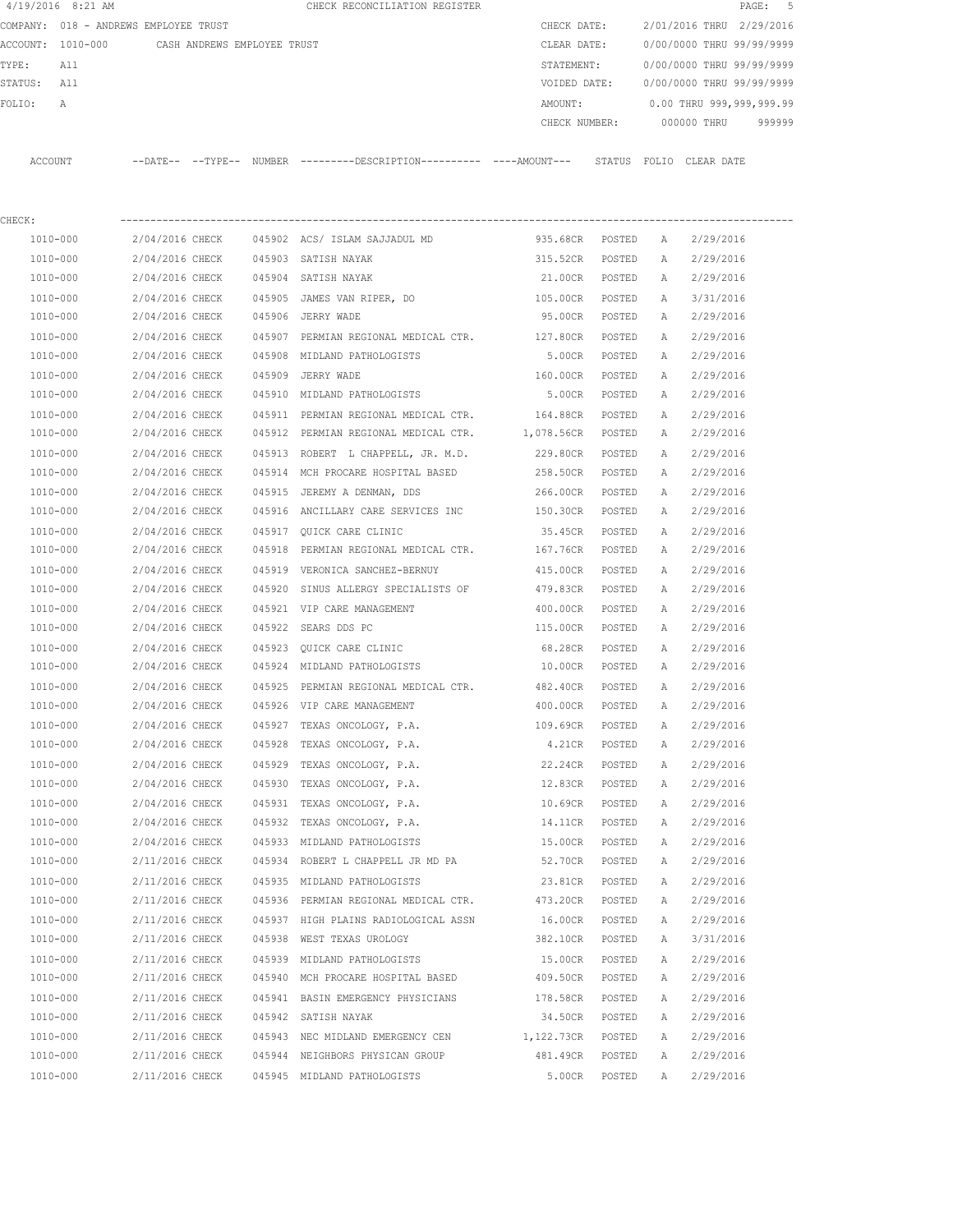|             | 4/19/2016 8:21 AM                             |                                    |                 |        | CHECK RECONCILIATION REGISTER                                                               |                                    |                  |          |                                  | PAGE: 6 |
|-------------|-----------------------------------------------|------------------------------------|-----------------|--------|---------------------------------------------------------------------------------------------|------------------------------------|------------------|----------|----------------------------------|---------|
|             | COMPANY: 018 - ANDREWS EMPLOYEE TRUST         |                                    |                 |        |                                                                                             | CHECK DATE:                        |                  |          | 2/01/2016 THRU 2/29/2016         |         |
|             | ACCOUNT: 1010-000 CASH ANDREWS EMPLOYEE TRUST |                                    |                 |        |                                                                                             | CLEAR DATE:                        |                  |          | 0/00/0000 THRU 99/99/9999        |         |
| TYPE:       | All                                           |                                    |                 |        |                                                                                             | STATEMENT:                         |                  |          | 0/00/0000 THRU 99/99/9999        |         |
| STATUS: All |                                               |                                    |                 |        |                                                                                             | VOIDED DATE:                       |                  |          | 0/00/0000 THRU 99/99/9999        |         |
| FOLIO:      | А                                             |                                    |                 |        |                                                                                             | AMOUNT:                            |                  |          | 0.00 THRU 999,999,999.99         |         |
|             |                                               |                                    |                 |        |                                                                                             |                                    |                  |          | CHECK NUMBER: 000000 THRU 999999 |         |
|             | ACCOUNT                                       |                                    |                 |        | --DATE-- --TYPE-- NUMBER --------DESCRIPTION---------- ---AMOUNT--- STATUS FOLIO CLEAR-DATE |                                    |                  |          |                                  |         |
| CHECK:      |                                               |                                    |                 |        |                                                                                             |                                    |                  |          |                                  |         |
|             | 1010-000                                      | 2/11/2016 CHECK                    |                 |        | 045946 TEXAS TECH UNIVERSITY HEALTH S                                                       | 73.50CR POSTED A                   |                  |          | 3/31/2016                        |         |
|             | 1010-000                                      | 2/11/2016 CHECK                    |                 |        | 045947 MCH PROFESSIONAL CARE PATHOLOG                                                       | 186.45CR POSTED                    |                  | A        | 2/29/2016                        |         |
|             | 1010-000                                      | 2/11/2016 CHECK                    |                 |        | 045948 MCH PROFESSIONAL CARE PATHOLOG                                                       | 60.50CR POSTED                     |                  | <b>A</b> | 2/29/2016                        |         |
|             | 1010-000                                      | 2/11/2016 CHECK                    |                 |        | 045949 MIDLAND PATHOLOGISTS                                                                 | 20.00CR POSTED                     |                  | A        | 2/29/2016                        |         |
|             | 1010-000                                      | 2/11/2016 CHECK                    |                 |        | 045950 BASIN EMERGENCY PHYSICIANS                                                           | 188.88CR POSTED                    |                  | A        | 2/29/2016                        |         |
|             | 1010-000                                      | 2/11/2016 CHECK                    |                 |        | 045951 HIGH PLAINS RADIOLOGICAL ASSN 107.00CR                                               |                                    | POSTED           | A        | 2/29/2016                        |         |
|             | 1010-000                                      | 2/11/2016 CHECK                    |                 |        | 045952 PERMIAN REGIONAL MEDICAL CTR. 666.00CR POSTED                                        |                                    |                  | A        | 2/29/2016                        |         |
|             | 1010-000                                      | 2/11/2016 CHECK                    |                 |        | 045953 PERMIAN REGIONAL MEDICAL CTR. 1,210.00CR POSTED                                      |                                    |                  | A        | 2/29/2016                        |         |
|             | 1010-000                                      |                                    | 2/11/2016 CHECK |        | 045954 HIGH PLAINS RADIOLOGICAL ASSN 17.00CR POSTED                                         |                                    |                  | A        | 2/29/2016                        |         |
|             | 1010-000                                      | 2/11/2016 CHECK                    |                 |        | 045955 HIGH PLAINS RADIOLOGICAL ASSN 17.00CR                                                |                                    | POSTED           | A        | 2/29/2016                        |         |
|             | 1010-000                                      |                                    | 2/11/2016 CHECK |        | 045956 ANDREWS FAMILY MEDICINE                                                              | 43.60CR                            | POSTED           | A        | 2/29/2016                        |         |
|             | 1010-000                                      | 2/11/2016 CHECK                    |                 |        | 045957 DR WRIGHT'S VISION SOURCE                                                            |                                    |                  |          |                                  |         |
|             | 1010-000                                      | 2/11/2016 CHECK                    |                 |        | 045958 STEVE R COULON                                                                       | 105.60CR POSTED<br>152.00CR POSTED |                  | A<br>A   | 3/31/2016<br>2/29/2016           |         |
|             | 1010-000                                      | 2/11/2016 CHECK                    |                 |        | 045959 TEXAS TECH UNIVERSITY HEALTH S                                                       | 110.00CR POSTED                    |                  | A        | 2/29/2016                        |         |
|             | 1010-000                                      | 2/11/2016 CHECK                    |                 |        | 045960 BASIN ORTHOPEDIC SURGICAL SPEC                                                       | 79.73CR                            | POSTED           | A        | 2/29/2016                        |         |
|             |                                               |                                    |                 |        |                                                                                             |                                    |                  |          |                                  |         |
|             | 1010-000                                      | 2/11/2016 CHECK                    |                 |        | 045961 ADVANCED NEUROSCIENCE CLINIC<br>045962 ODESSA PHYSICIAN ASSOCIATES                   | 260.28CR                           | POSTED           | A        | 3/31/2016                        |         |
|             | 1010-000                                      | 2/11/2016 CHECK                    |                 |        |                                                                                             | 286.40CR                           | POSTED           | A        | 2/29/2016                        |         |
|             | 1010-000                                      | 2/11/2016 CHECK                    |                 |        | 045963 ODESSA CONSULTANTS                                                                   | 176.93CR                           | POSTED           | A        | 2/29/2016                        |         |
|             | 1010-000                                      | 2/11/2016 CHECK<br>2/11/2016 CHECK |                 |        | 045964 TEXAS TECH HEALTH SCIENCE CTR                                                        | 259.00CR                           | POSTED<br>POSTED | A        | 2/29/2016                        |         |
|             | 1010-000<br>1010-000                          | 2/11/2016 CHECK                    |                 | 045965 | TEXAS TECH HEALTH SCIENCE CTR<br>045966 VIP CARE MANAGEMENT                                 | 55.50CR<br>593.65CR                | POSTED           | A<br>A   | 2/29/2016<br>2/29/2016           |         |
|             |                                               |                                    |                 |        | 045967 ANDREWS FAMILY MEDICINE                                                              |                                    |                  |          |                                  |         |
|             | 1010-000                                      | 2/11/2016 CHECK                    |                 |        | 2/11/2016 CHECK 045968 VERONICA SANCHEZ-BERNUY                                              | 58.73CR                            | POSTED           | A        | 2/29/2016                        |         |
|             | 1010-000                                      |                                    |                 |        |                                                                                             | 153.00CR                           | POSTED           | A        | 2/29/2016                        |         |
|             | 1010-000                                      |                                    |                 |        | 2/11/2016 CHECK 045969 VERONICA SANCHEZ-BERNUY                                              | 153.00CR                           | POSTED           | A        | 2/29/2016                        |         |
|             | 1010-000                                      | 2/11/2016 CHECK                    |                 |        | 045970 SURESH PRASAD, MD, PA                                                                | 529.63CR                           | POSTED           | А        | 2/29/2016                        |         |
|             | $1010 - 000$                                  | 2/11/2016 CHECK                    |                 |        | 045971 SURESH PRASAD, MD, PA                                                                | 813.18CR                           | POSTED           | Α        | 2/29/2016                        |         |
|             | 1010-000                                      | 2/11/2016 CHECK                    |                 |        | 045972 SURESH PRASAD, MD, PA                                                                | 153.95CR                           | POSTED           | Α        | 2/29/2016                        |         |
|             | $1010 - 000$                                  | 2/11/2016 CHECK                    |                 |        | 045973 SURESH PRASAD, MD, PA                                                                | 169.34CR                           | POSTED           | Α        | 2/29/2016                        |         |
|             | 1010-000                                      | 2/11/2016 CHECK                    |                 |        | 045974 PERMIAN REGIONAL MEDICAL CTR.                                                        | 67.94CR                            | POSTED           | Α        | 2/29/2016                        |         |
|             | $1010 - 000$                                  | 2/11/2016 CHECK                    |                 |        | 045975 BASIN ORTHOPEDIC SURGICAL SPEC 1,997.58CR POSTED                                     |                                    |                  | Α        | 2/29/2016                        |         |
|             | $1010 - 000$                                  | 2/11/2016 CHECK                    |                 |        | 045976 MCH PROFESSIONAL CARE PATHOLOG                                                       | 337.58CR                           | POSTED           | Α        | 2/29/2016                        |         |
|             | $1010 - 000$                                  | 2/11/2016 CHECK                    |                 |        | 045977 ANDREWS FAMILY MEDICINE                                                              | 43.60CR                            | POSTED           | Α        | 2/29/2016                        |         |
|             | 1010-000                                      | 2/11/2016 CHECK                    |                 |        | 045978 ANDREWS FAMILY MEDICINE                                                              | 43.60CR                            | POSTED           | Α        | 2/29/2016                        |         |
|             | 1010-000                                      | 2/11/2016 CHECK                    |                 |        | 045979 SEARS DDS PC                                                                         | 190.00CR                           | POSTED           | Α        | 2/29/2016                        |         |
|             | 1010-000                                      | 2/11/2016 CHECK                    |                 |        | 045980 PERMIAN BASIN ORAL & MAXILLOFA                                                       | 2,000.00CR                         | POSTED           | Α        | 2/29/2016                        |         |
|             | 1010-000                                      | 2/11/2016 CHECK                    |                 |        | 045981 CLINICAL PATHOLOGY LABORATORIE                                                       | 72.05CR                            | POSTED           | Α        | 2/29/2016                        |         |
|             | 1010-000                                      | 2/11/2016 CHECK                    |                 |        | 045982 MIDLAND PATHOLOGISTS                                                                 | 41.50CR                            | POSTED           | Α        | 2/29/2016                        |         |
|             | 1010-000                                      | 2/11/2016 CHECK                    |                 |        | 045983 ACS/ FAMILY MOBILITY                                                                 | 33.98CR                            | POSTED           | Α        | 2/29/2016                        |         |
|             | 1010-000                                      | 2/11/2016 CHECK                    |                 |        | 045984 MIDLAND TEXAS ORTHOPEDIC GRP                                                         | 29.20CR                            | POSTED           | Α        | 2/29/2016                        |         |
|             | 1010-000                                      | 2/11/2016 CHECK                    |                 |        | 045985 ANDREWS FAMILY MEDICINE                                                              | 159.52CR                           | POSTED           | Α        | 2/29/2016                        |         |
|             | 1010-000                                      | 2/11/2016 CHECK                    |                 |        | 045986 ACS/ PROPATH SERVICES LLP                                                            | 141.00CR                           | POSTED           | Α        | 2/29/2016                        |         |
|             | 1010-000                                      | 2/11/2016 CHECK                    |                 |        | 045987 PERMIAN GASTROENTEROLOGY ASSOC                                                       | 52.00CR                            | POSTED           | Α        | 2/29/2016                        |         |
|             | 1010-000                                      |                                    | 2/11/2016 CHECK |        | 045988 PERMIAN REGIONAL MEDICAL CTR. 1,364.40CR POSTED                                      |                                    |                  | Α        | 2/29/2016                        |         |
|             | 1010-000                                      | 2/11/2016 CHECK                    |                 |        | 045989 HIGH PLAINS RADIOLOGICAL ASSN                                                        | 67.50CR                            | POSTED           | Α        | 2/29/2016                        |         |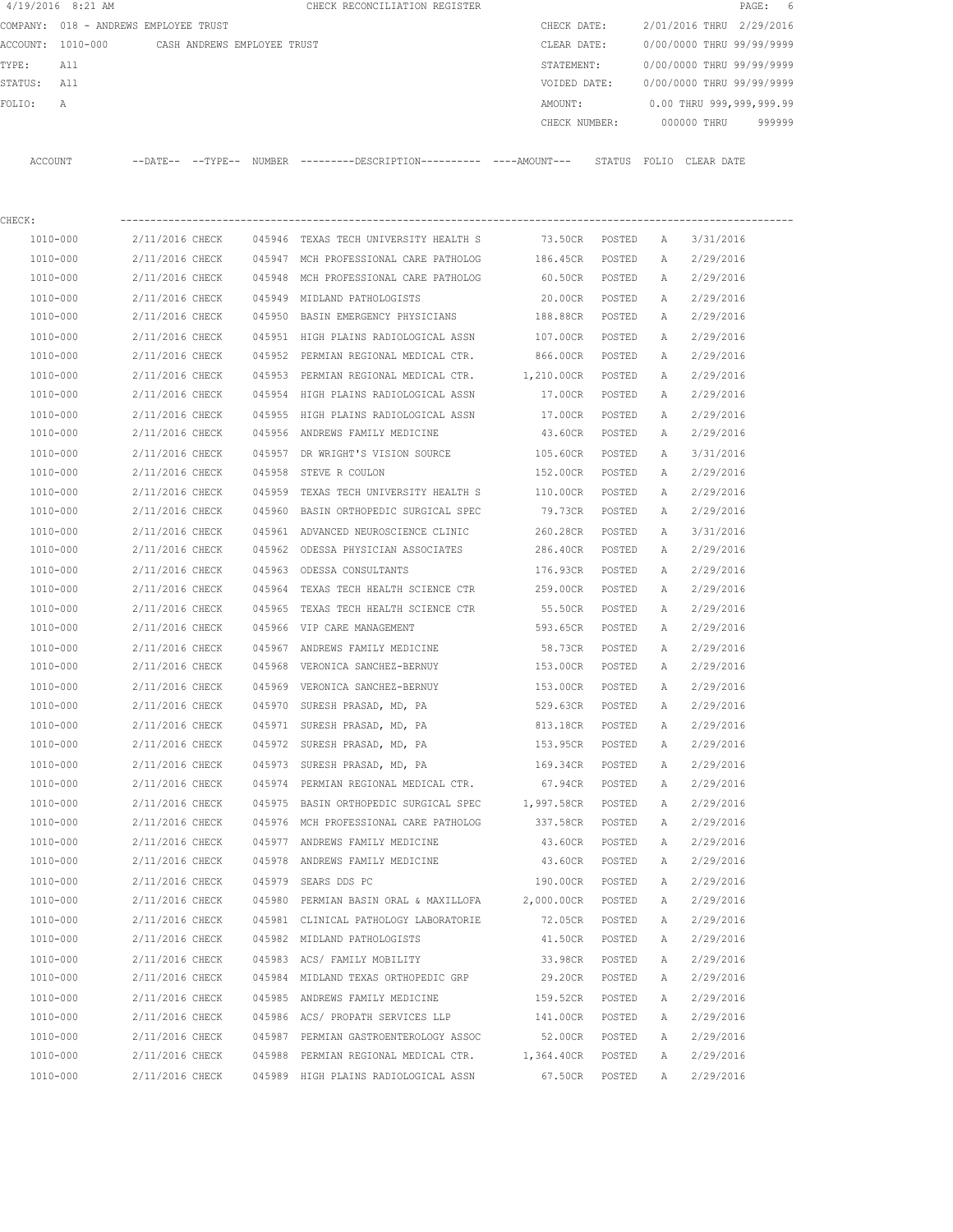|             | $4/19/2016$ 8:21 AM                           |                 |        | CHECK RECONCILIATION REGISTER                                                                 |                    |                |              |                           | 7<br>PAGE: |
|-------------|-----------------------------------------------|-----------------|--------|-----------------------------------------------------------------------------------------------|--------------------|----------------|--------------|---------------------------|------------|
|             | COMPANY: 018 - ANDREWS EMPLOYEE TRUST         |                 |        |                                                                                               | CHECK DATE:        |                |              | 2/01/2016 THRU 2/29/2016  |            |
|             | ACCOUNT: 1010-000 CASH ANDREWS EMPLOYEE TRUST |                 |        |                                                                                               | CLEAR DATE:        |                |              | 0/00/0000 THRU 99/99/9999 |            |
| TYPE:       | All                                           |                 |        |                                                                                               | STATEMENT:         |                |              | 0/00/0000 THRU 99/99/9999 |            |
| STATUS: All |                                               |                 |        |                                                                                               | VOIDED DATE:       |                |              | 0/00/0000 THRU 99/99/9999 |            |
| FOLIO:      | Α                                             |                 |        |                                                                                               | AMOUNT:            |                |              | 0.00 THRU 999,999,999.99  |            |
|             |                                               |                 |        |                                                                                               | CHECK NUMBER:      |                |              | 000000 THRU               | 999999     |
|             | ACCOUNT                                       |                 |        | --DATE-- --TYPE-- NUMBER ---------DESCRIPTION---------- ----AMOUNT--- STATUS FOLIO CLEAR DATE |                    |                |              |                           |            |
| CHECK:      |                                               |                 |        |                                                                                               |                    |                |              |                           |            |
|             | 1010-000                                      | 2/11/2016 CHECK |        | 045990 PERMIAN REGIONAL MEDICAL CTR.                                                          |                    | 55.82CR POSTED | A            | 2/29/2016                 |            |
|             | 1010-000                                      | 2/11/2016 CHECK |        | 045991 ANDREWS FAMILY MEDICINE                                                                | 43.60CR            | POSTED         | А            | 2/29/2016                 |            |
|             | 1010-000                                      |                 |        | 2/11/2016 CHECK 045992 MIDLAND PATHOLOGISTS                                                   | 28.79CR POSTED     |                | A            | 2/29/2016                 |            |
|             | 1010-000                                      | 2/11/2016 CHECK |        | 045993 PERMIAN REGIONAL MEDICAL CTR.                                                          | 212.79CR           | POSTED         | A            | 2/29/2016                 |            |
|             | 1010-000                                      | 2/11/2016 CHECK |        | 045994 VERONICA SANCHEZ-BERNUY                                                                | 283.20CR POSTED    |                | A            | 2/29/2016                 |            |
|             | 1010-000                                      | 2/11/2016 CHECK |        | 045995 FOOT AND ANKLE                                                                         | 160.35CR OUTSTND   |                | A            | 0/00/0000                 |            |
|             | 1010-000                                      | 2/11/2016 CHECK |        | 045996 CALDWELL DENTAL GR                                                                     | 136.80CR POSTED    |                | Α            | 2/29/2016                 |            |
|             | 1010-000                                      | 2/11/2016 CHECK |        | 045997 PERMIAN REGIONAL MEDICAL CTR.                                                          | 810.00CR           | POSTED         | A            | 2/29/2016                 |            |
|             | 1010-000                                      | 2/11/2016 CHECK |        | 045998 TEXAS ONCOLOGY, P.A.                                                                   | 65.57CR POSTED     |                | A            | 2/29/2016                 |            |
|             | 1010-000                                      | 2/11/2016 CHECK | 045999 | TEXAS ONCOLOGY, P.A.                                                                          | 12.83CR            | POSTED         | A            | 2/29/2016                 |            |
|             | 1010-000                                      | 2/11/2016 CHECK |        | 046000 TEXAS ONCOLOGY, P.A.                                                                   | 4.21CR             | POSTED         | A            | 2/29/2016                 |            |
|             | 1010-000                                      | 2/11/2016 CHECK |        | 046001 TEXAS ONCOLOGY, P.A.                                                                   | 17.11CR            | POSTED         | A            | 2/29/2016                 |            |
|             | 1010-000                                      | 2/11/2016 CHECK |        | 046002 TEXAS ONCOLOGY, P.A.                                                                   | 33.78CR            | POSTED         | $\mathbb{A}$ | 2/29/2016                 |            |
|             | 1010-000                                      | 2/11/2016 CHECK |        | 046003 TEXAS ONCOLOGY, P.A.                                                                   | 9.84CR             | POSTED         | Α            | 2/29/2016                 |            |
|             | 1010-000                                      | 2/11/2016 CHECK |        | 046004 VIP CARE MANAGEMENT                                                                    | 232.50CR           | POSTED         | A            | 2/29/2016                 |            |
|             | 1010-000                                      | 2/11/2016 CHECK |        | 046005 ANDREWS FAMILY MEDICINE                                                                | 47.55CR POSTED     |                | Α            | 2/29/2016                 |            |
|             | 1010-000                                      | 2/11/2016 CHECK |        | 046006 SATISH NAYAK                                                                           | 34.50CR POSTED     |                | Α            | 2/29/2016                 |            |
|             | 1010-000                                      | 2/25/2016 CHECK |        | 046007 PERMIAN REGIONAL MEDICAL CTR.                                                          | 470.88CR POSTED    |                | $\mathbb{A}$ | 3/31/2016                 |            |
|             | 1010-000                                      | 2/25/2016 CHECK |        | 046008 WELLDYNE RX                                                                            | 39,965.49CR POSTED |                | A            | 3/31/2016                 |            |
|             | 1010-000                                      | 2/25/2016 CHECK |        | 046009 WELLDYNE RX                                                                            | 25,756.62CR POSTED |                | Α            | 3/31/2016                 |            |
|             | 1010-000                                      | 2/25/2016 CHECK | 046010 | TEXAS EMERGENCY STAFFING                                                                      | 338.42CR           | POSTED         | A            | 3/31/2016                 |            |
|             | 1010-000                                      | 2/25/2016 CHECK |        | 046011 ANDREWS FAMILY MEDICINE                                                                | 101.97CR           | POSTED         | A            | 3/31/2016                 |            |
|             | 1010-000                                      | 2/25/2016 CHECK |        | 046012 MIDLAND PATHOLOGISTS                                                                   | 5.00CR             | POSTED         | A            | 3/31/2016                 |            |
|             | 1010-000                                      | 2/25/2016 CHECK |        | 046013 ANDREWS FAMILY MEDICINE 43.60CR                                                        |                    | <b>POSTED</b>  | $\mathbb{A}$ | 3/31/2016                 |            |
|             | 1010-000                                      | 2/25/2016 CHECK |        | 046014 SATISH NAYAK                                                                           | 73.00CR            | POSTED         | Α            | 3/31/2016                 |            |
|             | 1010-000                                      | 2/25/2016 CHECK |        | 046015 VIP CARE MANAGEMENT                                                                    | 201.50CR           | POSTED         | Α            | 3/31/2016                 |            |
|             | 1010-000                                      | 2/25/2016 CHECK |        | 046016 MIDLAND PATHOLOGISTS                                                                   | 31.50CR            | POSTED         | Α            | 3/31/2016                 |            |
|             | 1010-000                                      | 2/25/2016 CHECK |        | 046017 PERMIAN REGIONAL MEDICAL CTR.                                                          | 107.80CR           | POSTED         | Α            | 3/31/2016                 |            |
|             | 1010-000                                      | 2/25/2016 CHECK |        | 046018 MIDLAND DENTAL CENTER                                                                  | 214.80CR           | POSTED         | Α            | 3/31/2016                 |            |
|             | 1010-000                                      | 2/25/2016 CHECK |        | 046019 MIDLAND DENTAL CENTER                                                                  | 233.00CR           | POSTED         | Α            | 3/31/2016                 |            |
|             | 1010-000                                      | 2/25/2016 CHECK |        | 046020 TEXAS EMERGENCY STAFFING                                                               | 647.48CR           | POSTED         | Α            | 3/31/2016                 |            |
|             | 1010-000                                      | 2/25/2016 CHECK |        | 046021 PERMIAN REGIONAL MEDICAL CTR.                                                          | 7,139.15CR         | POSTED         | Α            | 3/31/2016                 |            |
|             | 1010-000                                      | 2/25/2016 CHECK |        | 046022 PERMIAN REGIONAL MEDICAL CTR.                                                          | 71.60CR            | POSTED         | Α            | 3/31/2016                 |            |
|             | 1010-000                                      | 2/25/2016 CHECK |        | 046023 SATISH NAYAK                                                                           | 1,026.70CR         | POSTED         | Α            | 3/31/2016                 |            |
|             | 1010-000                                      | 2/25/2016 CHECK |        | 046024 ROBERT L CHAPPELL JR MD PA                                                             | 230.47CR           | POSTED         | Α            | 3/31/2016                 |            |
|             | 1010-000                                      | 2/25/2016 CHECK |        | 046025 JENNIFER B HADA ONDRIEZEK                                                              | 1,050.22CR         | POSTED         | Α            | 3/31/2016                 |            |
|             | 1010-000                                      | 2/25/2016 CHECK |        | 046026 VERONICA SANCHEZ-BERNUY                                                                | 168.00CR           | POSTED         | Α            | 3/31/2016                 |            |
|             | 1010-000                                      | 2/25/2016 CHECK |        | 046027 VERONICA SANCHEZ-BERNUY                                                                | 318.00CR           | POSTED         | Α            | 3/31/2016                 |            |
|             | 1010-000                                      | 2/25/2016 CHECK |        | 046028 CITY OF ANDREWS C/C EMS                                                                | 707.74CR           | POSTED         | Α            | 3/31/2016                 |            |
|             | 1010-000                                      | 2/25/2016 CHECK |        | 046029 VIP CARE MANAGEMENT                                                                    | 341.00CR           | POSTED         | Α            | 3/31/2016                 |            |
|             | 1010-000                                      | 2/25/2016 CHECK |        | 046030 MCH PROFESSIONAL CARE PATHOLOG                                                         | 103.86CR           | POSTED         | Α            | 3/31/2016                 |            |
|             | 1010-000                                      | 2/25/2016 CHECK |        | 046031 MCH PROFESSIONAL CARE PATHOLOG                                                         | 132.81CR           | POSTED         | Α            | 3/31/2016                 |            |
|             | 1010-000                                      | 2/25/2016 CHECK |        | 046032 TEXAS EMERGENCY STAFFING                                                               | 719.42CR           | POSTED         | Α            | 3/31/2016                 |            |
|             | 1010-000                                      | 2/25/2016 CHECK |        | 046033 ECTOR COUNTY HOSPITAL DIST                                                             | 742.48CR           | POSTED         | Α            | 3/31/2016                 |            |
|             |                                               |                 |        |                                                                                               |                    |                |              |                           |            |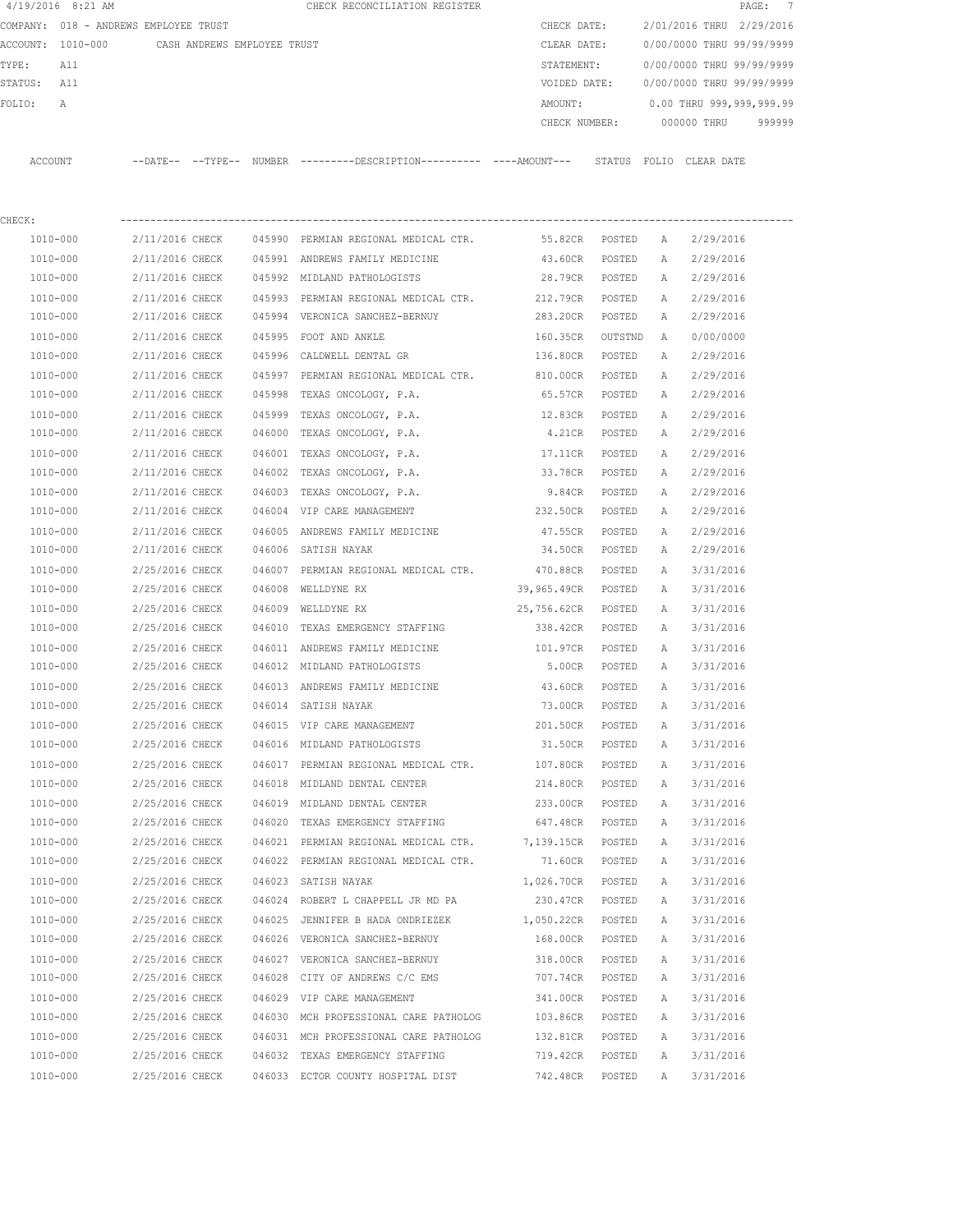| $4/19/2016$ 8:21 AM                   |                             |        | CHECK RECONCILIATION REGISTER                                                                    |                 |         |              | PAGE: 8                   |        |
|---------------------------------------|-----------------------------|--------|--------------------------------------------------------------------------------------------------|-----------------|---------|--------------|---------------------------|--------|
| COMPANY: 018 - ANDREWS EMPLOYEE TRUST |                             |        |                                                                                                  | CHECK DATE:     |         |              | 2/01/2016 THRU 2/29/2016  |        |
| ACCOUNT: 1010-000                     | CASH ANDREWS EMPLOYEE TRUST |        |                                                                                                  | CLEAR DATE:     |         |              | 0/00/0000 THRU 99/99/9999 |        |
| All<br>TYPE:                          |                             |        |                                                                                                  | STATEMENT:      |         |              | 0/00/0000 THRU 99/99/9999 |        |
| STATUS: All                           |                             |        |                                                                                                  | VOIDED DATE:    |         |              | 0/00/0000 THRU 99/99/9999 |        |
| FOLIO:<br>Α                           |                             |        |                                                                                                  | AMOUNT:         |         |              | 0.00 THRU 999,999,999.99  |        |
|                                       |                             |        |                                                                                                  | CHECK NUMBER:   |         |              | 000000 THRU               | 999999 |
| ACCOUNT                               |                             |        | --DATE-- --TYPE-- NUMBER --------DESCRIPTION--------- ---AMOUNT--- STATUS FOLIO CLEAR DATE       |                 |         |              |                           |        |
|                                       |                             |        |                                                                                                  |                 |         |              |                           |        |
| CHECK:                                |                             |        |                                                                                                  |                 |         |              |                           |        |
| 1010-000                              | 2/25/2016 CHECK             |        | 046034 MCH PROCARE HOSPITAL BASED                                                                | 585.00CR        | POSTED  | Α            | 3/31/2016                 |        |
| 1010-000                              | 2/25/2016 CHECK             |        | 046035 MIDLAND PATHOLOGISTS                                                                      | 10.00CR         | POSTED  | Α            | 3/31/2016                 |        |
| 1010-000                              | 2/25/2016 CHECK             |        | 046036 MCH PROFESSIONAL CARE PATHOLOG                                                            | 70.57CR         | POSTED  | Α            | 3/31/2016                 |        |
| 1010-000                              | 2/25/2016 CHECK             |        | 046037 MIDLAND PATHOLOGISTS                                                                      | 38.81CR         | POSTED  | Α            | 3/31/2016                 |        |
| 1010-000                              | 2/25/2016 CHECK             |        | 046038 MIDLAND PATHOLOGISTS                                                                      | 37.79CR         | POSTED  | A            | 3/31/2016                 |        |
| 1010-000                              | 2/25/2016 CHECK             |        | 046039 VIP CARE MANAGEMENT                                                                       | 263.50CR        | POSTED  | A            | 3/31/2016                 |        |
| 1010-000                              | 2/25/2016 CHECK             | 046040 | PERMIAN REGIONAL MEDICAL CTR.                                                                    | 592.56CR        | POSTED  | A            | 3/31/2016                 |        |
| 1010-000                              | 2/25/2016 CHECK             |        | 046041 UNITED STATES MEDICAL SUPPLY                                                              | 56.99CR         | POSTED  | А            | 3/31/2016                 |        |
| 1010-000                              | 2/25/2016 CHECK             |        | 046042 ARTHRITIS & OSTEOPOROSIS ASSOC                                                            | 67.00CR         | POSTED  | Α            | 3/31/2016                 |        |
| 1010-000                              | 2/25/2016 CHECK             |        | 046043 CHARLES A LIVELY MD                                                                       | 166.01CR        | POSTED  | A            | 3/31/2016                 |        |
| 1010-000                              | 2/25/2016 CHECK             |        | 046044 ANDREWS FAMILY MEDICINE                                                                   | 25.00CR         | POSTED  | A            | 3/31/2016                 |        |
| 1010-000                              | 2/25/2016 CHECK             |        | 046045 FMC DESERT MILAGARO                                                                       | 771.96CR        | POSTED  | A            | 3/31/2016                 |        |
| 1010-000                              | 2/25/2016 CHECK             |        | 046046 PERMIAN REGIONAL MEDICAL CTR.                                                             | 269.60CR        | POSTED  | A            | 3/31/2016                 |        |
| 1010-000                              | 2/25/2016 CHECK             |        | 046047 HIGH PLAINS RADIOLOGICAL ASSN                                                             | 69.00CR         | POSTED  | А            | 3/31/2016                 |        |
| 1010-000                              | 2/25/2016 CHECK             |        | 046048 SATISH NAYAK                                                                              | 34.50CR         | POSTED  | A            | 3/31/2016                 |        |
| 1010-000                              | 2/25/2016 CHECK             |        | 046049 VERONICA SANCHEZ-BERNUY                                                                   | 257.00CR        | POSTED  | A            | 3/31/2016                 |        |
| 1010-000                              | 2/25/2016 CHECK             |        | 046050 SUSAN HARRIS LMFT                                                                         | 24.00CR         | OUTSTND | A            | 0/00/0000                 |        |
| 1010-000                              | 2/25/2016 CHECK             |        | 046051 SUSAN HARRIS LMFT                                                                         | 125.42CR        | OUTSTND | A            | 0/00/0000                 |        |
| 1010-000                              | 2/25/2016 CHECK             |        | 046052 SUSAN HARRIS LMFT                                                                         | 125.42CR        | OUTSTND | $\mathbb{A}$ | 0/00/0000                 |        |
| 1010-000                              | 2/25/2016 CHECK             |        | 046053 UNITED STATES MEDICAL SUPPLY                                                              | 349.96CR        | POSTED  | Α            | 3/31/2016                 |        |
| 1010-000                              | 2/25/2016 CHECK             |        | 046054 TEXAS TECH HEALTH SCIENCE CTR                                                             | 151.90CR        | POSTED  | Α            | 3/31/2016                 |        |
| 1010-000                              | 2/25/2016 CHECK             | 046055 | TEXAS TECH HEALTH SCIENCE CTR                                                                    | 140.00CR        | POSTED  | Α            | 3/31/2016                 |        |
| 1010-000                              | 2/25/2016 CHECK             |        | 046056 ANDREWS FAMILY MEDICINE                                                                   | 43.60CR         | POSTED  | $\mathbb A$  | 3/31/2016                 |        |
| 1010-000                              |                             |        | 2/25/2016 CHECK 046057 ECTOR COUNTY HOSPITAL DIST 1,340.55CR POSTED A 3/31/2016                  |                 |         |              |                           |        |
| 1010-000                              |                             |        | 2/25/2016 CHECK 046058 MCH PROFESSIONAL CARE PATHOLOG                                            | 157.38CR POSTED |         | A            | 3/31/2016                 |        |
| $1010 - 000$                          |                             |        | 2/25/2016 CHECK 046059 PERMIAN REGIONAL MEDICAL CTR.                                             | 723.60CR        | POSTED  | A            | 3/31/2016                 |        |
| 1010-000                              | 2/25/2016 CHECK             |        | 046060 PERMIAN REGIONAL MEDICAL CTR.                                                             | 898.02CR POSTED |         | $\mathbb A$  | 3/31/2016                 |        |
| 1010-000                              | 2/25/2016 CHECK             |        | 046061 MIDLAND PATHOLOGISTS                                                                      | 10.00CR         | POSTED  | A            | 3/31/2016                 |        |
| 1010-000                              | 2/25/2016 CHECK             |        | 046062 PERMIAN REGIONAL MEDICAL CTR. 148.80CR POSTED                                             |                 |         | A            | 3/31/2016                 |        |
| 1010-000                              | 2/25/2016 CHECK             |        | 046063 ANDREWS FAMILY MEDICINE                                                                   |                 | POSTED  |              |                           |        |
|                                       |                             |        |                                                                                                  | 43.60CR         |         | A            | 3/31/2016                 |        |
| 1010-000<br>1010-000                  | 2/25/2016 CHECK             |        | 2/25/2016 CHECK 046064 ANDREWS FAMILY MEDICINE 15.13CR<br>046065 ANDREWS FAMILY MEDICINE 68.73CR |                 | POSTED  | A            | 3/31/2016                 |        |
|                                       |                             |        | 2/25/2016 CHECK 046066 ANDREWS FAMILY MEDICINE                                                   |                 | POSTED  | A            | 3/31/2016                 |        |
| 1010-000                              |                             |        |                                                                                                  | 108.96CR POSTED |         | A            | 3/31/2016                 |        |
| 1010-000                              | 2/25/2016 CHECK             |        | 046067 VIP CARE MANAGEMENT                                                                       | 155.00CR        | POSTED  | A            | 3/31/2016                 |        |
| 1010-000                              | 2/25/2016 CHECK             |        | 046068 TEXAS ONCOLOGY, P.A.                                                                      | 4.94CR POSTED   |         | A            | 3/31/2016                 |        |
| 1010-000                              |                             |        | 2/25/2016 CHECK 046069 TEXAS ONCOLOGY, P.A.                                                      | 4.21CR          | POSTED  | Α            | 3/31/2016                 |        |
| 1010-000                              |                             |        | 2/25/2016 CHECK 046070 TEXAS ONCOLOGY, P.A.                                                      | 9.84CR          | POSTED  | A            | 3/31/2016                 |        |
| 1010-000                              | 2/25/2016 CHECK             |        | 046071 TEXAS ONCOLOGY, P.A.                                                                      | 134.69CR        | POSTED  | A            | 3/31/2016                 |        |

 1010-000 2/25/2016 CHECK 046072 SURESH PRASAD, MD, PA 85.10CR POSTED A 3/31/2016 1010-000 2/25/2016 CHECK 046073 ODESSA REGIONAL HOSPITAL 213.91CR POSTED A 3/31/2016 1010-000 2/25/2016 CHECK 046074 MIDLAND PATHOLOGISTS 5.00CR POSTED A 3/31/2016 1010-000 2/25/2016 CHECK 046075 PERMIAN REGIONAL MEDICAL CTR. 210.40CR POSTED A 3/31/2016 1010-000 2/25/2016 CHECK 046076 TEXAS EMERGENCY STAFFING 226.19CR POSTED A 3/31/2016 1010-000 2/25/2016 CHECK 046077 BASIN PEDIATRIC DENTISTRY PLLC 128.00CR POSTED A 3/31/2016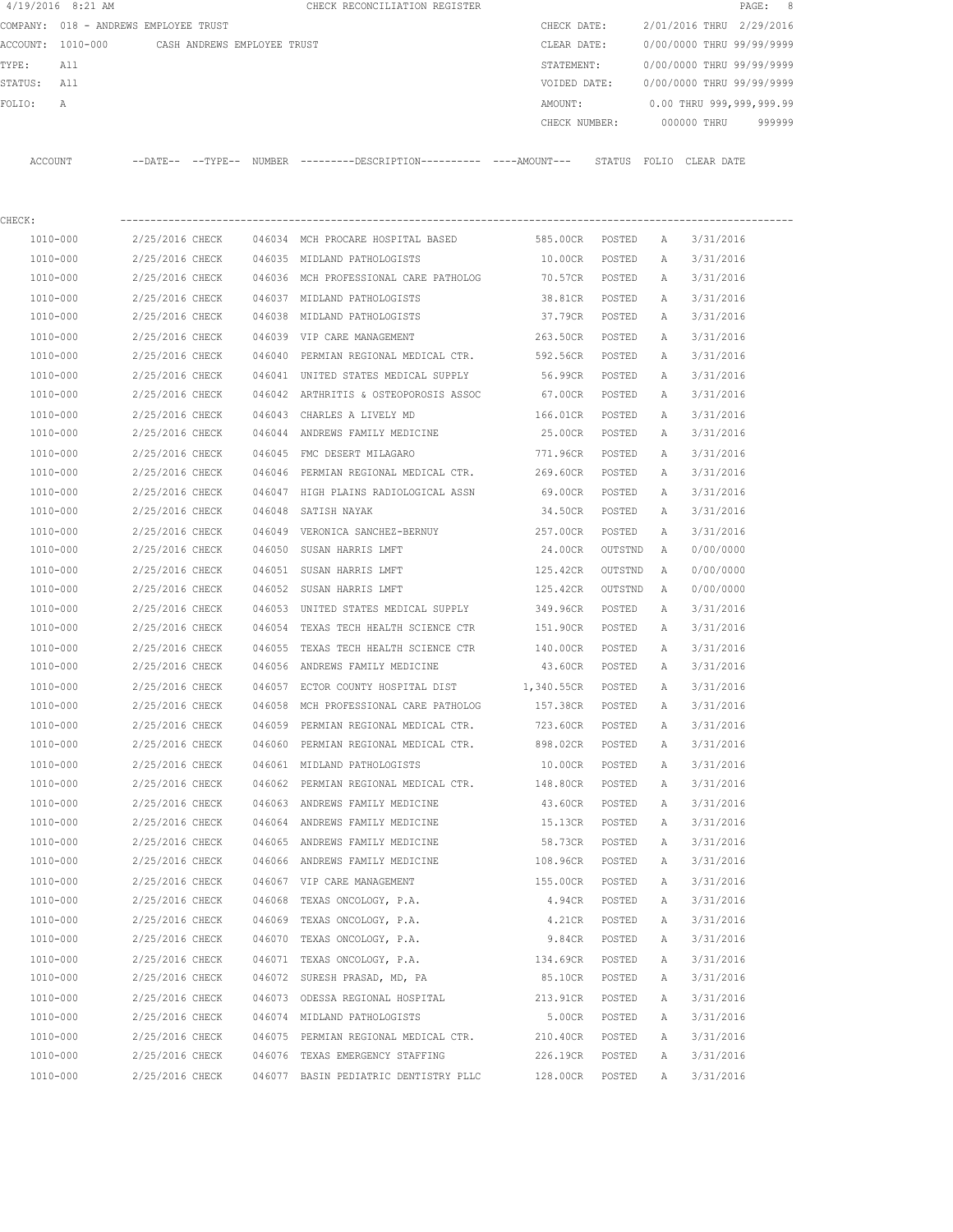|         | $4/19/2016$ 8:21 AM                   |                 |                             |        | CHECK RECONCILIATION REGISTER                                                                 |                   |        |              |                           | 9<br>PAGE: |
|---------|---------------------------------------|-----------------|-----------------------------|--------|-----------------------------------------------------------------------------------------------|-------------------|--------|--------------|---------------------------|------------|
|         | COMPANY: 018 - ANDREWS EMPLOYEE TRUST |                 |                             |        |                                                                                               | CHECK DATE:       |        |              | 2/01/2016 THRU 2/29/2016  |            |
|         | ACCOUNT: 1010-000                     |                 | CASH ANDREWS EMPLOYEE TRUST |        |                                                                                               | CLEAR DATE:       |        |              | 0/00/0000 THRU 99/99/9999 |            |
| TYPE:   | All                                   |                 |                             |        |                                                                                               | STATEMENT:        |        |              | 0/00/0000 THRU 99/99/9999 |            |
| STATUS: | All                                   |                 |                             |        |                                                                                               | VOIDED DATE:      |        |              | 0/00/0000 THRU 99/99/9999 |            |
| FOLIO:  | A                                     |                 |                             |        |                                                                                               | AMOUNT:           |        |              | 0.00 THRU 999,999,999.99  |            |
|         |                                       |                 |                             |        |                                                                                               | CHECK NUMBER:     |        |              | 000000 THRU               | 999999     |
|         | ACCOUNT                               |                 |                             |        | --DATE-- --TYPE-- NUMBER ---------DESCRIPTION---------- ----AMOUNT--- STATUS FOLIO CLEAR DATE |                   |        |              |                           |            |
| CHECK:  |                                       |                 |                             |        |                                                                                               |                   |        |              |                           |            |
|         | 1010-000                              | 2/25/2016 CHECK |                             |        | 046078 BASIN PEDIATRIC DENTISTRY PLLC                                                         | 452.00CR POSTED   |        | A            | 3/31/2016                 |            |
|         | 1010-000                              | 2/25/2016 CHECK |                             |        | 046079 QUEST DIAGNOSTICS                                                                      | 68.15CR           | POSTED | A            | 3/31/2016                 |            |
|         | 1010-000                              | 2/25/2016 CHECK |                             |        | 046080 ROBERT L CHAPPELL JR MD PA                                                             | 813.95CR POSTED   |        | A            | 3/31/2016                 |            |
|         | 1010-000                              | 2/25/2016 CHECK |                             |        | 046081 SEARS DDS PC                                                                           | 190.00CR POSTED   |        | Α            | 3/31/2016                 |            |
|         | 1010-000                              | 2/25/2016 CHECK |                             |        | 046082 PERMIAN REGIONAL MEDICAL CTR.                                                          | 3,071.16CR POSTED |        | A            | 3/31/2016                 |            |
|         | 1010-000                              | 2/25/2016 CHECK |                             |        | 046083 HIGH PLAINS RADIOLOGICAL ASSN                                                          | 160.00CR          | POSTED | A            | 3/31/2016                 |            |
|         | 1010-000                              | 2/25/2016 CHECK |                             |        | 046084 VIP CARE MANAGEMENT                                                                    | 62.00CR POSTED    |        | A            | 3/31/2016                 |            |
|         | 1010-000                              | 2/25/2016 CHECK |                             |        | 046085 BASIN ORTHOPEDIC SURGICAL SPEC                                                         | 55.50CR           | POSTED | A            | 3/31/2016                 |            |
|         | 1010-000                              | 2/25/2016 CHECK |                             |        | 046086 BASIN PEDIATRIC DENTISTRY PLLC 142.00CR                                                |                   | POSTED | A            | 3/31/2016                 |            |
|         | 1010-000                              | 2/25/2016 CHECK |                             |        | 046087 ANDREWS FAMILY MEDICINE                                                                | 43.60CR           | POSTED | Α            | 3/31/2016                 |            |
|         | 1010-000                              | 2/25/2016 CHECK |                             |        | 046088 ANDREWS FAMILY MEDICINE                                                                | 43.60CR           | POSTED | A            | 3/31/2016                 |            |
|         | 1010-000                              | 2/25/2016 CHECK |                             |        | 046089 BASIN PEDIATRIC DENTISTRY PLLC                                                         | 174.00CR          | POSTED | А            | 3/31/2016                 |            |
|         | 1010-000                              | 2/25/2016 CHECK |                             |        | 046090 SHYLESH GANTA MD                                                                       | 117.00CR          | POSTED | A            | 3/31/2016                 |            |
|         | 1010-000                              | 2/25/2016 CHECK |                             |        | 046091 SATISH NAYAK                                                                           | 174.20CR          | POSTED | Α            | 3/31/2016                 |            |
|         | 1010-000                              | 2/25/2016 CHECK |                             |        | 046092 PERMIAN REGIONAL MEDICAL CTR.                                                          | 63.61CR           | POSTED | Α            | 3/31/2016                 |            |
|         | 1010-000                              | 2/25/2016 CHECK |                             |        | 046093 ANDREWS FAMILY MEDICINE                                                                | 116.39CR          | POSTED | Α            | 3/31/2016                 |            |
|         | 1010-000                              | 2/25/2016 CHECK |                             |        | 046094 MIDLAND MEMORIAL HOSPITAL                                                              | 2,412.42CR        | POSTED | A            | 3/31/2016                 |            |
|         | 1010-000                              | 2/25/2016 CHECK |                             |        | 046095 WEST TEXAS WELLNESS CENTER                                                             | 112.21CR          | POSTED | А            | 3/31/2016                 |            |
|         | 1010-000                              | 2/25/2016 CHECK |                             |        | 046096 BG ANESTHESIA                                                                          | 416.00CR          | POSTED | Α            | 3/31/2016                 |            |
|         | 1010-000                              | 2/25/2016 CHECK |                             |        | 046097 PERMIAN REGIONAL MEDICAL CTR.                                                          | 987.84CR          | POSTED | Α            | 3/31/2016                 |            |
|         | 1010-000                              | 2/25/2016 CHECK |                             | 046098 | PERMIAN REGIONAL MEDICAL CTR.                                                                 | 987.84CR          | POSTED | Α            | 3/31/2016                 |            |
|         | 1010-000                              | 2/25/2016 CHECK |                             | 046099 | PERMIAN REGIONAL MEDICAL CTR.                                                                 | 342.72CR          | POSTED | Α            | 3/31/2016                 |            |
|         | 1010-000                              | 2/25/2016 CHECK |                             |        | 046100 MIDLAND MEMORIAL HOSPITAL                                                              | 1,258.88CR        | POSTED | A            | 3/31/2016                 |            |
|         | $1010 - 000$                          | 2/25/2016 CHECK |                             |        | 046101 SOUTHWEST MEDICAL IMAGING                                                              | 157.80CR          | POSTED | $\mathbb{A}$ | 3/31/2016                 |            |
|         | 1010-000                              | 2/25/2016 CHECK |                             |        | 046102 DARRELL S PARSONS MD                                                                   | 30.00CR           | POSTED | А            | 3/31/2016                 |            |
|         | 1010-000                              | 2/25/2016 CHECK |                             |        | 046103 JAMES H MILLER DDS                                                                     | 60.00CR           | POSTED | Α            | 3/31/2016                 |            |
|         | 1010-000                              | 2/25/2016 CHECK |                             |        | 046104 PERMIAN REGIONAL MEDICAL CTR.                                                          | 151.20CR          | POSTED | Α            | 3/31/2016                 |            |
|         | 1010-000                              | 2/25/2016 CHECK |                             |        | 046105 TEXAS EMERGENCY STAFFING                                                               | 645.76CR          | POSTED | Α            | 3/31/2016                 |            |
|         | 1010-000                              | 2/25/2016 CHECK |                             |        | 046106 BASIN PEDIATRIC DENTISTRY PLLC                                                         | 66.00CR           | POSTED | Α            | 3/31/2016                 |            |
|         | $1010 - 000$                          | 2/25/2016 CHECK |                             |        | 046107 PERMIAN REGIONAL MEDICAL CTR.                                                          | 720.00CR          | POSTED | Α            | 3/31/2016                 |            |
|         | 1010-000                              | 2/25/2016 CHECK |                             |        | 046108 SEARS DDS PC                                                                           | 222.60CR          | POSTED | Α            | 3/31/2016                 |            |
|         | 1010-000                              | 2/25/2016 CHECK |                             |        | 046109 PERMIAN REGIONAL MEDICAL CTR.                                                          | 269.60CR          | POSTED | Α            | 3/31/2016                 |            |
|         | 1010-000                              | 2/25/2016 CHECK |                             |        | 046110 HIGH PLAINS RADIOLOGICAL ASSN                                                          | 69.00CR           | POSTED | Α            | 3/31/2016                 |            |
|         | 1010-000                              | 2/25/2016 CHECK |                             |        | 046111 ACS/ PROPATH SERVICES LLP                                                              | 349.80CR          | POSTED | Α            | 3/31/2016                 |            |
|         | 1010-000                              | 2/25/2016 CHECK |                             |        | 046112 MIDLAND PATHOLOGISTS                                                                   | 10.00CR           | POSTED | Α            | 3/31/2016                 |            |
|         | 1010-000                              | 2/25/2016 CHECK |                             |        | 046113 SEARS DDS PC                                                                           | 75.00CR           | POSTED | Α            | 3/31/2016                 |            |
|         | 1010-000                              | 2/25/2016 CHECK |                             |        | 046114 PERMIAN REGIONAL MEDICAL CTR.                                                          | 67.94CR           | POSTED | Α            | 3/31/2016                 |            |
|         | 1010-000                              | 2/25/2016 CHECK |                             |        | 046115 VERONICA SANCHEZ-BERNUY                                                                | 57.00CR           | POSTED | Α            | 3/31/2016                 |            |
|         | 1010-000                              | 2/25/2016 CHECK |                             |        | 046116 MD ANDERSON CANCER CENTER                                                              | 1,134.74CR        | POSTED | Α            | 3/31/2016                 |            |
|         | 1010-000                              | 2/25/2016 CHECK |                             |        | 046117 PHYSICIANS REFERRAL SERVICES                                                           | 42.98CR           | POSTED | Α            | 3/31/2016                 |            |
|         | 1010-000                              | 2/25/2016 CHECK |                             |        | 046118 PHYSICIANS REFERRAL SERVICES                                                           | 16.46CR           | POSTED | Α            | 3/31/2016                 |            |
|         | 1010-000                              | 2/25/2016 CHECK |                             |        | 046119 PHYSICIANS REFERRAL SERVICES                                                           | 25.00CR           | POSTED | Α            | 3/31/2016                 |            |
|         | 1010-000                              | 2/25/2016 CHECK |                             |        | 046120 ROBIN RUTHERFORD DDS                                                                   | 265.00CR          | POSTED | Α            | 3/31/2016                 |            |
|         | 1010-000                              | 2/25/2016 CHECK |                             |        | 046121 BASIN PEDIATRIC DENTISTRY PLLC                                                         | 224.00CR          | POSTED | Α            | 3/31/2016                 |            |
|         |                                       |                 |                             |        |                                                                                               |                   |        |              |                           |            |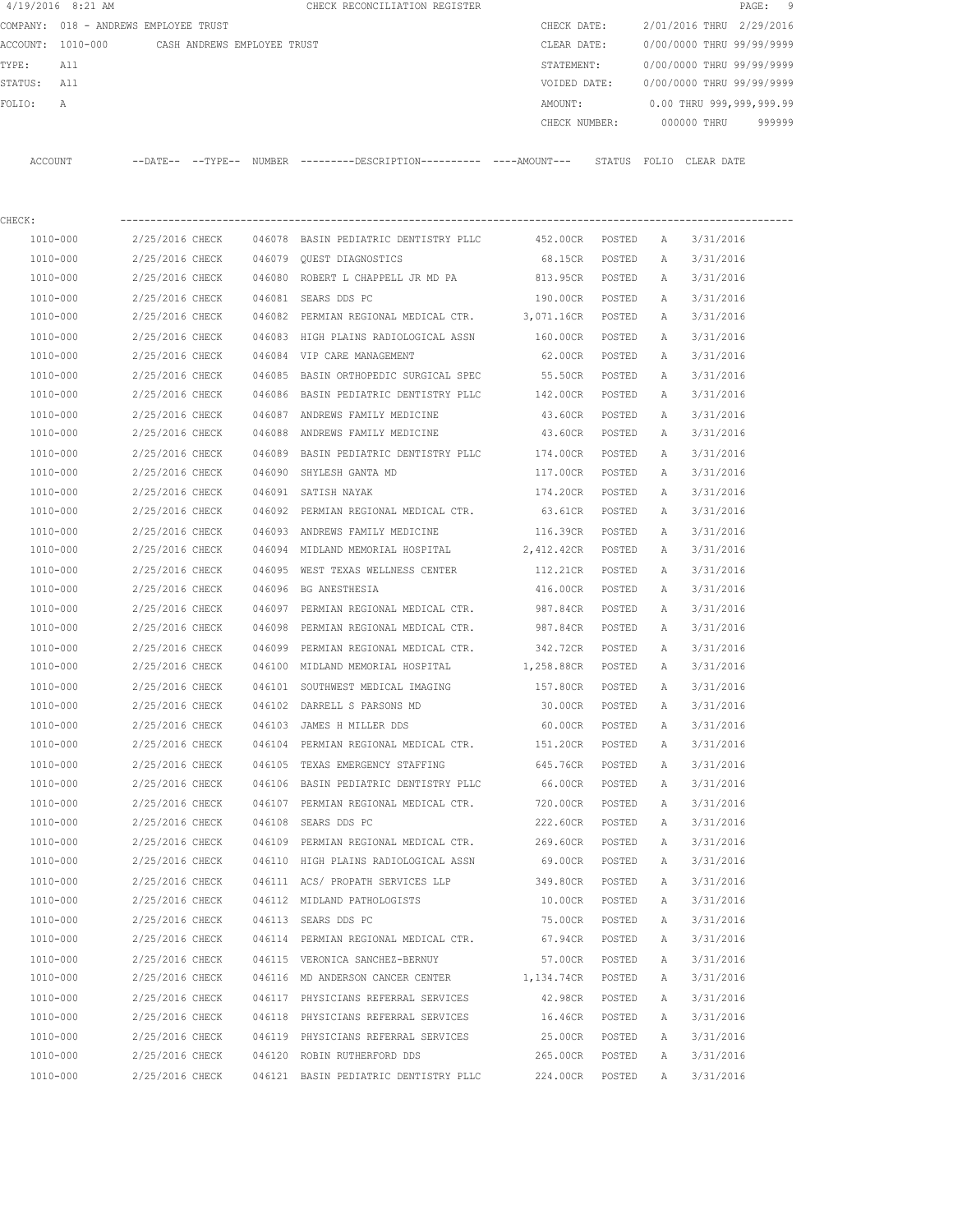|             | $4/19/2016$ 8:21 AM                           |                 |  |                                           | CHECK RECONCILIATION REGISTER                                                                |                 |        |              |                           | PAGE: 10 |
|-------------|-----------------------------------------------|-----------------|--|-------------------------------------------|----------------------------------------------------------------------------------------------|-----------------|--------|--------------|---------------------------|----------|
|             | COMPANY: 018 - ANDREWS EMPLOYEE TRUST         |                 |  |                                           |                                                                                              | CHECK DATE:     |        |              | 2/01/2016 THRU 2/29/2016  |          |
|             | ACCOUNT: 1010-000 CASH ANDREWS EMPLOYEE TRUST |                 |  |                                           |                                                                                              | CLEAR DATE:     |        |              | 0/00/0000 THRU 99/99/9999 |          |
| TYPE:       | All                                           |                 |  |                                           |                                                                                              | STATEMENT:      |        |              | 0/00/0000 THRU 99/99/9999 |          |
| STATUS: All |                                               |                 |  |                                           |                                                                                              | VOIDED DATE:    |        |              | 0/00/0000 THRU 99/99/9999 |          |
| FOLIO:      | Α                                             |                 |  |                                           |                                                                                              | AMOUNT:         |        |              | 0.00 THRU 999,999,999.99  |          |
|             |                                               |                 |  |                                           |                                                                                              | CHECK NUMBER:   |        |              | 000000 THRU               | 999999   |
| ACCOUNT     |                                               |                 |  |                                           | --DATE-- --TYPE-- NUMBER ---------DESCRIPTION---------- ----AMOUNT--- STATUS FOLIO CLEARDATE |                 |        |              |                           |          |
| CHECK:      |                                               |                 |  |                                           |                                                                                              |                 |        |              |                           |          |
|             | 1010-000                                      |                 |  |                                           | 2/25/2016 CHECK 046122 ANCILLARY CARE SERVICES INC                                           | 451.01CR POSTED |        | A            | 3/31/2016                 |          |
|             | 1010-000                                      |                 |  |                                           | 2/25/2016 CHECK 046123 MIDLAND MEMORIAL HOSPITAL 3,900.80CR POSTED                           |                 |        | A            | 3/31/2016                 |          |
|             | 1010-000                                      |                 |  | 2/25/2016 CHECK 046124 STUART D SMALL, MD |                                                                                              | 65.57CR POSTED  |        | A            | 3/31/2016                 |          |
|             | 1010-000                                      | 2/25/2016 CHECK |  | 046125 ANDREWS FAMILY MEDICINE            |                                                                                              | 43.60CR         | POSTED | A            | 3/31/2016                 |          |
|             | 1010-000                                      | 2/25/2016 CHECK |  | 046126 ANDREWS FAMILY MEDICINE            |                                                                                              | 358.08CR        | POSTED | Α            | 3/31/2016                 |          |
|             | 1010-000                                      | 2/25/2016 CHECK |  | 046127 ANDREWS FAMILY MEDICINE            |                                                                                              | 126.74CR        | POSTED | A            | 3/31/2016                 |          |
|             | 1010-000                                      | 2/25/2016 CHECK |  | 046128 JERRY WADE                         |                                                                                              | 170.00CR        | POSTED | A            | 3/31/2016                 |          |
|             | 1010-000                                      | 2/25/2016 CHECK |  | 046129 SEARS DDS PC                       |                                                                                              | 206.00CR        | POSTED | A            | 3/31/2016                 |          |
|             | 1010-000                                      | 2/25/2016 CHECK |  |                                           | 046130 PERMIAN REGIONAL MEDICAL CTR.                                                         | 117.40CR        | POSTED | A            | 3/31/2016                 |          |
|             | 1010-000                                      | 2/25/2016 CHECK |  |                                           | 046131 UT SOUTHWESTERN ST PAUL                                                               | 460.80CR        | POSTED | A            | 3/31/2016                 |          |
|             | 1010-000                                      | 2/25/2016 CHECK |  |                                           | 046132 TEXAS EMERGENCY STAFFING                                                              | 338.42CR        | POSTED | A            | 3/31/2016                 |          |
|             | 1010-000                                      | 2/25/2016 CHECK |  |                                           | 046133 MIDLAND MEMORIAL HOSPITAL 7,126.32CR                                                  |                 | POSTED | $\mathbb{A}$ | 3/31/2016                 |          |
|             | 1010-000                                      | 2/25/2016 CHECK |  |                                           | 046134 ANESTHESIA MEDGRP OF PB LLP 1,080.00CR POSTED                                         |                 |        | A            | 3/31/2016                 |          |
|             | 1010-000                                      |                 |  |                                           | 2/25/2016 CHECK 046135 BASIN PEDIATRIC DENTISTRY PLLC                                        | 180.00CR        | POSTED | Α            | 3/31/2016                 |          |
|             | 1010-000                                      | 2/25/2016 CHECK |  |                                           | 046136 BASIN PEDIATRIC DENTISTRY PLLC                                                        | 180.00CR        | POSTED | Α            | 3/31/2016                 |          |
|             | 1010-000                                      | 2/25/2016 CHECK |  | 046137 CHET K. GRAY                       |                                                                                              | 277.00CR        | POSTED | A            | 3/31/2016                 |          |
|             | 1010-000                                      | 2/25/2016 CHECK |  | 046138 SATISH NAYAK                       |                                                                                              | 122.50CR        | POSTED | A            | 3/31/2016                 |          |
|             | 1010-000                                      | 2/25/2016 CHECK |  | 046139 TEXAS ONCOLOGY, P.A.               |                                                                                              | 277.41CR        | POSTED | A            | 3/31/2016                 |          |
|             | 1010-000                                      | 2/25/2016 CHECK |  | 046140 TEXAS ONCOLOGY, P.A.               |                                                                                              | 4.21CR          | POSTED | A            | 3/31/2016                 |          |
|             | 1010-000                                      | 2/25/2016 CHECK |  | 046141 TEXAS ONCOLOGY, P.A.               |                                                                                              | 6.41CR          | POSTED | А            | 3/31/2016                 |          |
|             | 1010-000                                      | 2/25/2016 CHECK |  | 046142 TEXAS ONCOLOGY, P.A.               |                                                                                              | 8.12CR          | POSTED | A            | 3/31/2016                 |          |
|             | 1010-000                                      | 2/25/2016 CHECK |  | 046143 VIP CARE MANAGEMENT                |                                                                                              | 283.65CR        | POSTED | A            | 3/31/2016                 |          |
|             | 1010-000                                      |                 |  |                                           | 2/25/2016 CHECK 046144 PERMIAN REGIONAL MEDICAL CTR. 102.40CR                                |                 | POSTED | A            | 3/31/2016                 |          |
|             | 1010-000                                      | 2/25/2016 CHECK |  |                                           | 046145 PERMIAN REGIONAL MEDICAL CTR.                                                         | 468.80CR        | POSTED | $\mathbb{A}$ | 3/31/2016                 |          |
|             | 1010-000                                      | 2/25/2016 CHECK |  | 046146 HIGH PLAINS RADIOLOGICAL ASSN      |                                                                                              | 30.00CR         | POSTED | A            | 3/31/2016                 |          |
|             | 1010-000                                      | 2/25/2016 CHECK |  | 046147 PERMIAN REGIONAL MEDICAL CTR.      |                                                                                              | 1,016.40CR      | POSTED | Α            | 3/31/2016                 |          |
|             | 1010-000                                      | 2/25/2016 CHECK |  | 046148 HIGH PLAINS RADIOLOGICAL ASSN      |                                                                                              | 122.00CR        | POSTED | A            | 3/31/2016                 |          |
|             | TOTALS FOR ACCOUNT 1010-000                   |                 |  | CHECK                                     | TOTAL:                                                                                       | 167,972.83CR    |        |              |                           |          |
|             |                                               |                 |  | DEPOSIT                                   | TOTAL:                                                                                       | 0.00            |        |              |                           |          |
|             |                                               |                 |  | INTEREST                                  | TOTAL:                                                                                       | 0.00            |        |              |                           |          |
|             |                                               |                 |  | MISCELLANEOUS                             | TOTAL:                                                                                       | 0.00            |        |              |                           |          |
|             |                                               |                 |  | SERVICE CHARGE TOTAL:                     |                                                                                              | 0.00            |        |              |                           |          |
|             |                                               |                 |  | EFT                                       | TOTAL:                                                                                       | 0.00            |        |              |                           |          |
|             |                                               |                 |  | BANK-DRAFT                                | TOTAL:                                                                                       | 0.00            |        |              |                           |          |
|             | TOTALS FOR ANDREWS EMPLOYEE TRUST             |                 |  | CHECK                                     | TOTAL:                                                                                       | 167,972.83CR    |        |              |                           |          |
|             |                                               |                 |  | DEPOSIT                                   | TOTAL:                                                                                       | 0.00            |        |              |                           |          |
|             |                                               |                 |  | INTEREST                                  | TOTAL:                                                                                       | 0.00            |        |              |                           |          |
|             |                                               |                 |  | MISCELLANEOUS                             | TOTAL:                                                                                       | 0.00            |        |              |                           |          |
|             |                                               |                 |  | SERVICE CHARGE                            | TOTAL:                                                                                       | 0.00            |        |              |                           |          |
|             |                                               |                 |  | EFT                                       | TOTAL:                                                                                       | 0.00            |        |              |                           |          |
|             |                                               |                 |  | BANK-DRAFT                                | TOTAL:                                                                                       | 0.00            |        |              |                           |          |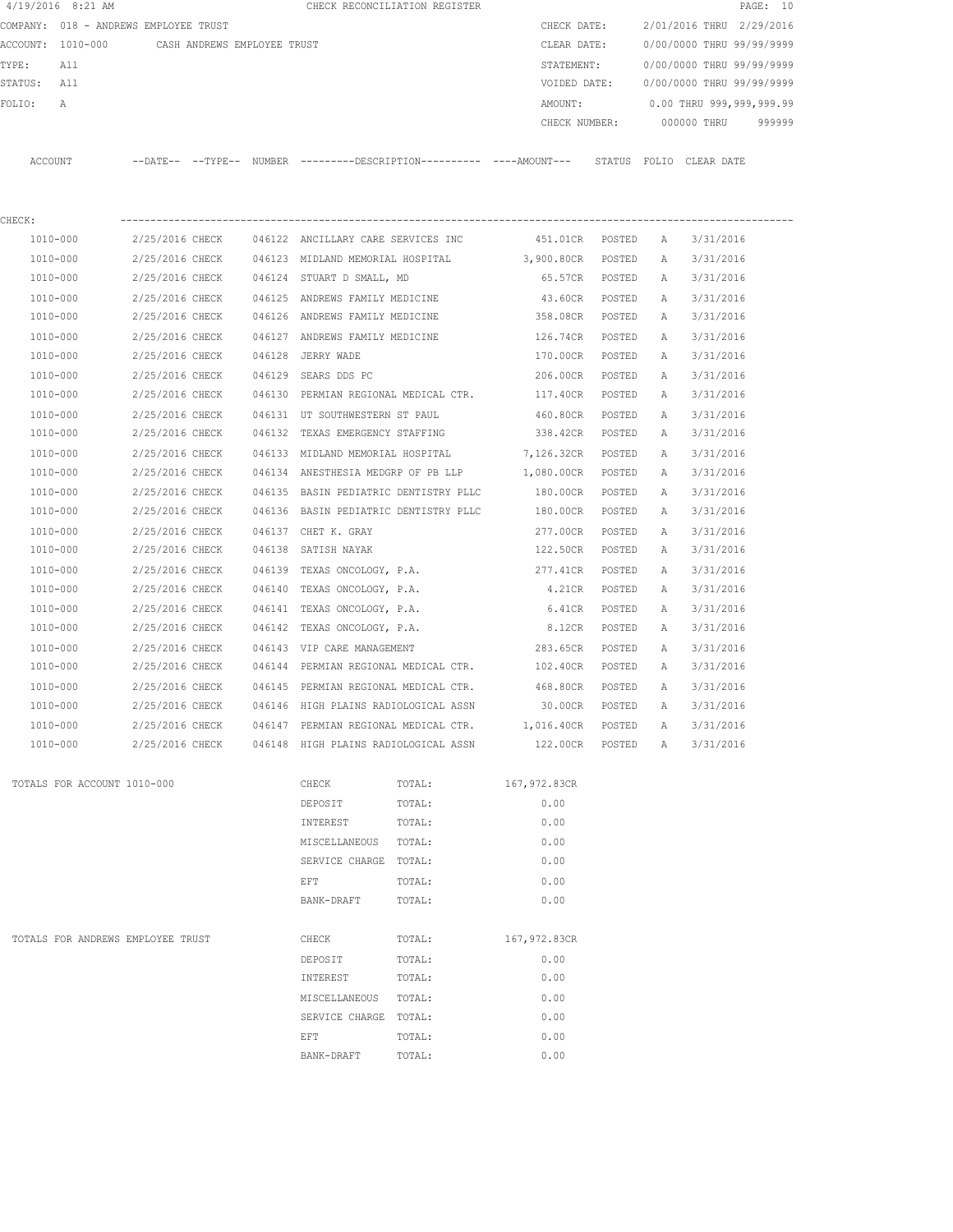|        | 4/19/2016 8:21 AM                   |                              |  |                                                     | CHECK RECONCILIATION REGISTER                                                              |                    |        |   | PAGE: 11                               |  |
|--------|-------------------------------------|------------------------------|--|-----------------------------------------------------|--------------------------------------------------------------------------------------------|--------------------|--------|---|----------------------------------------|--|
|        | COMPANY: 020 - PAYROLL ACCOUNT FUND |                              |  |                                                     |                                                                                            | CHECK DATE:        |        |   | 2/01/2016 THRU 2/29/2016               |  |
|        | ACCOUNT: 1001-000                   | CASH                         |  |                                                     |                                                                                            | CLEAR DATE:        |        |   | 0/00/0000 THRU 99/99/9999              |  |
|        | TYPE:<br>All                        |                              |  |                                                     |                                                                                            | STATEMENT:         |        |   | 0/00/0000 THRU 99/99/9999              |  |
|        | STATUS: All                         |                              |  |                                                     |                                                                                            |                    |        |   | VOIDED DATE: 0/00/0000 THRU 99/99/9999 |  |
|        | FOLIO:<br>A                         |                              |  |                                                     |                                                                                            | AMOUNT:            |        |   | 0.00 THRU 999,999,999.99               |  |
|        |                                     |                              |  |                                                     |                                                                                            | CHECK NUMBER:      |        |   | 000000 THRU 999999                     |  |
|        |                                     |                              |  |                                                     |                                                                                            |                    |        |   |                                        |  |
|        | ACCOUNT                             |                              |  |                                                     | --DATE-- --TYPE-- NUMBER --------DESCRIPTION---------- ---AMOUNT--- STATUS FOLIO CLEARDATE |                    |        |   |                                        |  |
|        |                                     |                              |  |                                                     |                                                                                            |                    |        |   |                                        |  |
|        | BANK DRAFT:                         |                              |  |                                                     |                                                                                            |                    |        |   |                                        |  |
|        | 1001-000                            |                              |  |                                                     | 2/10/2016 BANK-DRAFT TEXAS CHILD SUPPORT DISBURSEME 1,045.19CR POSTED                      |                    |        | A | 2/29/2016                              |  |
|        | 1001-000                            |                              |  | 2/10/2016 BANK-DRAFT000001 INTERNAL REVENUE SERVICE |                                                                                            | 83,089.70CR POSTED |        |   | A 2/29/2016                            |  |
|        | 1001-000                            |                              |  |                                                     | 2/26/2016 BANK-DRAFT TEXAS CHILD SUPPORT DISBURSEME                                        | 1,005.96CR POSTED  |        |   | A 2/29/2016                            |  |
|        | 1001-000                            |                              |  |                                                     | 2/26/2016 BANK-DRAFT000001 INTERNAL REVENUE SERVICE 124,633.76CR POSTED                    |                    |        |   | A 2/29/2016                            |  |
|        | 1001-000                            |                              |  |                                                     | 2/26/2016 BANK-DRAFT000002 TEXAS COUNTY & DISTRICT RETIRE 170,255.79CR POSTED              |                    |        |   | A 3/31/2016                            |  |
| CHECK: |                                     |                              |  |                                                     |                                                                                            |                    |        |   |                                        |  |
|        | 1001-000                            |                              |  |                                                     | 2/10/2016 CHECK 110000 AIG VALIC FINANCIAL ADVISORS I 150.00CR POSTED                      |                    |        | A | 3/31/2016                              |  |
|        | 1001-000                            |                              |  |                                                     | 2/10/2016 CHECK 110001 C.S.B. ANDREWS COUNTY ADULT PR 1,265.72CR POSTED                    |                    |        |   | A 2/29/2016                            |  |
|        | 1001-000                            |                              |  | 2/10/2016 CHECK 110002 MASS MUTUAL                  |                                                                                            | 480.00CR POSTED    |        | А | 2/29/2016                              |  |
|        | 1001-000                            |                              |  | 2/10/2016 CHECK 110003 NACO/SOUTH CENTRAL           |                                                                                            | 20.00CR POSTED     |        | A | 2/29/2016                              |  |
|        | 1001-000                            |                              |  |                                                     | 2/10/2016 CHECK 110004 SECURITY BENEFIT GROUP OF COMP 475.00CR                             |                    | POSTED | A | 2/29/2016                              |  |
|        | 1001-000                            |                              |  |                                                     | $2/10/2016$ CHECK $110005$ WADDELL & REED INC                                              | 200.00CR POSTED    |        | A | 2/29/2016                              |  |
|        | *** 1001-000                        | 2/26/2016 CHECK 110041 AFLAC |  |                                                     |                                                                                            | 7,215.16CR         | POSTED | A | 3/31/2016                              |  |
|        | 1001-000                            |                              |  | 2/26/2016 CHECK 110042 AFLAC GROUP INSURANCE        |                                                                                            | 624.60CR           | POSTED | A | 3/31/2016                              |  |
|        | 1001-000                            |                              |  |                                                     | 2/26/2016 CHECK 110043 AIG VALIC FINANCIAL ADVISORS I                                      | 150.00CR           | POSTED | A | 3/31/2016                              |  |
|        | 1001-000                            | 2/26/2016 CHECK              |  | 110044 AMERICAN HERITAGE                            |                                                                                            | 263.62CR           | POSTED | A | 3/31/2016                              |  |
|        | 1001-000                            | 2/26/2016 CHECK              |  |                                                     | 110045 ANDREWS COUNTY FEXIBLE SPENDIN                                                      | 100.00CR           | POSTED | A | 3/31/2016                              |  |
|        | 1001-000                            | 2/26/2016 CHECK              |  | 110046 MASS MUTUAL                                  |                                                                                            | 480.00CR           | POSTED | A | 3/31/2016                              |  |
|        | 1001-000                            | 2/26/2016 CHECK              |  | 110047 NACO/SOUTH CENTRAL                           |                                                                                            | 20.00CR            | POSTED | A | 3/31/2016                              |  |
|        | 1001-000                            | 2/26/2016 CHECK              |  | 110048 NEW YORK LIFE INS.                           |                                                                                            | 1,503.27CR         | POSTED | A | 3/31/2016                              |  |
|        | 1001-000                            | 2/26/2016 CHECK              |  |                                                     | 110049 SECURITY BENEFIT GROUP OF COMP                                                      | 475.00CR           | POSTED | A | 3/31/2016                              |  |
|        | 1001-000                            |                              |  | 2/26/2016 CHECK 110050 UNITED WAY                   |                                                                                            | 214.00CR OUTSTND   |        | A | 0/00/0000                              |  |
|        | 1001-000                            |                              |  | 2/26/2016 CHECK 110051 WADDELL & REED INC           |                                                                                            | 450.00CR           | POSTED | A | 3/31/2016                              |  |
|        | $1001 - 000$                        | 2/26/2016 CHECK              |  | 110052 WASHINGTON NATIONAL INSURANCE                |                                                                                            | 3,576.72CR         | POSTED | A | 3/31/2016                              |  |
|        | TOTALS FOR ACCOUNT 1001-000         |                              |  | CHECK                                               | TOTAL:                                                                                     | 17,663.09CR        |        |   |                                        |  |
|        |                                     |                              |  | DEPOSIT                                             | TOTAL:                                                                                     | 0.00               |        |   |                                        |  |
|        |                                     |                              |  | INTEREST                                            | TOTAL:                                                                                     | 0.00               |        |   |                                        |  |
|        |                                     |                              |  | MISCELLANEOUS                                       | TOTAL:                                                                                     | 0.00               |        |   |                                        |  |
|        |                                     |                              |  | SERVICE CHARGE TOTAL:                               |                                                                                            | 0.00               |        |   |                                        |  |
|        |                                     |                              |  | EFT                                                 | TOTAL:                                                                                     | 0.00               |        |   |                                        |  |
|        |                                     |                              |  | BANK-DRAFT                                          | TOTAL:                                                                                     | 380,030.40CR       |        |   |                                        |  |
|        | TOTALS FOR PAYROLL ACCOUNT FUND     |                              |  | CHECK                                               | TOTAL:                                                                                     | 17,663.09CR        |        |   |                                        |  |
|        |                                     |                              |  | DEPOSIT                                             | TOTAL:                                                                                     | 0.00               |        |   |                                        |  |
|        |                                     |                              |  | INTEREST                                            | TOTAL:                                                                                     | 0.00               |        |   |                                        |  |
|        |                                     |                              |  | MISCELLANEOUS                                       | TOTAL:                                                                                     | 0.00               |        |   |                                        |  |
|        |                                     |                              |  | SERVICE CHARGE                                      | TOTAL:                                                                                     | 0.00               |        |   |                                        |  |
|        |                                     |                              |  | EFT                                                 | TOTAL:                                                                                     | 0.00               |        |   |                                        |  |
|        |                                     |                              |  | BANK-DRAFT                                          | TOTAL:                                                                                     | 380,030.40CR       |        |   |                                        |  |
|        |                                     |                              |  |                                                     |                                                                                            |                    |        |   |                                        |  |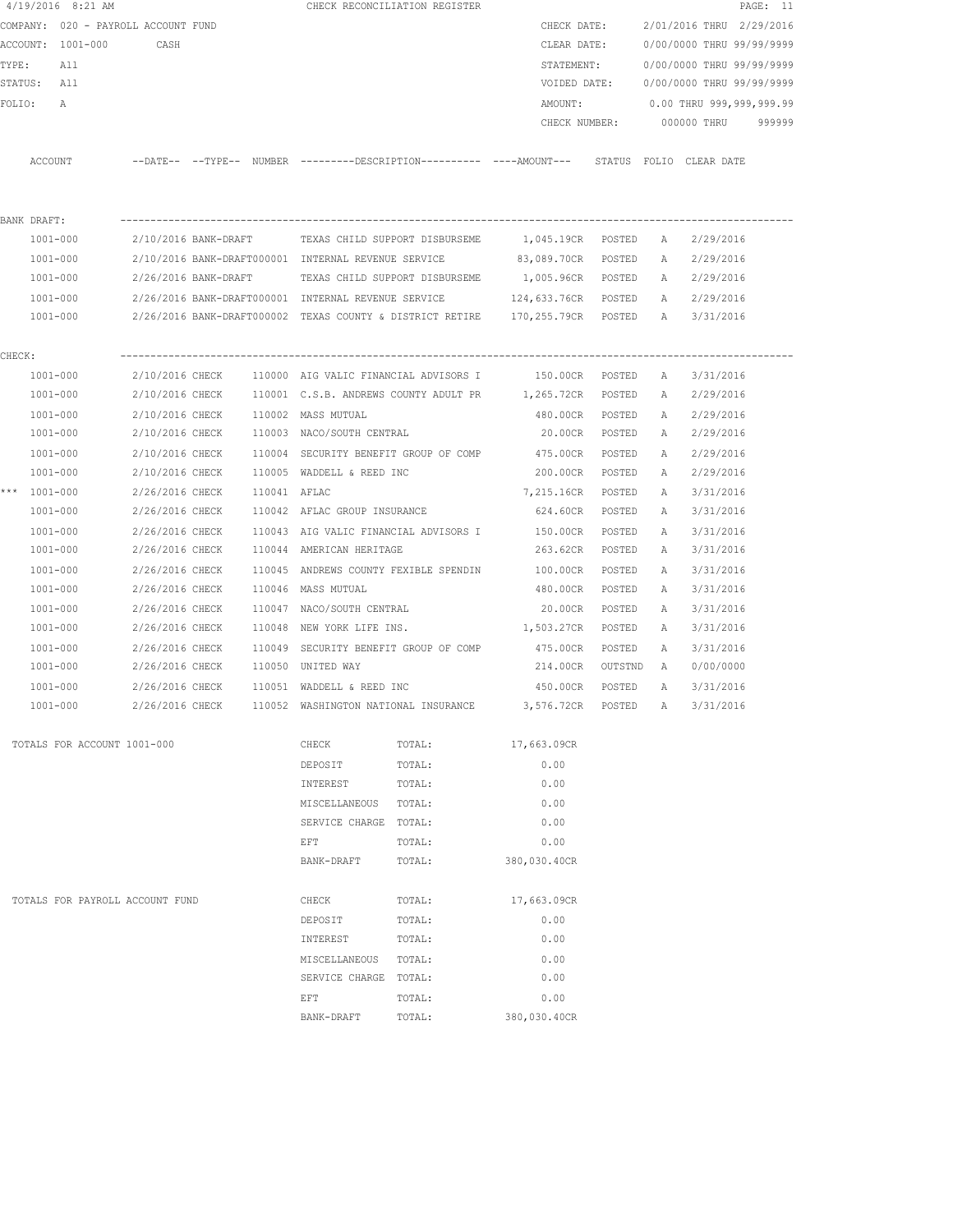| $4/19/2016$ 8:21 AM                  |                                                                                            |                               | CHECK RECONCILIATION REGISTER         |                   |             |              |                             | PAGE: 12 |
|--------------------------------------|--------------------------------------------------------------------------------------------|-------------------------------|---------------------------------------|-------------------|-------------|--------------|-----------------------------|----------|
| COMPANY: 979 - ANDREWS CO DESIGNATED |                                                                                            |                               |                                       |                   | CHECK DATE: |              | 2/01/2016 THRU 2/29/2016    |          |
|                                      | ACCOUNT: 1010-000 POOLED CASH-ANDREWS CO DESIG                                             |                               |                                       | CLEAR DATE:       |             |              | 0/00/0000 THRU 99/99/9999   |          |
| TYPE:<br>All                         |                                                                                            |                               |                                       | STATEMENT:        |             |              | 0/00/0000 THRU 99/99/9999   |          |
| STATUS: All                          |                                                                                            |                               |                                       | VOIDED DATE:      |             |              | 0/00/0000 THRU 99/99/9999   |          |
| FOLIO:<br>А                          |                                                                                            |                               |                                       | AMOUNT:           |             |              | 0.00 THRU 999,999,999.99    |          |
|                                      |                                                                                            |                               |                                       | CHECK NUMBER:     |             |              | 000000 THRU                 | 999999   |
| ACCOUNT                              | --DATE-- --TYPE-- NUMBER --------DESCRIPTION--------- ----AMOUNT--- STATUS FOLIO CLEARDATE |                               |                                       |                   |             |              |                             |          |
|                                      |                                                                                            |                               |                                       |                   |             |              |                             |          |
| CHECK:<br>1010-000                   | 2/05/2016 CHECK 017694 CANON FINANCIAL SERVICES INC 3,237.84CR POSTED A                    |                               |                                       |                   |             |              | 2/29/2016                   |          |
| 1010-000                             | 2/05/2016 CHECK 017695 RDJ SPECIALTIES, INC.                                               |                               |                                       |                   |             |              | 97.54CR POSTED A 2/29/2016  |          |
| *** $1010 - 000$                     | 2/12/2016 CHECK 017710 BEAR GRAPHICS INC                                                   |                               |                                       |                   |             |              | 206.27CR POSTED A 2/29/2016 |          |
| 1010-000                             | 2/12/2016 CHECK                                                                            | 017711 DIRECTV                |                                       | 106.48CR POSTED   |             |              | A 2/29/2016                 |          |
| 1010-000                             | 2/12/2016 CHECK                                                                            | 017712 VERIZON WIRELESS       |                                       | 75.98CR OUTSTND   |             | <b>A</b>     | 0/00/0000                   |          |
| *** 1010-000                         | 2/19/2016 CHECK                                                                            |                               | 017725 CANON FINANCIAL SERVICES INC   | 339.42CR POSTED   |             | $\mathbb{A}$ | 2/29/2016                   |          |
| 1010-000                             | 2/19/2016 CHECK                                                                            | 017726 PAYROLL FUND           |                                       | 1,657.99CR POSTED |             | A            | 2/29/2016                   |          |
| 1010-000                             | 2/19/2016 CHECK                                                                            | 017727 TYLER TECHNOLOGIES INC |                                       | 5,500.00CR POSTED |             | A            | 2/29/2016                   |          |
| 1010-000                             | 2/19/2016 CHECK                                                                            | 017728 VINYL CONNECTION       |                                       | 1,239.00CR POSTED |             | A            | 3/31/2016                   |          |
| *** $1010 - 000$                     | 2/26/2016 CHECK                                                                            |                               | 017736 ANDREWS COUNTY DESIGNATED FUND | 275.38CR POSTED   |             | A            | 3/31/2016                   |          |
| 1010-000                             | 2/26/2016 CHECK 017737 GENERAL FUND                                                        |                               |                                       | 611.35CR POSTED   |             |              | A 3/31/2016                 |          |
| 1010-000                             | 2/26/2016 CHECK 017738 O'REILLY AUTO PARTS                                                 |                               |                                       | 69.82cr posted a  |             |              | 3/31/2016                   |          |
| TOTALS FOR ACCOUNT 1010-000          |                                                                                            | CHECK                         | TOTAL:                                | 13,417.07CR       |             |              |                             |          |
|                                      |                                                                                            | DEPOSIT                       | TOTAL:                                | 0.00              |             |              |                             |          |
|                                      |                                                                                            | INTEREST                      | TOTAL:                                | 0.00              |             |              |                             |          |
|                                      |                                                                                            | MISCELLANEOUS TOTAL:          |                                       | 0.00              |             |              |                             |          |
|                                      |                                                                                            | SERVICE CHARGE TOTAL:         |                                       | 0.00              |             |              |                             |          |
|                                      |                                                                                            | EFT                           | TOTAL:                                | 0.00              |             |              |                             |          |
|                                      |                                                                                            | BANK-DRAFT                    | TOTAL:                                | 0.00              |             |              |                             |          |
| TOTALS FOR ANDREWS CO DESIGNATED     |                                                                                            | CHECK                         | TOTAL:                                | 13,417.07CR       |             |              |                             |          |
|                                      |                                                                                            | DEPOSIT                       | TOTAL:                                | 0.00              |             |              |                             |          |
|                                      |                                                                                            | INTEREST                      | TOTAL:                                | 0.00              |             |              |                             |          |
|                                      |                                                                                            | MISCELLANEOUS TOTAL:          |                                       | 0.00              |             |              |                             |          |
|                                      |                                                                                            | SERVICE CHARGE TOTAL:         |                                       | 0.00              |             |              |                             |          |
|                                      |                                                                                            | EFT                           | TOTAL:                                | 0.00              |             |              |                             |          |
|                                      |                                                                                            | BANK-DRAFT                    | TOTAL:                                | 0.00              |             |              |                             |          |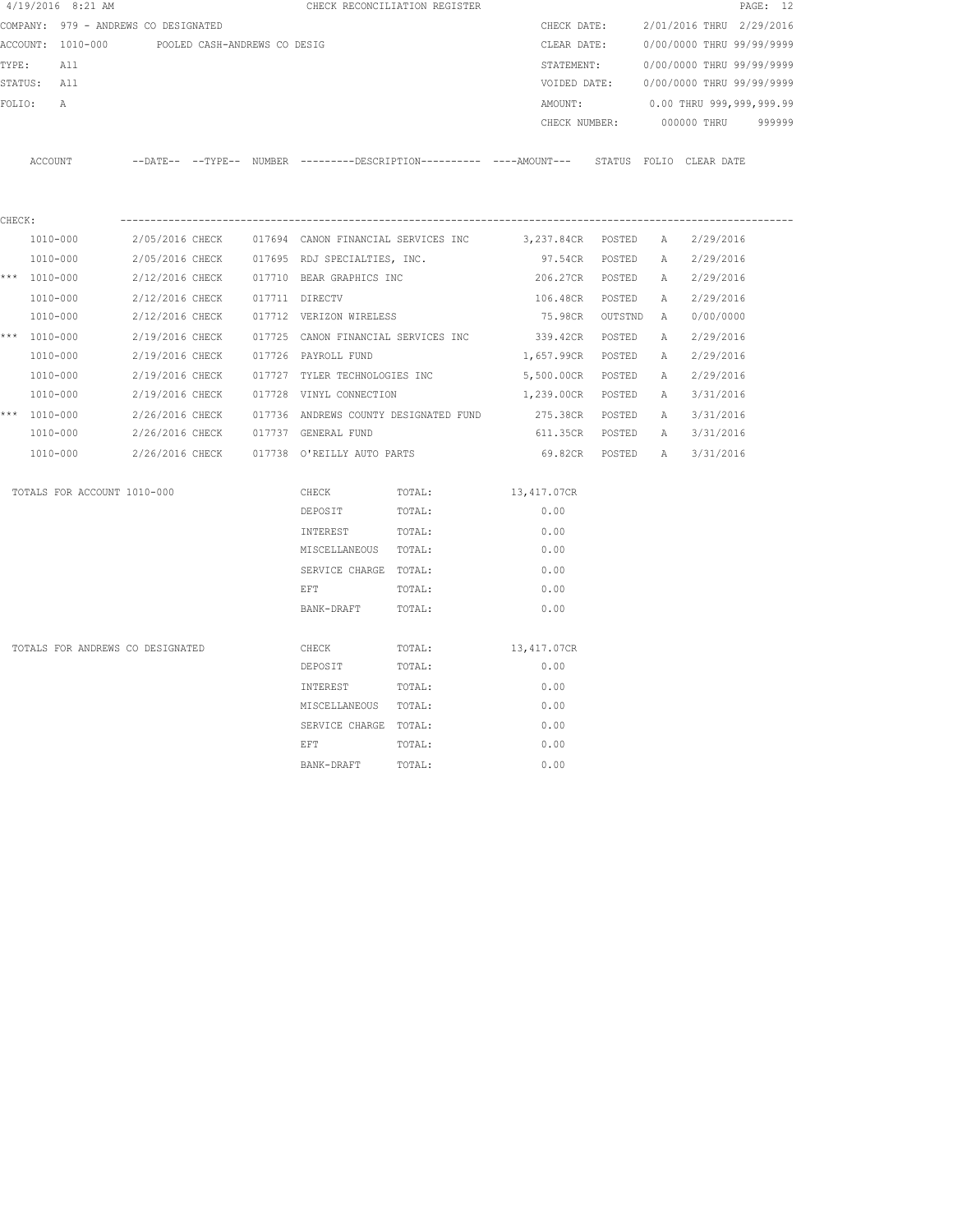|                      | $4/19/2016$ 8:21 AM                  |                                    |  | CHECK RECONCILIATION REGISTER                                                               |                              |         |        |                                        | PAGE: 13 |
|----------------------|--------------------------------------|------------------------------------|--|---------------------------------------------------------------------------------------------|------------------------------|---------|--------|----------------------------------------|----------|
|                      | COMPANY: 989 - ROAD & BRIDGE POOLED  |                                    |  |                                                                                             | CHECK DATE:                  |         |        | 2/01/2016 THRU 2/29/2016               |          |
|                      | ACCOUNT: 1010-000 POOLED R & B FUNDS |                                    |  |                                                                                             |                              |         |        | CLEAR DATE: 0/00/0000 THRU 99/99/9999  |          |
| TYPE:                | All                                  |                                    |  |                                                                                             | STATEMENT:                   |         |        | 0/00/0000 THRU 99/99/9999              |          |
| STATUS: All          |                                      |                                    |  |                                                                                             |                              |         |        | VOIDED DATE: 0/00/0000 THRU 99/99/9999 |          |
| FOLIO:               | A                                    |                                    |  |                                                                                             | AMOUNT:                      |         |        | 0.00 THRU 999,999,999.99               |          |
|                      |                                      |                                    |  |                                                                                             | CHECK NUMBER:                |         |        | 000000 THRU                            | 999999   |
| ACCOUNT              |                                      |                                    |  | --DATE-- --TYPE-- NUMBER ---------DESCRIPTION--------- ----AMOUNT--- STATUS FOLIO CLEARDATE |                              |         |        |                                        |          |
| CHECK:               |                                      |                                    |  |                                                                                             |                              |         |        |                                        |          |
| 1010-000             |                                      |                                    |  | 2/05/2016 CHECK   019721  ANDREWS EMPLOYEE TRUST FUND     30,928.51CR  POSTED   A           |                              |         |        | 2/29/2016                              |          |
| 1010-000             |                                      |                                    |  | 2/05/2016 CHECK 019722 ANDREWS COUNTY TIF GRANT 78,018.80CR POSTED                          |                              |         | A      | 2/29/2016                              |          |
| 1010-000             |                                      |                                    |  | 2/05/2016 CHECK 019723 CITY OF ANDREWS WATER DEPT.                                          | 174.60CR POSTED              |         | A      | 2/29/2016                              |          |
| 1010-000             |                                      |                                    |  | 2/05/2016 CHECK 019724 GEBO CREDIT CORPORATION                                              | 286.38CR POSTED              |         | A      | 2/29/2016                              |          |
| 1010-000             |                                      |                                    |  | 2/05/2016 CHECK 019725 GENERAL FUND                                                         | 2,963.56CR POSTED            |         | A      | 2/29/2016                              |          |
| 1010-000             |                                      | 2/05/2016 CHECK                    |  | 019726 J & J STEEL & SUPPLY CO                                                              | 5,339.00CR POSTED            |         | A      | 2/29/2016                              |          |
| 1010-000             |                                      | 2/05/2016 CHECK                    |  | 019727 JOE'S DIESEL REPAIR & MAINTENA                                                       | 14.00CR POSTED               |         | A      | 2/29/2016                              |          |
| 1010-000             |                                      | 2/05/2016 CHECK                    |  | 019728 PAULCOR, INC.                                                                        | 7.00CR POSTED                |         | A      | 2/29/2016                              |          |
| 1010-000             |                                      | 2/05/2016 CHECK                    |  | 019729 POWERS DIESEL SERVICE LLC                                                            | 14.00CR POSTED               |         | A      | 2/29/2016                              |          |
| 1010-000             |                                      | 2/05/2016 CHECK                    |  | 019730 ROBIN HARPER TAC                                                                     | 7.50CR                       | POSTED  | A      | 2/29/2016                              |          |
| 1010-000             |                                      | 2/05/2016 CHECK                    |  | 019731 SIERRA SPRINGS                                                                       | 66.53CR POSTED               |         | A      | 2/29/2016                              |          |
| 1010-000             |                                      | 2/05/2016 CHECK                    |  | 019732 WESTAIR-PRAXAIR                                                                      | 344.06CR POSTED              |         | A      | 2/29/2016                              |          |
| 1010-000             |                                      | 2/12/2016 CHECK                    |  | 019733 ANDREWS COUNTY TIF GRANT 35,330.00CR POSTED                                          |                              |         | A      | 2/29/2016                              |          |
| 1010-000             |                                      | 2/12/2016 CHECK                    |  | 019734 ANDREWS IRON & SUPPLY                                                                | 376.19CR POSTED              |         | A      | 2/29/2016                              |          |
| 1010-000             |                                      | 2/12/2016 CHECK                    |  | 019735 B & L AUTO DIESEL LLC                                                                | 2,936.26CR POSTED            |         | A      | 2/29/2016                              |          |
| 1010-000             |                                      | 2/12/2016 CHECK                    |  | 019736 DEECO RUBBER COMPANY INC.                                                            | 178.12CR POSTED              |         | A      | 2/29/2016                              |          |
| 1010-000             |                                      | 2/12/2016 CHECK                    |  | 019737 ELLIOTT ELECTRIC SUPPLY                                                              | 296.19CR POSTED              |         | A      | 2/29/2016                              |          |
| 1010-000             |                                      | 2/12/2016 CHECK                    |  | 019738 GENERAL FUND                                                                         | 47,657.22CR POSTED           |         | A      | 2/29/2016                              |          |
| 1010-000             |                                      | 2/12/2016 CHECK                    |  | 019739 JOE'S DIESEL REPAIR & MAINTENA                                                       | 21.00CR POSTED               |         | A      | 2/29/2016                              |          |
| 1010-000             |                                      | 2/12/2016 CHECK                    |  | 019740 ROBIN HARPER TAC                                                                     | 15.00CR POSTED               |         | A      | 2/29/2016                              |          |
| 1010-000             |                                      | 2/12/2016 CHECK                    |  | 019741 UM AUTO PARTS                                                                        | 564.59CR POSTED              |         | A      | 2/29/2016                              |          |
| 1010-000             |                                      | 2/12/2016 CHECK                    |  | 019742 VOID CHECK                                                                           | 0.00                         | POSTED  | A      | 2/29/2016                              |          |
| 1010-000             |                                      |                                    |  | 2/12/2016 CHECK 019743 VERIZON WIRELESS                                                     | 75.98CR                      | OUTSTND | A      | 0/00/0000                              |          |
| 1010-000             |                                      | 2/12/2016 CHECK                    |  | 019744 WTG FUELS, INC                                                                       | 9,756.69CR                   | POSTED  | A      | 2/29/2016                              |          |
| 1010-000             |                                      | 2/19/2016 CHECK                    |  | 019745 ANDREWS COUNTY TIF GRANT                                                             | 45,060.00CR                  | POSTED  | A      | 2/29/2016                              |          |
| 1010-000             |                                      | 2/19/2016 CHECK                    |  | 019746 ANDREWS PAINT & BODY                                                                 | 11,232.25CR                  | POSTED  | Α      | 2/29/2016                              |          |
| 1010-000             |                                      | 2/19/2016 CHECK                    |  | 019747 ANDREWS TIRE SERVICE INC                                                             | 55.00CR                      | POSTED  | Α      | 2/29/2016                              |          |
| 1010-000<br>1010-000 |                                      | 2/19/2016 CHECK                    |  | 019748 KNIGHTS TIRE & SERVICE                                                               | 45.00CR<br>269.00CR POSTED   | POSTED  | Α      | 2/29/2016                              |          |
|                      |                                      | 2/19/2016 CHECK                    |  | 019749 MINIC INDUSTRIES LIMITED<br>019750 O'REILLY AUTO PARTS                               |                              |         | Α      | 3/31/2016                              |          |
| 1010-000<br>1010-000 |                                      | 2/19/2016 CHECK<br>2/19/2016 CHECK |  | 019751 RELIANT ENERGY                                                                       | 68.28CR<br>1,449.92CR POSTED | POSTED  | A<br>Α | 2/29/2016<br>2/29/2016                 |          |
| 1010-000             |                                      | 2/19/2016 CHECK                    |  | 019752 TEXAS GAS SERVICE CORP                                                               | 339.01CR                     | POSTED  | Α      | 2/29/2016                              |          |
| 1010-000             |                                      | 2/19/2016 CHECK                    |  | 019753 UM AUTO PARTS                                                                        | 119.45CR                     | POSTED  | Α      | 2/29/2016                              |          |
| $1010 - 000$         |                                      | 2/19/2016 CHECK                    |  | 019754 WTG FUELS, INC                                                                       | 273.31CR                     | POSTED  | Α      | 2/29/2016                              |          |
| 1010-000             |                                      | 2/26/2016 CHECK                    |  | 019755 AMERICA SUPPLY LLC                                                                   | 328.11CR                     | POSTED  | Α      | 3/31/2016                              |          |
| 1010-000             |                                      | 2/26/2016 CHECK                    |  | 019756 ANDREWS TRUCK MAINTENANCE INC 271.58CR                                               |                              | POSTED  | Α      | 3/31/2016                              |          |
| 1010-000             |                                      | 2/26/2016 CHECK                    |  | 019757 FRAN SALES & SERVICE                                                                 | 46.00CR                      | POSTED  | Α      | 3/31/2016                              |          |
| 1010-000             |                                      | 2/26/2016 CHECK                    |  | 019758 GENERAL FUND                                                                         | 326.26CR                     | POSTED  | Α      | 3/31/2016                              |          |
| 1010-000             |                                      | 2/26/2016 CHECK                    |  | 019759 GENERAL FUND                                                                         | 79,384.45CR                  | POSTED  | Α      | 3/31/2016                              |          |
| 1010-000             |                                      | 2/26/2016 CHECK                    |  | 019760 HIGGINBOTHAM BROS & CO LLC                                                           | 115.90CR POSTED              |         | Α      | 3/31/2016                              |          |
| 1010-000             |                                      | 2/26/2016 CHECK                    |  | 019761 JENEANE ANDEREGG                                                                     | 487.62CR POSTED              |         | Α      | 3/31/2016                              |          |
| 1010-000             |                                      | 2/26/2016 CHECK                    |  | 019762 KNIGHTS TIRE & SERVICE                                                               | 350.00CR POSTED              |         | Α      | 3/31/2016                              |          |
| 1010-000             |                                      | 2/26/2016 CHECK                    |  | 019763 MUSTANG LUMBER CO                                                                    | 117.72CR                     | POSTED  | A      | 3/31/2016                              |          |
| 1010-000             |                                      | 2/26/2016 CHECK                    |  | 019764 RELIANT                                                                              | 32.02CR                      | POSTED  | Α      | 3/31/2016                              |          |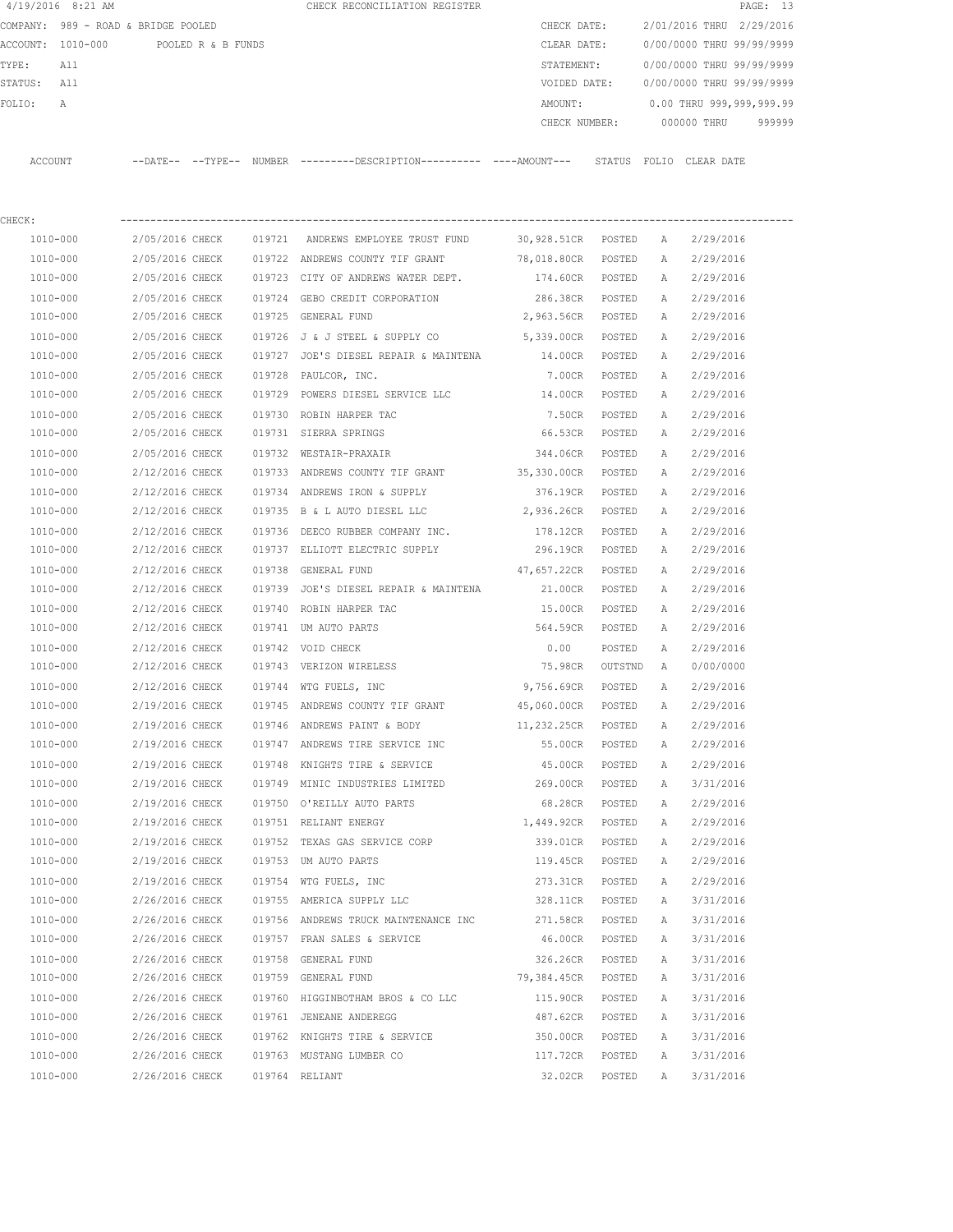|             | 4/19/2016 8:21 AM                    |  |                                                                                                                | CHECK RECONCILIATION REGISTER                                                                      |      |  |                                        | PAGE: 14 |
|-------------|--------------------------------------|--|----------------------------------------------------------------------------------------------------------------|----------------------------------------------------------------------------------------------------|------|--|----------------------------------------|----------|
|             | COMPANY: 989 - ROAD & BRIDGE POOLED  |  |                                                                                                                |                                                                                                    |      |  | CHECK DATE: 2/01/2016 THRU 2/29/2016   |          |
|             | ACCOUNT: 1010-000 POOLED R & B FUNDS |  |                                                                                                                |                                                                                                    |      |  | CLEAR DATE: 0/00/0000 THRU 99/99/9999  |          |
| TYPE: All   |                                      |  |                                                                                                                |                                                                                                    |      |  | STATEMENT: 0/00/0000 THRU 99/99/9999   |          |
| STATUS: All |                                      |  |                                                                                                                |                                                                                                    |      |  | VOIDED DATE: 0/00/0000 THRU 99/99/9999 |          |
| FOLIO:      | A                                    |  |                                                                                                                |                                                                                                    |      |  | AMOUNT: 0.00 THRU 999,999,999.99       |          |
|             |                                      |  |                                                                                                                |                                                                                                    |      |  | CHECK NUMBER: 000000 THRU 999999       |          |
|             |                                      |  |                                                                                                                | ACCOUNT -DATE-- --TYPE-- NUMBER --------DESCRIPTION--------- ----AMOUNT--- STATUS FOLIO CLEAR DATE |      |  |                                        |          |
| CHECK:      |                                      |  |                                                                                                                |                                                                                                    |      |  |                                        |          |
|             | 1010-000                             |  |                                                                                                                |                                                                                                    |      |  |                                        |          |
|             | 1010-000                             |  |                                                                                                                |                                                                                                    |      |  |                                        |          |
|             | 1010-000                             |  | 2/26/2016 CHECK 019767 WTG FUELS, INC                                                                          |                                                                                                    |      |  | 212.60CR POSTED A 3/31/2016            |          |
|             | TOTALS FOR ACCOUNT 1010-000          |  |                                                                                                                | CHECK TOTAL: 357, 250.39CR                                                                         |      |  |                                        |          |
|             |                                      |  | DEPOSIT TOTAL:                                                                                                 |                                                                                                    | 0.00 |  |                                        |          |
|             |                                      |  | INTEREST TOTAL:                                                                                                |                                                                                                    | 0.00 |  |                                        |          |
|             |                                      |  | MISCELLANEOUS TOTAL:                                                                                           |                                                                                                    | 0.00 |  |                                        |          |
|             |                                      |  | SERVICE CHARGE TOTAL:                                                                                          |                                                                                                    | 0.00 |  |                                        |          |
|             |                                      |  | EFT FOR THE STATE OF THE STATE OF THE STATE OF THE STATE OF THE STATE OF THE STATE OF THE STATE OF THE STATE O | TOTAL:                                                                                             | 0.00 |  |                                        |          |
|             |                                      |  | BANK-DRAFT TOTAL:                                                                                              |                                                                                                    | 0.00 |  |                                        |          |
|             | TOTALS FOR ROAD & BRIDGE POOLED      |  |                                                                                                                | CHECK TOTAL: 357,250.39CR                                                                          |      |  |                                        |          |
|             |                                      |  | DEPOSIT                                                                                                        | TOTAL:                                                                                             | 0.00 |  |                                        |          |
|             |                                      |  | INTEREST TOTAL:                                                                                                |                                                                                                    | 0.00 |  |                                        |          |
|             |                                      |  | MISCELLANEOUS TOTAL:                                                                                           |                                                                                                    | 0.00 |  |                                        |          |
|             |                                      |  | SERVICE CHARGE TOTAL:                                                                                          |                                                                                                    | 0.00 |  |                                        |          |
|             |                                      |  | EFT                                                                                                            | TOTAL:                                                                                             | 0.00 |  |                                        |          |
|             |                                      |  | BANK-DRAFT                                                                                                     | TOTAL:                                                                                             | 0.00 |  |                                        |          |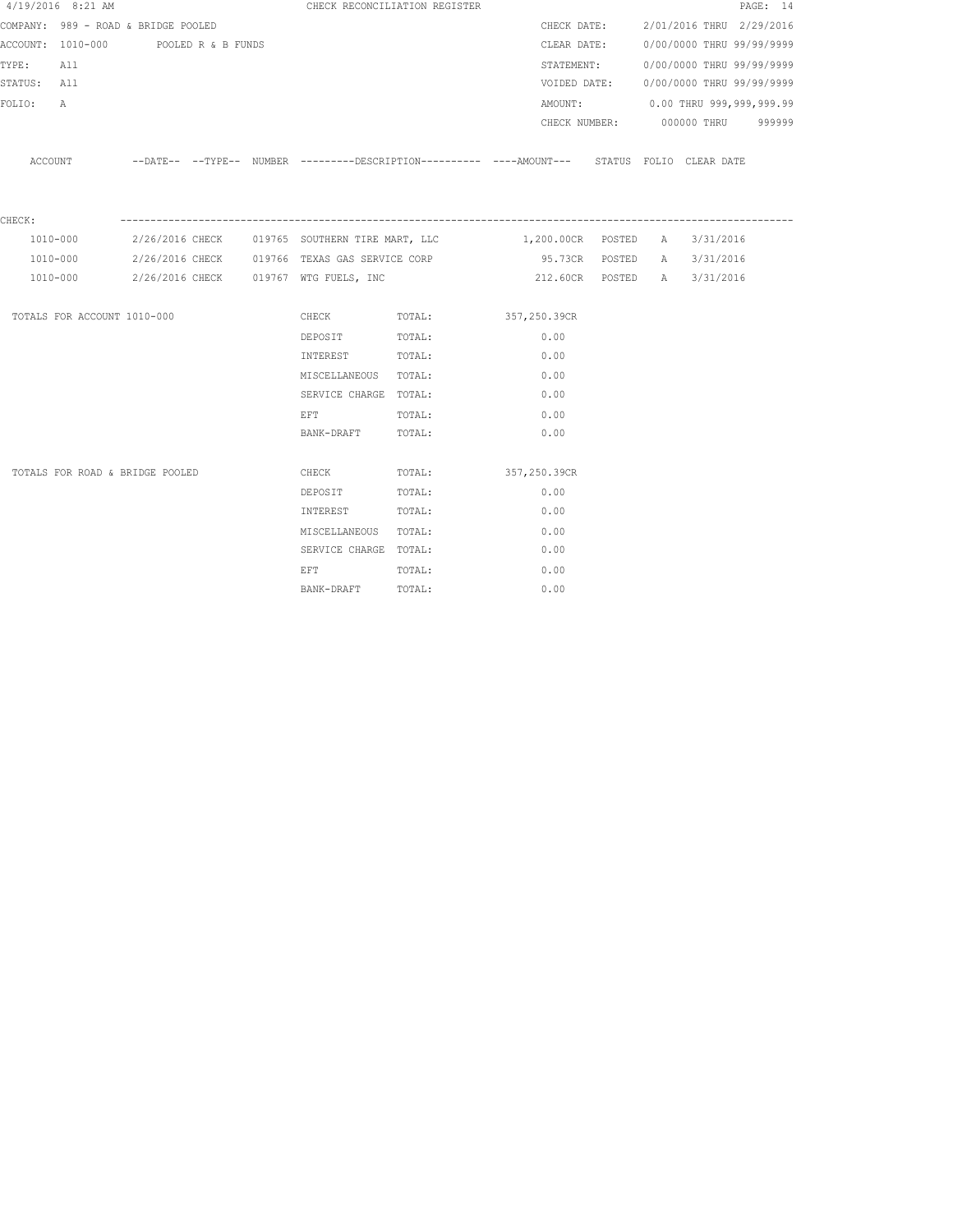|              | $4/19/2016$ 8:21 AM                        |                 |  | CHECK RECONCILIATION REGISTER                                                                |                    |                |   |                           | PAGE: 15 |
|--------------|--------------------------------------------|-----------------|--|----------------------------------------------------------------------------------------------|--------------------|----------------|---|---------------------------|----------|
|              | COMPANY: 999 - GENERAL FUND CASH POOLED    |                 |  |                                                                                              | CHECK DATE:        |                |   | 2/01/2016 THRU 2/29/2016  |          |
|              | ACCOUNT: 1010-000 GENERAL FUND POOLED CASH |                 |  |                                                                                              | CLEAR DATE:        |                |   | 0/00/0000 THRU 99/99/9999 |          |
| TYPE:        | All                                        |                 |  |                                                                                              | STATEMENT:         |                |   | 0/00/0000 THRU 99/99/9999 |          |
| STATUS: All  |                                            |                 |  |                                                                                              | VOIDED DATE:       |                |   | 0/00/0000 THRU 99/99/9999 |          |
| FOLIO:       | A                                          |                 |  |                                                                                              | AMOUNT:            |                |   | 0.00 THRU 999,999,999.99  |          |
|              |                                            |                 |  |                                                                                              | CHECK NUMBER:      |                |   | 000000 THRU               | 999999   |
| ACCOUNT      |                                            |                 |  | --DATE-- --TYPE-- NUMBER ---------DESCRIPTION---------- ----AMOUNT--- STATUS FOLIO CLEARDATE |                    |                |   |                           |          |
|              |                                            |                 |  |                                                                                              |                    |                |   |                           |          |
| BANK DRAFT:  |                                            |                 |  |                                                                                              |                    |                |   |                           |          |
|              |                                            |                 |  | 1010-000 2/26/2016 BANK-DRAFT022616 JPMORGAN CHASE BANK 15,588.55CR POSTED A 2/29/2016       |                    |                |   |                           |          |
| CHECK:       |                                            |                 |  |                                                                                              |                    |                |   |                           |          |
| 1010-000     |                                            | 2/02/2016 CHECK |  | 118310 CAPROCK HEALTHPLANS INS                                                               | 78,266.26CR POSTED |                | A | 2/29/2016                 |          |
| 1010-000     |                                            | 2/05/2016 CHECK |  | 118311 ANDREWS EMPLOYEE TRUST FUND                                                           | 207,202.33CR       | POSTED         | A | 2/29/2016                 |          |
| 1010-000     |                                            | 2/05/2016 CHECK |  | 118312 ANDREWS FAMILY MEDICINE                                                               | 182.00CR           | POSTED         | A | 2/29/2016                 |          |
| 1010-000     |                                            |                 |  | 2/05/2016 CHECK 118313 ANDREWS PEST CONTROL                                                  | 60.00CR            | POSTED         | A | 2/29/2016                 |          |
| 1010-000     |                                            | 2/05/2016 CHECK |  | 118314 ANDREWS VETERINARY CLINIC CORP                                                        | 61.00CR            | POSTED         | А | 2/29/2016                 |          |
| 1010-000     |                                            | 2/05/2016 CHECK |  | 118315 CANON FINANCIAL SERVICES INC                                                          | 282.98CR           | POSTED         | А | 2/29/2016                 |          |
| 1010-000     |                                            | 2/05/2016 CHECK |  | 118316 CAROLYN JONES                                                                         | 201.66CR           | POSTED         | A | 2/29/2016                 |          |
| 1010-000     |                                            | 2/05/2016 CHECK |  | 118317 CITY OF ANDREWS WATER DEPT. 6,870.15CR                                                |                    | POSTED         | A | 2/29/2016                 |          |
| 1010-000     |                                            | 2/05/2016 CHECK |  | 118318 CORY MARSHALL                                                                         | 239.52CR           | POSTED         | A | 2/29/2016                 |          |
| 1010-000     |                                            | 2/05/2016 CHECK |  | 118319 CREATIVE TECHNOLOGY SOLUTIONS 1,097.52CR                                              |                    | POSTED         | A | 2/29/2016                 |          |
| 1010-000     |                                            | 2/05/2016 CHECK |  | 118320 DAVID B BROOKS                                                                        | 100.00CR           | POSTED         | A | 2/29/2016                 |          |
| 1010-000     |                                            | 2/05/2016 CHECK |  | 118321 DE LAGE LANDEN FINANCIAL SERVI 252.81CR                                               |                    | POSTED         | A | 2/29/2016                 |          |
| 1010-000     |                                            | 2/05/2016 CHECK |  | 118322 DEBRA D GUTHRIE                                                                       | 1,245.75CR         | POSTED         | A | 2/29/2016                 |          |
| 1010-000     |                                            | 2/05/2016 CHECK |  | 118323 ELECTION SYSTEMS & SOFTWARE, I                                                        | 3,694.85CR         | POSTED         | A | 2/29/2016                 |          |
| 1010-000     |                                            | 2/05/2016 CHECK |  | 118324 GEBO CREDIT CORPORATION                                                               | 2.15CR             | POSTED         | A | 2/29/2016                 |          |
| 1010-000     |                                            | 2/05/2016 CHECK |  | 118325 GENERAL FUND                                                                          | 20,744.92CR        | POSTED         | A | 2/29/2016                 |          |
| 1010-000     |                                            | 2/05/2016 CHECK |  | 118326 JERRY SCOTT                                                                           | 7,500.00CR         | POSTED         | A | 2/29/2016                 |          |
| 1010-000     |                                            | 2/05/2016 CHECK |  | 118327 KYOCERA DOCUMENT SOLUTIONS AME                                                        | 137.60CR           | POSTED         | A | 2/29/2016                 |          |
| 1010-000     |                                            | 2/05/2016 CHECK |  | 118328 LINDA FOSTER                                                                          | 175.00CR           | POSTED         | A | 2/29/2016                 |          |
| 1010-000     |                                            |                 |  | 2/05/2016 CHECK 118329 MANUEL & NANCY LOPEZ                                                  | 223.11CR           | POSTED         | A | 2/29/2016                 |          |
| 1010-000     |                                            |                 |  | 2/05/2016 CHECK 118330 MARK HOOPER ATTORNEY AT LAW                                           | 500.00CR           | POSTED         | A | 3/31/2016                 |          |
| 1010-000     |                                            | 2/05/2016 CHECK |  | 118331 MIDLAND MEMORIAL HOSP                                                                 | 1,075.00CR         | POSTED         | A | 2/29/2016                 |          |
|              | 1010-000                                   |                 |  | 2/05/2016 CHECK 118332 MIKE HOLMES                                                           | 350.00CR           | POSTED         | Α | 2/29/2016                 |          |
| 1010-000     |                                            |                 |  | 2/05/2016 CHECK 118333 NERI FLORES                                                           | 514.70CR           | POSTED         | Α | 2/29/2016                 |          |
| 1010-000     |                                            |                 |  | 2/05/2016 CHECK 118334 PERMIAN REGIONAL MEDICAL CENTE 1,367.60CR                             |                    | POSTED         | A | 2/29/2016                 |          |
| 1010-000     |                                            |                 |  | 2/05/2016 CHECK 118335 PRECISION DELTA CORP                                                  | 241.00CR           | POSTED         | Α | 2/29/2016                 |          |
| $1010 - 000$ |                                            |                 |  | 2/05/2016 CHECK 118336 PROPATH SERVICES, LLP                                                 | 735.00CR           | POSTED         | Α | 2/29/2016                 |          |
| 1010-000     |                                            |                 |  | 2/05/2016 CHECK 118337 QUILL CORPORATION                                                     | 315.39CR           | POSTED         | Α | 2/29/2016                 |          |
| 1010-000     |                                            |                 |  | 2/05/2016 CHECK 118338 RICHARD H DOLGENER                                                    | 43.20CR            | OUTSTND        | A | 0/00/0000                 |          |
| 1010-000     |                                            |                 |  | 2/05/2016 CHECK 118339 ROBIN HARPER TAC                                                      | 7.50CR             | POSTED         | Α | 2/29/2016                 |          |
| $1010 - 000$ |                                            |                 |  | 2/05/2016 CHECK 118340 RURAL DUMPSTER SERVICE INC 141.18CR                                   |                    | POSTED         | Α | 2/29/2016                 |          |
| 1010-000     |                                            |                 |  | 2/05/2016 CHECK 118341 SATISH NAYAK MD                                                       | 143.00CR           | POSTED         | Α | 2/29/2016                 |          |
|              | 1010-000                                   |                 |  | 2/05/2016 CHECK 118342 SIERRA SPRINGS                                                        | 45.15CR            | POSTED         | Α | 2/29/2016                 |          |
|              | 1010-000                                   |                 |  | 2/05/2016 CHECK 118343 STANDARD COFFEE SERVICE CO                                            | 418.84CR           | POSTED         | Α | 2/29/2016                 |          |
| 1010-000     |                                            |                 |  | 2/05/2016 CHECK 118344 STANDARD SAFETY AND SUPPLY 131.88CR                                   |                    | POSTED         | Α | 2/29/2016                 |          |
| 1010-000     |                                            |                 |  | 2/05/2016 CHECK 118345 TEXAS 4-H FOUNDATION                                                  | 50.00CR            | POSTED         | Α | 2/29/2016                 |          |
|              | 1010-000                                   |                 |  | 2/05/2016 CHECK 118346 TEXAS GAS SERVICE CORP                                                | 5,002.26CR         | POSTED         | Α | 2/29/2016                 |          |
| 1010-000     |                                            |                 |  | 2/05/2016 CHECK 118347 TRANE US INC.                                                         | 4,405.86CR         | POSTED         | Α | 2/29/2016                 |          |
| 1010-000     |                                            |                 |  | 2/05/2016 CHECK 118348 UNIFIRST                                                              | 37.45CR            | POSTED         | A | 2/29/2016                 |          |
| 1010-000     |                                            |                 |  | 2/05/2016 CHECK 118349 VARIVERGE, LLC                                                        | 3,178.26CR POSTED  |                | A | 2/29/2016                 |          |
| 1010-000     |                                            |                 |  | 2/05/2016 CHECK 118350 WEATHERBY-EISENRICH                                                   |                    | 31.00CR POSTED | Α | 2/29/2016                 |          |
|              |                                            |                 |  |                                                                                              |                    |                |   |                           |          |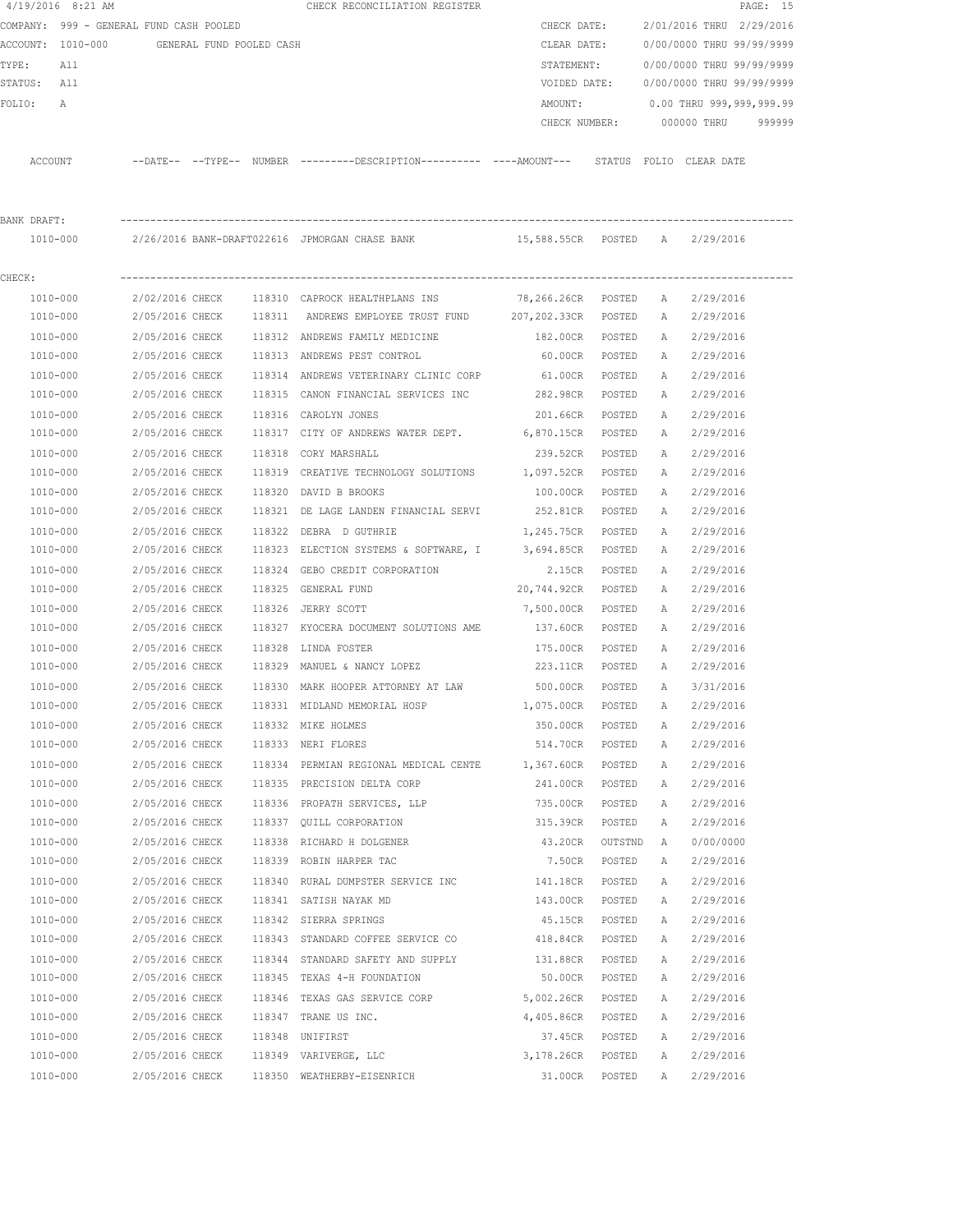| 4/19/2016 8:21 AM |                                            |              | CHECK RECONCILIATION REGISTER                                                                        |                             |        |               | PAGE: 16                               |
|-------------------|--------------------------------------------|--------------|------------------------------------------------------------------------------------------------------|-----------------------------|--------|---------------|----------------------------------------|
|                   | COMPANY: 999 - GENERAL FUND CASH POOLED    |              |                                                                                                      | CHECK DATE:                 |        |               | 2/01/2016 THRU 2/29/2016               |
|                   | ACCOUNT: 1010-000 GENERAL FUND POOLED CASH |              |                                                                                                      | CLEAR DATE:                 |        |               | 0/00/0000 THRU 99/99/9999              |
| TYPE:<br>All      |                                            |              |                                                                                                      | STATEMENT:                  |        |               | 0/00/0000 THRU 99/99/9999              |
| STATUS: All       |                                            |              |                                                                                                      |                             |        |               | VOIDED DATE: 0/00/0000 THRU 99/99/9999 |
| FOLIO:<br>А       |                                            |              |                                                                                                      | AMOUNT:                     |        |               | 0.00 THRU 999,999,999.99               |
|                   |                                            |              |                                                                                                      |                             |        |               | CHECK NUMBER: 000000 THRU 999999       |
|                   |                                            |              | ACCOUNT --DATE-- --TYPE-- NUMBER ---------DESCRIPTION--------- ----AMOUNT--- STATUS FOLIO CLEAR DATE |                             |        |               |                                        |
| CHECK:            |                                            |              |                                                                                                      |                             |        |               |                                        |
| 1010-000          |                                            |              | 2/05/2016 CHECK 118351 WEST TX FIRE EXTINGUISHER INC                                                 | 202.55CR POSTED A           |        |               | 2/29/2016                              |
| 1010-000          |                                            |              | 2/05/2016 CHECK 118352 WINZER CORPORATION                                                            | 3,658.01CR POSTED A         |        |               | 2/29/2016                              |
| 1010-000          |                                            |              | 2/12/2016 CHECK 118353 A & E SEAT COVERS                                                             | 217.50CR POSTED A 2/29/2016 |        |               |                                        |
| 1010-000          | 2/12/2016 CHECK                            |              |                                                                                                      |                             |        |               | 2/29/2016                              |
| 1010-000          | 2/12/2016 CHECK                            |              | 118354 AMERICAN BUSINESS EQUIPMENT CO  158.00CR  POSTED<br>118355 AMY FIERRO                         | 59.28CR POSTED              |        | A<br><b>A</b> | 2/29/2016                              |
|                   |                                            |              |                                                                                                      |                             |        |               |                                        |
| 1010-000          | 2/12/2016 CHECK                            |              | 118356 ANDREWS COUNTY NEWS INC 6 156.00CR POSTED<br>118357 ANDREWS FAMILY MEDICINE                   |                             |        | A             | 2/29/2016                              |
| 1010-000          | 2/12/2016 CHECK                            |              |                                                                                                      | 62.41CR POSTED              |        | A             | 2/29/2016                              |
| 1010-000          | 2/12/2016 CHECK                            |              | 118358 ANDREWS IRON & SUPPLY<br>118359 ANDREWS PEST CONTROL                                          | 279.52CR POSTED             |        | A             | 2/29/2016                              |
| 1010-000          | 2/12/2016 CHECK                            |              |                                                                                                      | 565.00CR POSTED             |        | A             | 2/29/2016                              |
| 1010-000          |                                            |              | 2/12/2016 CHECK 118360 ANDREWS PRESCRIPTION SHOP LLC                                                 | 90.00CR POSTED              |        | A             | 2/29/2016                              |
| 1010-000          |                                            |              | 2/12/2016 CHECK 118361 ANDREWS VETERINARY CLINIC CORP                                                | 59.50CR POSTED              |        | A             | 2/29/2016                              |
| 1010-000          | 2/12/2016 CHECK                            |              | 118362 ARTGRAFIX / STOVER GRAPHICS                                                                   | 511.40CR POSTED             |        | A             | 2/29/2016                              |
| 1010-000          | 2/12/2016 CHECK                            |              | 118363 AUSTIN TURF & TRACTOR                                                                         | 268.18CR POSTED             |        | A             | 2/29/2016                              |
| 1010-000          | 2/12/2016 CHECK                            |              | 118364 B-P SUPPLY INC                                                                                | 102.88CR POSTED             |        | A             | 2/29/2016                              |
| 1010-000          | 2/12/2016 CHECK                            |              | 118365 BAKER & TAYLOR                                                                                | 43.07CR POSTED              |        | A             | 2/29/2016                              |
| 1010-000          | 2/12/2016 CHECK                            |              | 118366 BASIN DENTISTRY                                                                               | 214.60CR POSTED             |        | A             | 2/29/2016                              |
| 1010-000          | 2/12/2016 CHECK                            |              | 118367 BASIN PEDIATRIC DENTISTRY AND                                                                 | 450.00CR POSTED             |        | A             | 2/29/2016                              |
| 1010-000          | 2/12/2016 CHECK                            |              | 118368 BEAR GRAPHICS INC                                                                             | 155.83CR POSTED             |        | A             | 2/29/2016                              |
| 1010-000          | 2/12/2016 CHECK                            |              | 118369 BIG COUNTRY BG                                                                                | 185.90CR                    | POSTED | A             | 2/29/2016                              |
| 1010-000          |                                            |              | 2/12/2016 CHECK 118370 BILL WILLIAMS TIRE CENTEUNPOST                                                | 103.00CR                    | POSTED | A             | 2/29/2016                              |
| 1010-000          |                                            |              | 2/12/2016 CHECK 118371 BORDER STATES ELECTRIC SUPPLY                                                 | 143.71CR                    | POSTED | A             | 2/29/2016                              |
| 1010-000          | 2/12/2016 CHECK                            |              | 118372 BRET MANSUR                                                                                   | 300.00CR                    | POSTED | A             | 2/29/2016                              |
| 1010-000          | 2/12/2016 CHECK 118373 BRODART CO          |              |                                                                                                      | 49.17CR                     | POSTED | A             | 2/29/2016                              |
| 1010-000          | 2/12/2016 CHECK                            |              | 118374 BSN SPORTS INC.                                                                               | 778.93CR                    | POSTED | A             | 2/29/2016                              |
| 1010-000          | 2/12/2016 CHECK                            |              | 118375 BUSINESS INK CO.                                                                              | 162.00CR                    | POSTED | Α             | 2/29/2016                              |
| 1010-000          | 2/12/2016 CHECK                            |              | 118376 CANON FINANCIAL SERVICES INC                                                                  | 3,004.20CR                  | POSTED | Α             | 2/29/2016                              |
| 1010-000          | 2/12/2016 CHECK                            |              | 118377 CENTER FOR DISEASE DETECTION                                                                  | 693.00CR                    | POSTED | Α             | 2/29/2016                              |
| 1010-000          | 2/12/2016 CHECK                            |              | 118378 CHEM-AQUA, INC                                                                                | 116.66CR                    | POSTED | Α             | 2/29/2016                              |
| 1010-000          | 2/12/2016 CHECK                            |              | 118379 CHRISTINA ORONA                                                                               | 48.60CR                     | POSTED | Α             | 2/29/2016                              |
| 1010-000          | 2/12/2016 CHECK                            |              | 118380 CITY OF ODESSA                                                                                | 14.00CR                     | POSTED | Α             | 2/29/2016                              |
| 1010-000          | 2/12/2016 CHECK                            |              | 118381 CMC BUSINESS SYSTEMS INC                                                                      | 117.00CR                    | POSTED | Α             | 2/29/2016                              |
| 1010-000          | 2/12/2016 CHECK                            |              | 118382 CONCEPT REFRIGERATION COMPANY                                                                 | 94.46CR                     | POSTED | Α             | 2/29/2016                              |
| 1010-000          | 2/12/2016 CHECK                            |              | 118383 CORNERSTONE PROGRAMS CORPORATI                                                                | 15.00CR                     | POSTED | Α             | 2/29/2016                              |
| 1010-000          | 2/12/2016 CHECK                            |              | 118384 CORY MARSHALL                                                                                 | 13.97CR                     | POSTED | Α             | 2/29/2016                              |
| 1010-000          | 2/12/2016 CHECK                            |              | 118385 CRS DIAGNOSTIC SERVICE LLC                                                                    | 270.00CR                    | POSTED | Α             | 2/29/2016                              |
| 1010-000          | 2/12/2016 CHECK                            |              | 118386 DPC INDUSTRIES, INC.                                                                          | 270.00CR                    | POSTED | Α             | 2/29/2016                              |
| 1010-000          | 2/12/2016 CHECK                            |              | 118387 EAN HOLDINGS LLC                                                                              | 130.00CR                    | POSTED | Α             | 2/29/2016                              |
| 1010-000          | 2/12/2016 CHECK                            |              | 118388 ECLINICAL WORKS LLC                                                                           | 1,725.40CR                  | POSTED | Α             | 2/29/2016                              |
| 1010-000          | 2/12/2016 CHECK                            |              | 118389 ELLIOTT ELECTRIC SUPPLY                                                                       | 1,919.17CR                  | POSTED | Α             | 2/29/2016                              |
| 1010-000          | 2/12/2016 CHECK                            |              | 118390 VOID CHECK                                                                                    | 0.00                        | POSTED | Α             | 2/29/2016                              |
| 1010-000          | 2/12/2016 CHECK                            |              | 118391 VOID CHECK                                                                                    | 0.00                        | POSTED | Α             | 2/29/2016                              |
| 1010-000          | 2/12/2016 CHECK                            |              | 118392 FALCON SEPTIC SERVICE INC                                                                     | 300.00CR                    | POSTED | Α             | 2/29/2016                              |
| 1010-000          | 2/12/2016 CHECK                            | 118393 FEDEX |                                                                                                      | 82.72CR                     | POSTED | Α             | 2/29/2016                              |
| 1010-000          | 2/12/2016 CHECK                            |              | 118394 FRONTIER BIOMEDICAL                                                                           | 546.00CR                    | POSTED | Α             | 2/29/2016                              |
|                   |                                            |              |                                                                                                      |                             |        |               |                                        |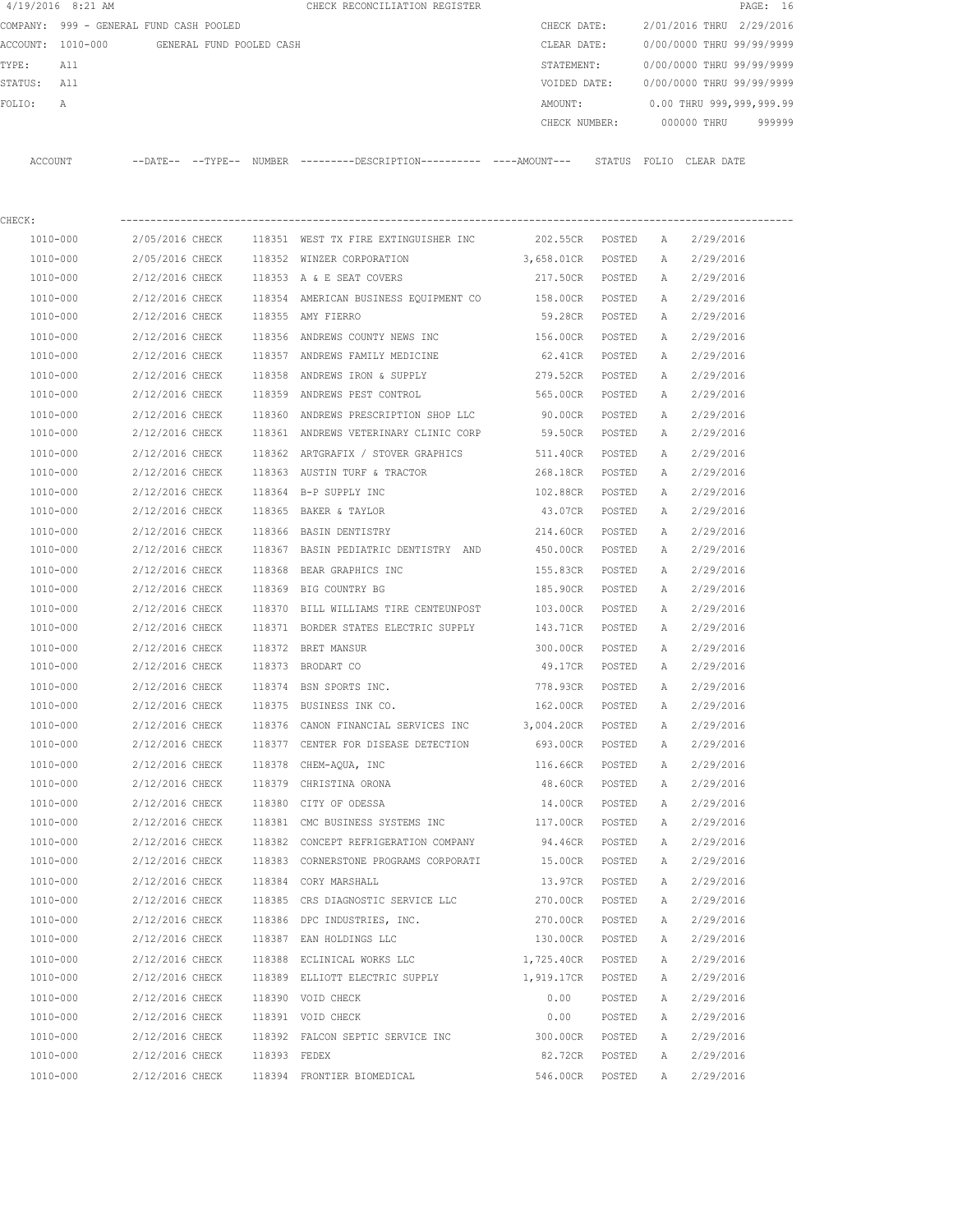|             | 4/19/2016 8:21 AM                          |                 |                 |              | CHECK RECONCILIATION REGISTER                                                              |                   |        |              | PAGE: 17                  |
|-------------|--------------------------------------------|-----------------|-----------------|--------------|--------------------------------------------------------------------------------------------|-------------------|--------|--------------|---------------------------|
|             | COMPANY: 999 - GENERAL FUND CASH POOLED    |                 |                 |              |                                                                                            | CHECK DATE:       |        |              | 2/01/2016 THRU 2/29/2016  |
|             | ACCOUNT: 1010-000 GENERAL FUND POOLED CASH |                 |                 |              |                                                                                            | CLEAR DATE:       |        |              | 0/00/0000 THRU 99/99/9999 |
| TYPE:       | All                                        |                 |                 |              |                                                                                            | STATEMENT:        |        |              | 0/00/0000 THRU 99/99/9999 |
| STATUS: All |                                            |                 |                 |              |                                                                                            | VOIDED DATE:      |        |              | 0/00/0000 THRU 99/99/9999 |
| FOLIO:      | A                                          |                 |                 |              |                                                                                            | AMOUNT:           |        |              | 0.00 THRU 999,999,999.99  |
|             |                                            |                 |                 |              |                                                                                            | CHECK NUMBER:     |        |              | 000000 THRU 999999        |
|             | ACCOUNT                                    |                 |                 |              | --DATE-- --TYPE-- NUMBER --------DESCRIPTION--------- ----AMOUNT--- STATUS FOLIO CLEARDATE |                   |        |              |                           |
|             |                                            |                 |                 |              |                                                                                            |                   |        |              |                           |
| CHECK:      |                                            |                 |                 |              |                                                                                            |                   |        |              |                           |
|             | 1010-000 2/12/2016 CHECK                   |                 |                 |              | 118395 GALE/CENGAGE LEARNING                                                               | 390.44CR POSTED   |        | A            | 2/29/2016                 |
|             | 1010-000                                   |                 |                 |              | 2/12/2016 CHECK 118396 GALLS, LLC                                                          | 82.05CR POSTED    |        | A            | 2/29/2016                 |
|             | 1010-000                                   |                 |                 |              | 2/12/2016 CHECK 118397 GEBO CREDIT CORPORATION                                             | 620.46CR POSTED   |        | A            | 2/29/2016                 |
|             | 1010-000                                   | 2/12/2016 CHECK |                 |              | 118398 GEORGE F GOMEZ                                                                      | 1,396.88CR POSTED |        | A            | 2/29/2016                 |
|             | 1010-000                                   | 2/12/2016 CHECK |                 |              | 118399 GRADY LEMOND                                                                        | 250.00CR POSTED   |        | A            | 2/29/2016                 |
|             | 1010-000                                   | 2/12/2016 CHECK |                 |              | 118400 GRAINGER INC                                                                        | 1,943.60CR POSTED |        | A            | 2/29/2016                 |
|             | 1010-000                                   | 2/12/2016 CHECK |                 |              | 118401 VOID CHECK                                                                          | 0.00              | POSTED | A            | 2/29/2016                 |
|             | 1010-000                                   | 2/12/2016 CHECK |                 |              | 118402 JACKSONCO SUPPLY LLC                                                                | 2,463.05CR POSTED |        | A            | 2/29/2016                 |
|             | 1010-000                                   | 2/12/2016 CHECK |                 |              | 118403 JEAN GONZALES                                                                       | 1,254.45CR POSTED |        | А            | 2/29/2016                 |
|             | 1010-000                                   |                 |                 |              | 2/12/2016 CHECK 118404 JORDAN HARDISON                                                     | 10.00CR OUTSTND A |        |              | 0/00/0000                 |
|             | 1010-000                                   |                 |                 |              | 2/12/2016 CHECK 118405 K V POWER                                                           | 202.00CR POSTED   |        | A            | 2/29/2016                 |
|             | 1010-000                                   |                 |                 |              | 2/12/2016 CHECK 118406 KENDA HECKLER                                                       | 449.96CR POSTED   |        | A            | 2/29/2016                 |
|             | 1010-000                                   |                 |                 |              | $2/12/2016$ CHECK 118407 KNIGHTS TIRE & SERVICE                                            | 40.00CR POSTED    |        | A            | 2/29/2016                 |
|             | 1010-000                                   |                 |                 |              | 2/12/2016 CHECK 118408 LEXISNEXIS A DIVISION OF REED 454.79CR POSTED                       |                   |        | A            | 2/29/2016                 |
|             | 1010-000                                   |                 |                 |              | 2/12/2016 CHECK 118409 LOVELL, LOVELL, NEWSOM & ISERN 350.00CR POSTED                      |                   |        | A            | 2/29/2016                 |
|             | 1010-000                                   | 2/12/2016 CHECK |                 |              | 118410 MARK HOOPER ATTORNEY AT LAW                                                         | 2,250.00CR POSTED |        | A            | 3/31/2016                 |
|             | 1010-000                                   | 2/12/2016 CHECK |                 |              | 118411 MICHAEL J BROWN                                                                     | 1,100.00CR POSTED |        |              | A 2/29/2016               |
|             | 1010-000                                   | 2/12/2016 CHECK |                 |              | 118412 MICROMARKETING, LLC                                                                 | 1,906.15CR POSTED |        | A            | 2/29/2016                 |
|             | 1010-000                                   | 2/12/2016 CHECK |                 |              | 118413 VOID CHECK                                                                          | 0.00              | POSTED |              | A 2/29/2016               |
|             | 1010-000                                   | 2/12/2016 CHECK |                 |              | 118414 MIKE HOLMES                                                                         | 1,050.00CR POSTED |        | A            | 2/29/2016                 |
|             | 1010-000                                   | 2/12/2016 CHECK |                 |              | 118415 NEW DAY COUNSELING                                                                  | 384.00CR POSTED   |        |              | A 2/29/2016               |
|             | 1010-000                                   | 2/12/2016 CHECK |                 | 118416 NITRO |                                                                                            | 447.15CR POSTED   |        | A            | 2/29/2016                 |
|             | 1010-000                                   | 2/12/2016 CHECK |                 |              | 118417 OFFICEWISE FURNITURE AND SUPPL 422.87CR POSTED                                      |                   |        | A            | 2/29/2016                 |
|             | 1010-000                                   |                 |                 |              | 2/12/2016 CHECK 118418 PAUL M. SLAUGHTER, JR., P.C. 1,550.00CR POSTED A 2/29/2016          |                   |        |              |                           |
|             | 1010-000                                   | 2/12/2016 CHECK |                 | 118419 PCM-G |                                                                                            | 299.97CR          | POSTED | А            | 2/29/2016                 |
|             |                                            |                 |                 |              |                                                                                            |                   | POSTED |              |                           |
|             | 1010-000                                   |                 |                 |              | 2/12/2016 CHECK 118420 QUICK CARE CLINIC                                                   | 200.00CR          |        | Α            | 2/29/2016                 |
|             | 1010-000                                   |                 |                 |              | 2/12/2016 CHECK 118421 QUILL CORPORATION                                                   | 681.82CR          | POSTED | Α            | 2/29/2016                 |
|             | 1010-000                                   |                 |                 |              | 2/12/2016 CHECK 118422 VOID CHECK                                                          | 0.00              | POSTED | Α            | 2/29/2016                 |
|             | 1010-000                                   |                 |                 |              | 2/12/2016 CHECK 118423 RECORDED BOOKS, LLC                                                 | 39.99CR           | POSTED | Α            | 2/29/2016                 |
|             | 1010-000                                   |                 |                 |              | 2/12/2016 CHECK 118424 RECOVERY HEALTHCARE CORP                                            | 620.00CR          | POSTED | Α            | 2/29/2016                 |
|             | 1010-000                                   |                 |                 |              | 2/12/2016 CHECK 118425 RICHARD H DOLGENER                                                  | 43.20CR           | POSTED | A            | 2/29/2016                 |
|             | 1010-000                                   |                 |                 |              | 2/12/2016 CHECK 118426 ROBIN HARPER TAC                                                    | 30.00CR           | POSTED | Α            | 3/31/2016                 |
|             | 1010-000                                   |                 |                 |              | 2/12/2016 CHECK 118427 SALEM PRESS INC                                                     | 157.50CR          | POSTED | Α            | 2/29/2016                 |
|             | $1010 - 000$                               | 2/12/2016 CHECK |                 |              | 118428 SAM'S CLUB DIRECT                                                                   | 50.16CR           | POSTED | Α            | 2/29/2016                 |
|             | 1010-000                                   |                 |                 |              | 2/12/2016 CHECK 118429 SIERRA SPRINGS                                                      | 62.62CR POSTED    |        | A            | 2/29/2016                 |
|             | 1010-000                                   | 2/12/2016 CHECK |                 |              | 118430 SONYA TORBERT MA, LPC, NCC, LS 1,500.00CR                                           |                   | POSTED | Α            | 2/29/2016                 |
|             | 1010-000                                   |                 | 2/12/2016 CHECK |              | 118431 SOUTH TEXAS AREA REGIONAL TRAI 125.00CR POSTED                                      |                   |        | Α            | 3/31/2016                 |
|             | 1010-000                                   |                 | 2/12/2016 CHECK |              | 118432 SPARKS PUMP SERVICE INC                                                             | 1,096.25CR        | POSTED | Α            | 2/29/2016                 |
|             | 1010-000                                   |                 | 2/12/2016 CHECK |              | 118433 SPORT VIDEOS                                                                        | 45.00CR           | POSTED | Α            | 3/31/2016                 |
|             | 1010-000                                   | 2/12/2016 CHECK |                 |              | 118434 STERICYCLE INC                                                                      | 1,338.80CR        | POSTED | Α            | 2/29/2016                 |
|             | 1010-000                                   | 2/12/2016 CHECK |                 |              | 118435 SUDDENLINK                                                                          | 49.86CR           | POSTED | Α            | 2/29/2016                 |
|             | 1010-000                                   |                 | 2/12/2016 CHECK |              | 118436 SUMMERS CHIROPRACTIC, PA                                                            | 126.07CR          | POSTED | $\mathbb{A}$ | 2/29/2016                 |

 1010-000 2/12/2016 CHECK 118437 TEXAS ASSOCIATION OF COUNTIES 125.00CR POSTED A 2/29/2016 1010-000 2/12/2016 CHECK 118438 TEXAS GAS SERVICE CORP 2,076.16CR POSTED A 2/29/2016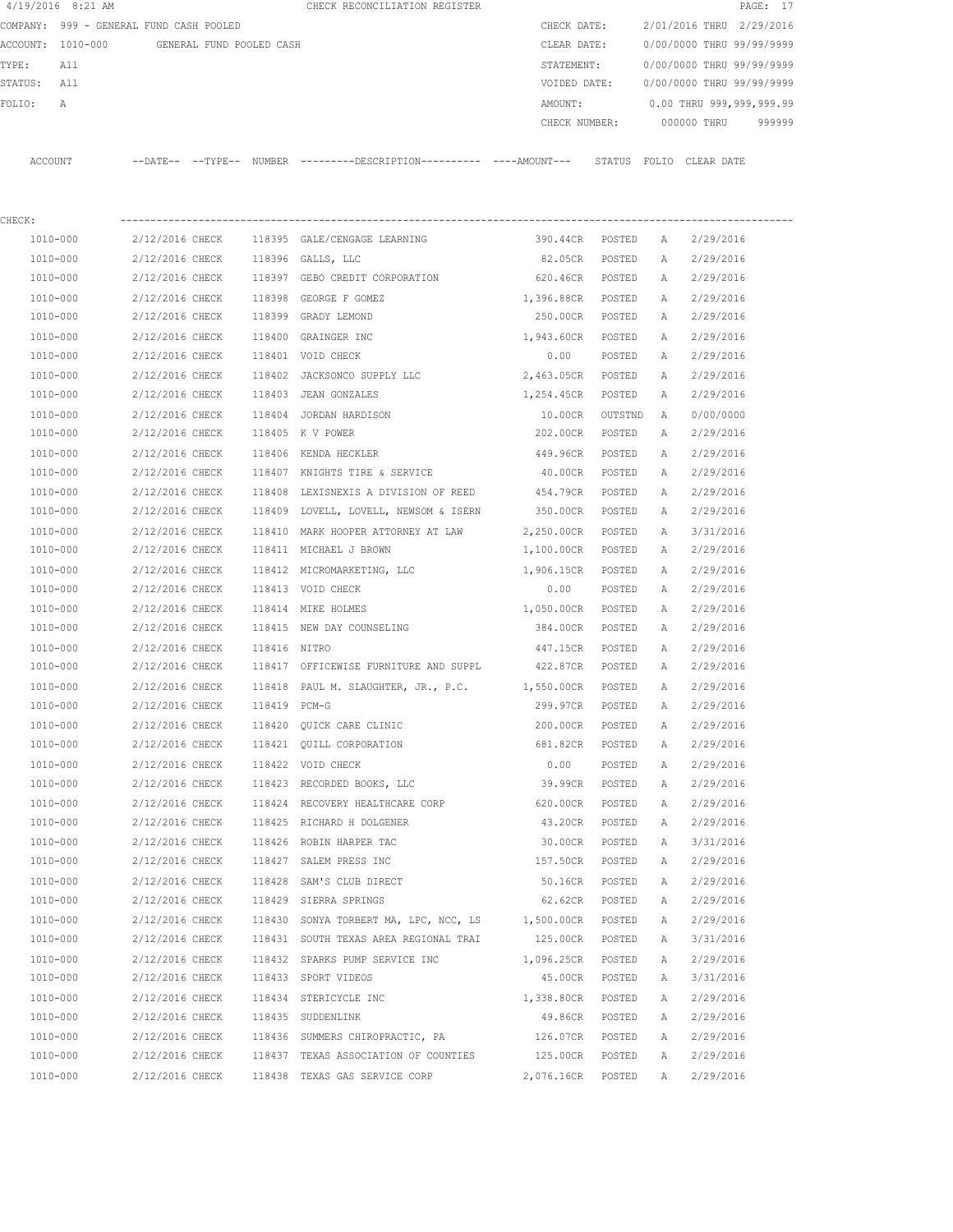|             | $4/19/2016$ 8:21 AM                     |                 |                          |              | CHECK RECONCILIATION REGISTER                                                                |                   |         |              |                           | PAGE: 18 |
|-------------|-----------------------------------------|-----------------|--------------------------|--------------|----------------------------------------------------------------------------------------------|-------------------|---------|--------------|---------------------------|----------|
|             | COMPANY: 999 - GENERAL FUND CASH POOLED |                 |                          |              |                                                                                              | CHECK DATE:       |         |              | 2/01/2016 THRU 2/29/2016  |          |
|             | ACCOUNT: 1010-000                       |                 | GENERAL FUND POOLED CASH |              |                                                                                              | CLEAR DATE:       |         |              | 0/00/0000 THRU 99/99/9999 |          |
| TYPE:       | All                                     |                 |                          |              |                                                                                              | STATEMENT:        |         |              | 0/00/0000 THRU 99/99/9999 |          |
| STATUS: All |                                         |                 |                          |              |                                                                                              | VOIDED DATE:      |         |              | 0/00/0000 THRU 99/99/9999 |          |
| FOLIO:      | Α                                       |                 |                          |              |                                                                                              | AMOUNT:           |         |              | 0.00 THRU 999,999,999.99  |          |
|             |                                         |                 |                          |              |                                                                                              | CHECK NUMBER:     |         |              | 000000 THRU               | 999999   |
|             | ACCOUNT                                 |                 |                          |              | --DATE-- --TYPE-- NUMBER ---------DESCRIPTION---------- ----AMOUNT--- STATUS FOLIO CLEARDATE |                   |         |              |                           |          |
| CHECK:      |                                         |                 |                          |              |                                                                                              |                   |         |              |                           |          |
|             | 1010-000                                | 2/12/2016 CHECK |                          |              | 118439 THE UNIVERSITY OF TEXAS AT AUS 590.00CR POSTED                                        |                   |         | A            | 3/31/2016                 |          |
|             | 1010-000                                | 2/12/2016 CHECK |                          |              | 118440 TOM GREEN COUNTY CLERK                                                                | 476.00CR          | POSTED  | A            | 2/29/2016                 |          |
|             | 1010-000                                | 2/12/2016 CHECK |                          |              | 118441 UPSTART                                                                               | 284.37CR POSTED   |         | А            | 2/29/2016                 |          |
|             | 1010-000                                | 2/12/2016 CHECK |                          |              | 118442 VERIZON WIRELESS                                                                      | 905.51CR OUTSTND  |         | A            | 0/00/0000                 |          |
|             | 1010-000                                | 2/12/2016 CHECK |                          |              | 118443 WAGNER SUPPLY COMPANY                                                                 | 36.38CR POSTED    |         | A            | 2/29/2016                 |          |
|             | 1010-000                                | 2/12/2016 CHECK |                          |              | 118444 WAYNE FROST ATTORNEY AT LAW                                                           | 1,200.00CR POSTED |         | A            | 3/31/2016                 |          |
|             | 1010-000                                | 2/12/2016 CHECK |                          |              | 118445 WEST TX FIRE EXTINGUISHER INC                                                         | 1,442.16CR POSTED |         | A            | 2/29/2016                 |          |
|             | 1010-000                                | 2/12/2016 CHECK |                          |              | 118446 WINDSTREAM COMMUNICATIONS                                                             | 3,840.03CR POSTED |         | A            | 2/29/2016                 |          |
|             | 1010-000                                | 2/12/2016 CHECK |                          |              | 118447 WTG FUELS, INC                                                                        | 4,498.56CR POSTED |         | A            | 2/29/2016                 |          |
|             | 1010-000                                | 2/19/2016 CHECK |                          | 118448       | ACME MARKING PRODUCTS CORP                                                                   | 83.30CR           | POSTED  | A            | 2/29/2016                 |          |
|             | 1010-000                                | 2/19/2016 CHECK |                          |              | 118449 AIR FILTRATION PRODUCTS AND SE 533.67CR                                               |                   | POSTED  | A            | 3/31/2016                 |          |
|             | 1010-000                                | 2/19/2016 CHECK |                          |              | 118450 AMERICA SUPPLY LLC                                                                    | 32.04CR POSTED    |         | A            | 2/29/2016                 |          |
|             | 1010-000                                | 2/19/2016 CHECK |                          |              | 118451 AMERICAN TIRE DISTRIBUTERS 2,834.16CR POSTED                                          |                   |         | A            | 2/29/2016                 |          |
|             | 1010-000                                | 2/19/2016 CHECK |                          |              | 118452 ANDREWS PEST CONTROL                                                                  | 55.00CR POSTED    |         | A            | 3/31/2016                 |          |
|             | 1010-000                                | 2/19/2016 CHECK |                          |              | 118453 AT&T MOBILITY                                                                         | 275.75CR POSTED   |         | A            | 2/29/2016                 |          |
|             | 1010-000                                | 2/19/2016 CHECK |                          |              | 118454 BEN E. KEITH                                                                          | 4,092.56CR POSTED |         | Α            | 2/29/2016                 |          |
|             | 1010-000                                | 2/19/2016 CHECK |                          |              | 118455 BLUEGLOBES LLC                                                                        | 104.35CR POSTED   |         | Α            | 2/29/2016                 |          |
|             | 1010-000                                | 2/19/2016 CHECK |                          |              | 118456 CANON FINANCIAL SERVICES INC                                                          | 422.07CR          | POSTED  | $\mathbb{A}$ | 2/29/2016                 |          |
|             | 1010-000                                | 2/19/2016 CHECK |                          |              | 118457 CERTIFIED LABORATORIES                                                                | 235.00CR          | POSTED  | $\mathbb{A}$ | 2/29/2016                 |          |
|             | 1010-000                                | 2/19/2016 CHECK |                          | 118458       | CHRIS DEANDA LAW FIRM PC                                                                     | 350.00CR          | POSTED  | A            | 2/29/2016                 |          |
|             | 1010-000                                | 2/19/2016 CHECK |                          |              | 118459 COMMERCIAL STATE BANK                                                                 | 25.00CR           | POSTED  | A            | 3/31/2016                 |          |
|             | 1010-000                                | 2/19/2016 CHECK |                          | 118460       | CORNERSTONE PROGRAMS CORPORATI 7,295.00CR                                                    |                   | POSTED  | A            | 3/31/2016                 |          |
|             | 1010-000                                | 2/19/2016 CHECK |                          |              | 118461 CRS DIAGNOSTIC SERVICE LLC                                                            | 195.00CR          | POSTED  | A            | 2/29/2016                 |          |
|             | 1010-000                                | 2/19/2016 CHECK |                          |              | 118462 CUSTOM WHOLESALE SUPPLY CO INC 493.82CR                                               |                   | POSTED  | $\mathbb{A}$ | 2/29/2016                 |          |
|             | 1010-000                                | 2/19/2016 CHECK |                          |              | 118463 DECOTY COFFEE CO                                                                      | 182.00CR          | POSTED  | А            | 2/29/2016                 |          |
|             | 1010-000                                | 2/19/2016 CHECK |                          |              | 118464 ELIZABETH STOTTLEMYRE                                                                 | 43.20CR           | POSTED  | Α            | 3/31/2016                 |          |
|             | 1010-000                                | 2/19/2016 CHECK |                          |              | 118465 ELLIOTT ELECTRIC SUPPLY                                                               | 47.33CR           | POSTED  | Α            | 2/29/2016                 |          |
|             | 1010-000                                | 2/19/2016 CHECK |                          |              | 118466 GEBO CREDIT CORPORATION                                                               | 145.06CR          | POSTED  | Α            | 2/29/2016                 |          |
|             | 1010-000                                | 2/19/2016 CHECK |                          |              | 118467 GRADY LEMOND                                                                          | 500.00CR          | POSTED  | Α            | 2/29/2016                 |          |
|             | 1010-000                                | 2/19/2016 CHECK |                          |              | 118468 HILLIARD ENERGY DBA                                                                   | 58.00CR           | POSTED  | Α            | 2/29/2016                 |          |
|             | 1010-000                                | 2/19/2016 CHECK |                          |              | 118469 HOMETOWN PHARMACY                                                                     | 1,100.10CR        | POSTED  | Α            | 2/29/2016                 |          |
|             | 1010-000                                | 2/19/2016 CHECK |                          |              | 118470 VOID CHECK                                                                            | 0.00              | POSTED  | Α            | 2/29/2016                 |          |
|             | 1010-000                                | 2/19/2016 CHECK |                          |              | 118471 JENNIFER CHESSHIRE                                                                    | 25.00CR           | OUTSTND | А            | 0/00/0000                 |          |
|             | 1010-000                                | 2/19/2016 CHECK |                          |              | 118472 KYOCERA MITA AMERICA, INC.                                                            | 210.94CR          | POSTED  | Α            | 2/29/2016                 |          |
|             | 1010-000                                | 2/19/2016 CHECK |                          |              | 118473 MAL ENTERPRISES INC                                                                   | 1,113.95CR        | POSTED  | Α            | 2/29/2016                 |          |
|             | 1010-000                                | 2/19/2016 CHECK |                          |              | 118474 MARK HOOPER ATTORNEY AT LAW 1,250.00CR                                                |                   | POSTED  | Α            | 3/31/2016                 |          |
|             | 1010-000                                | 2/19/2016 CHECK |                          |              | 118475 MARY JANE BAEZA                                                                       | 576.58CR          | POSTED  | Α            | 3/31/2016                 |          |
|             | 1010-000                                | 2/19/2016 CHECK |                          |              | 118476 MIKE HOLMES                                                                           | 350.00CR          | POSTED  | Α            | 2/29/2016                 |          |
|             | 1010-000                                | 2/19/2016 CHECK |                          |              | 118477 MORRISON SUPPLY COMPANY                                                               | 866.67CR          | POSTED  | Α            | 2/29/2016                 |          |
|             | 1010-000                                | 2/19/2016 CHECK |                          |              | 118478 NEW DAY COUNSELING                                                                    | 383.20CR          | POSTED  | Α            | 2/29/2016                 |          |
|             | 1010-000                                | 2/19/2016 CHECK |                          |              | 118479 O'REILLY AUTO PARTS                                                                   | 386.17CR          | POSTED  | Α            | 2/29/2016                 |          |
|             | 1010-000                                | 2/19/2016 CHECK |                          |              | 118480 OFFICE DEPOT                                                                          | 103.56CR          | POSTED  | Α            | 3/31/2016                 |          |
|             | 1010-000                                | 2/19/2016 CHECK |                          |              | 118481 OVERHEAD DOOR CO-PERMIAN BASIN                                                        | 3,184.00CR POSTED |         | Α            | 2/29/2016                 |          |
|             | 1010-000                                | 2/19/2016 CHECK |                          | 118482 PCM-G |                                                                                              | 2,379.78CR POSTED |         | A            | 2/29/2016                 |          |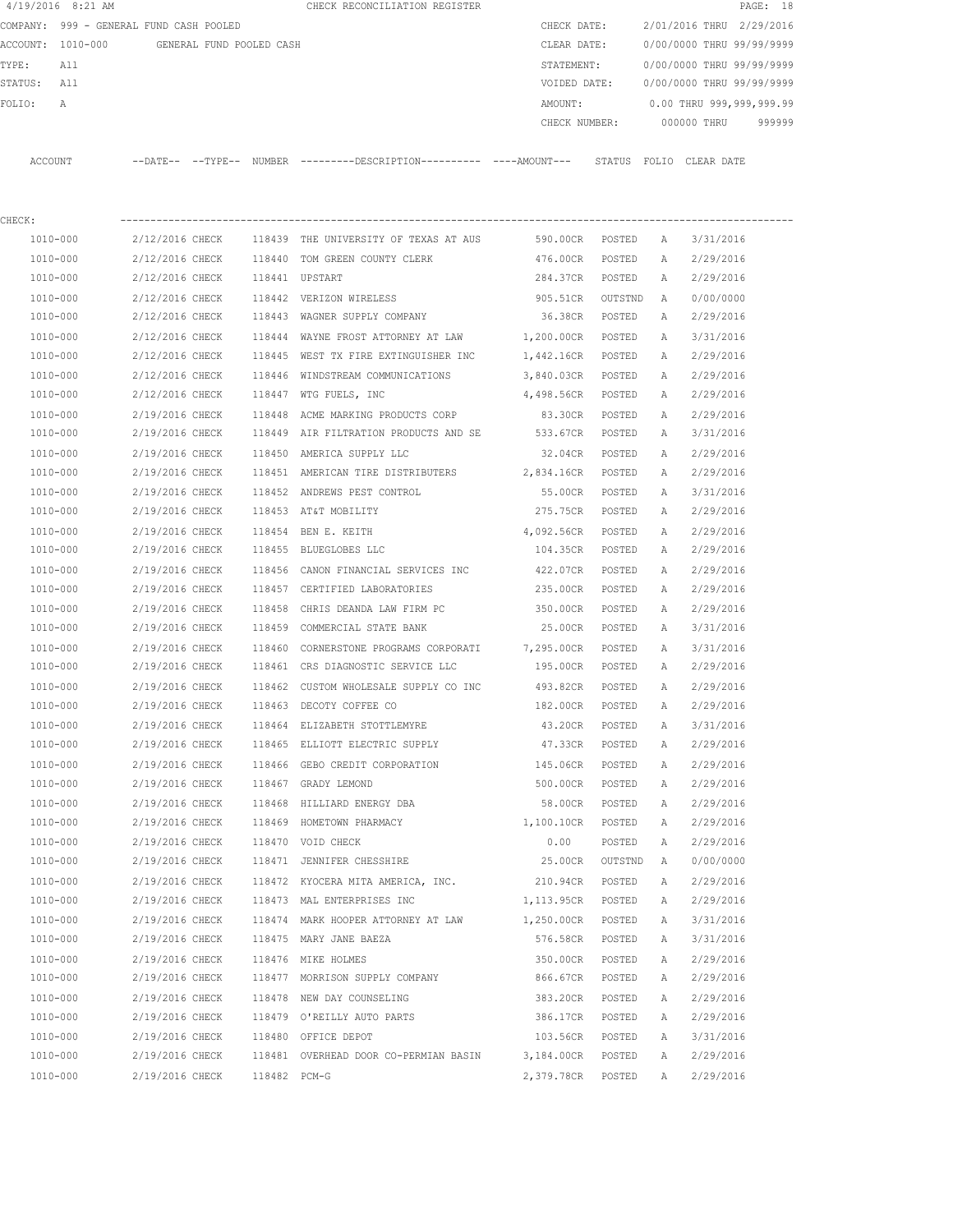| $4/19/2016$ 8:21 AM                        |                                    |              | CHECK RECONCILIATION REGISTER                                                              |                    |                  |              |                           | PAGE: 19 |
|--------------------------------------------|------------------------------------|--------------|--------------------------------------------------------------------------------------------|--------------------|------------------|--------------|---------------------------|----------|
| COMPANY: 999 - GENERAL FUND CASH POOLED    |                                    |              |                                                                                            | CHECK DATE:        |                  |              | 2/01/2016 THRU 2/29/2016  |          |
| ACCOUNT: 1010-000 GENERAL FUND POOLED CASH |                                    |              |                                                                                            | CLEAR DATE:        |                  |              | 0/00/0000 THRU 99/99/9999 |          |
| TYPE:<br>All                               |                                    |              |                                                                                            | STATEMENT:         |                  |              | 0/00/0000 THRU 99/99/9999 |          |
| STATUS: All                                |                                    |              |                                                                                            | VOIDED DATE:       |                  |              | 0/00/0000 THRU 99/99/9999 |          |
| FOLIO:<br>Α                                |                                    |              |                                                                                            | AMOUNT:            |                  |              | 0.00 THRU 999,999,999.99  |          |
|                                            |                                    |              |                                                                                            | CHECK NUMBER:      |                  |              | 000000 THRU               | 999999   |
| ACCOUNT                                    |                                    |              | --DATE-- --TYPE-- NUMBER --------DESCRIPTION---------- ---AMOUNT--- STATUS FOLIO CLEARDATE |                    |                  |              |                           |          |
| CHECK:                                     |                                    |              |                                                                                            |                    |                  |              |                           |          |
| 1010-000                                   | 2/19/2016 CHECK                    |              | 118483 PEAK COMMUNICATIONS & SECURITY                                                      | 924.99CR POSTED    |                  | A            | 2/29/2016                 |          |
| 1010-000                                   | 2/19/2016 CHECK                    |              | 118484 PERMIAN BASIN REGIONAL PLANNIN                                                      | 88.88CR            | POSTED           | A            | 3/31/2016                 |          |
| 1010-000                                   | 2/19/2016 CHECK                    |              | 118485 PORTERS THRIFTWAY                                                                   | 733.93CR POSTED    |                  | A            | 2/29/2016                 |          |
| 1010-000                                   | 2/19/2016 CHECK                    |              | 118486 VOID CHECK                                                                          | 0.00               | POSTED           | A            | 2/29/2016                 |          |
| 1010-000                                   | 2/19/2016 CHECK                    |              | 118487 PROFESSIONAL TURF PRODUCTS                                                          | 74.33CR POSTED     |                  | A            | 2/29/2016                 |          |
| 1010-000                                   | 2/19/2016 CHECK                    | 118488       | OUILL CORPORATION                                                                          | 953.20CR           | POSTED           | Α            | 2/29/2016                 |          |
| 1010-000                                   | 2/19/2016 CHECK                    |              | 118489 RELIANT ENERGY                                                                      | 21,766.47CR POSTED |                  | A            | 2/29/2016                 |          |
| 1010-000                                   | 2/19/2016 CHECK                    |              | 118490 RICHARD H DOLGENER                                                                  | 43.20CR            | OUTSTND          | A            | 0/00/0000                 |          |
| 1010-000                                   | 2/19/2016 CHECK                    |              | 118491 ROBERT K WITT                                                                       | 105.00CR           | POSTED           | A            | 2/29/2016                 |          |
| 1010-000                                   | 2/19/2016 CHECK                    |              | 118492 ROBERT W GRANT ED. D.                                                               | 92.00CR            | POSTED           | A            | 2/29/2016                 |          |
| 1010-000                                   |                                    |              | 2/19/2016 CHECK 118493 RURAL DUMPSTER SERVICE INC                                          | 141.18CR           | POSTED           | A            | 2/29/2016                 |          |
| 1010-000                                   | 2/19/2016 CHECK                    |              | 118494 SEWELL AUTOMOTIVE GROUP INC                                                         | 121.60CR           | POSTED           | Α            | 3/31/2016                 |          |
| 1010-000                                   | 2/19/2016 CHECK                    | 118495 SHELL |                                                                                            | 162.70CR           | POSTED           | A            | 2/29/2016                 |          |
| 1010-000                                   | 2/19/2016 CHECK                    |              | 118496 SIERRA SPRINGS                                                                      | 331.41CR           | POSTED           | Α            | 2/29/2016                 |          |
| 1010-000                                   | 2/19/2016 CHECK                    |              | 118497 SOUTH PLAINS IMPLEMENT LTD                                                          | 209.92CR           | POSTED           | A            | 2/29/2016                 |          |
| 1010-000                                   | 2/19/2016 CHECK                    | 118498       | STAMPEDE, INC                                                                              | 60.25CR            | POSTED           | Α            | 2/29/2016                 |          |
| 1010-000                                   | 2/19/2016 CHECK                    | 118499       | STANLEY FORD - ANDREWS                                                                     | 315.06CR           | POSTED           | A            | 2/29/2016                 |          |
| 1010-000                                   | 2/19/2016 CHECK                    | 118500       | SYSCO WEST TEXAS INC                                                                       | 2,912.38CR         | POSTED           | Α            | 2/29/2016                 |          |
| 1010-000                                   | 2/19/2016 CHECK                    |              | 118501 TANNER STOKES                                                                       | 94.00CR            | OUTSTND          | A            | 0/00/0000                 |          |
| 1010-000                                   | 2/19/2016 CHECK                    | 118502       | TASCOSA OFFICE MACHINES INC                                                                | 97.50CR            | POSTED           | A            | 3/31/2016                 |          |
| 1010-000                                   | 2/19/2016 CHECK                    |              | 118503 TEXAS 4-H FOUNDATION                                                                | 150.00CR           | POSTED           | A            | 3/31/2016                 |          |
| 1010-000                                   | 2/19/2016 CHECK                    |              | 118504 TINA SOUTH                                                                          | 200.00CR           | POSTED           | A            | 2/29/2016                 |          |
| 1010-000                                   |                                    |              | 2/19/2016 CHECK 118505 TRANE US INC.                                                       | 2,728.89CR         | POSTED           | A            | 2/29/2016                 |          |
| 1010-000                                   | 2/19/2016 CHECK                    |              | 118506 TX EMERGENCY STAFFING SOLUTION                                                      | 917.00CR           | POSTED           | $\mathbb{A}$ | 2/29/2016                 |          |
| 1010-000                                   | 2/19/2016 CHECK                    | 118507 TXPPA |                                                                                            | 300.00CR           | POSTED           | Α            | 3/31/2016                 |          |
| 1010-000                                   | 2/19/2016 CHECK                    |              | 118508 UM AUTO PARTS                                                                       | 884.12CR           | POSTED           | Α            | 2/29/2016                 |          |
| 1010-000                                   | 2/19/2016 CHECK                    |              | 118509 VOID CHECK                                                                          | 0.00               | POSTED           | Α            | 2/29/2016                 |          |
| 1010-000                                   | 2/19/2016 CHECK                    |              | 118510 UNIFIRST                                                                            | 38.00CR            | POSTED           | Α            | 2/29/2016                 |          |
| 1010-000                                   | 2/19/2016 CHECK                    |              | 118511 VERIZON WIRELESS                                                                    | 1,646.10CR         | POSTED           | Α            | 2/29/2016                 |          |
| 1010-000                                   | 2/19/2016 CHECK                    |              | 118512 WAGNER SUPPLY COMPANY                                                               | 1,597.66CR         | POSTED           | Α            | 2/29/2016                 |          |
| 1010-000                                   | 2/19/2016 CHECK                    |              | 118513 WEATHERBY-EISENRICH                                                                 | 5,559.00CR         | POSTED           | Α            | 2/29/2016                 |          |
| 1010-000                                   | 2/19/2016 CHECK                    |              | 118514 WINDSTREAM COMMUNICATIONS                                                           | 833.39CR           | POSTED           | Α            | 2/29/2016                 |          |
| 1010-000                                   | 2/19/2016 CHECK                    |              | 118515 WINZER CORPORATION                                                                  | 1,680.60CR         | POSTED           | Α            | 2/29/2016                 |          |
| 1010-000                                   | 2/19/2016 CHECK                    |              | 118516 ZENO OFFICE SOLUTIONS                                                               | 130.00CR           | POSTED           | Α            | 2/29/2016                 |          |
| 1010-000                                   | 2/22/2016 CHECK                    |              | 118517 BARBARA JOAN MCKINNEY                                                               | 40.00CR            | POSTED           | Α            | 2/29/2016                 |          |
| 1010-000                                   | 2/22/2016 CHECK                    |              | 118518 CHRISTY RAMOS PALMA                                                                 | 40.00CR            | POSTED           | Α            | 2/29/2016                 |          |
| 1010-000                                   | 2/22/2016 CHECK                    |              | 118519 DARRYL K MOTE                                                                       | 40.00CR            | OUTSTND          | Α            | 0/00/0000                 |          |
| 1010-000                                   | 2/22/2016 CHECK                    |              | 118520 DENIA LYNN PEARCE                                                                   | 40.00CR<br>40.00CR | POSTED           | Α            | 3/31/2016                 |          |
| 1010-000                                   | 2/22/2016 CHECK                    |              | 118521 DIANA NATIVIDAD DALE                                                                |                    | POSTED           | Α            | 2/29/2016                 |          |
| 1010-000<br>1010-000                       | 2/22/2016 CHECK<br>2/22/2016 CHECK |              | 118522 DUSTIN KELLY ONEAL<br>118523 GLEN E HACKLER                                         | 40.00CR<br>40.00CR | POSTED<br>POSTED | Α<br>Α       | 3/31/2016<br>2/29/2016    |          |
| 1010-000                                   | 2/22/2016 CHECK                    |              | 118524 HECTOR C CONTRERAS                                                                  | 40.00CR            | POSTED           | Α            |                           |          |
| 1010-000                                   | 2/22/2016 CHECK                    |              | 118525 JAMES THOMAS CHRISTIAN                                                              | 40.00CR            | POSTED           | Α            | 3/31/2016<br>3/31/2016    |          |
| 1010-000                                   | 2/22/2016 CHECK                    |              | 118526 JOSE URIEL SANDOVAL                                                                 | 40.00CR            | POSTED           | Α            | 3/31/2016                 |          |
|                                            |                                    |              |                                                                                            |                    |                  |              |                           |          |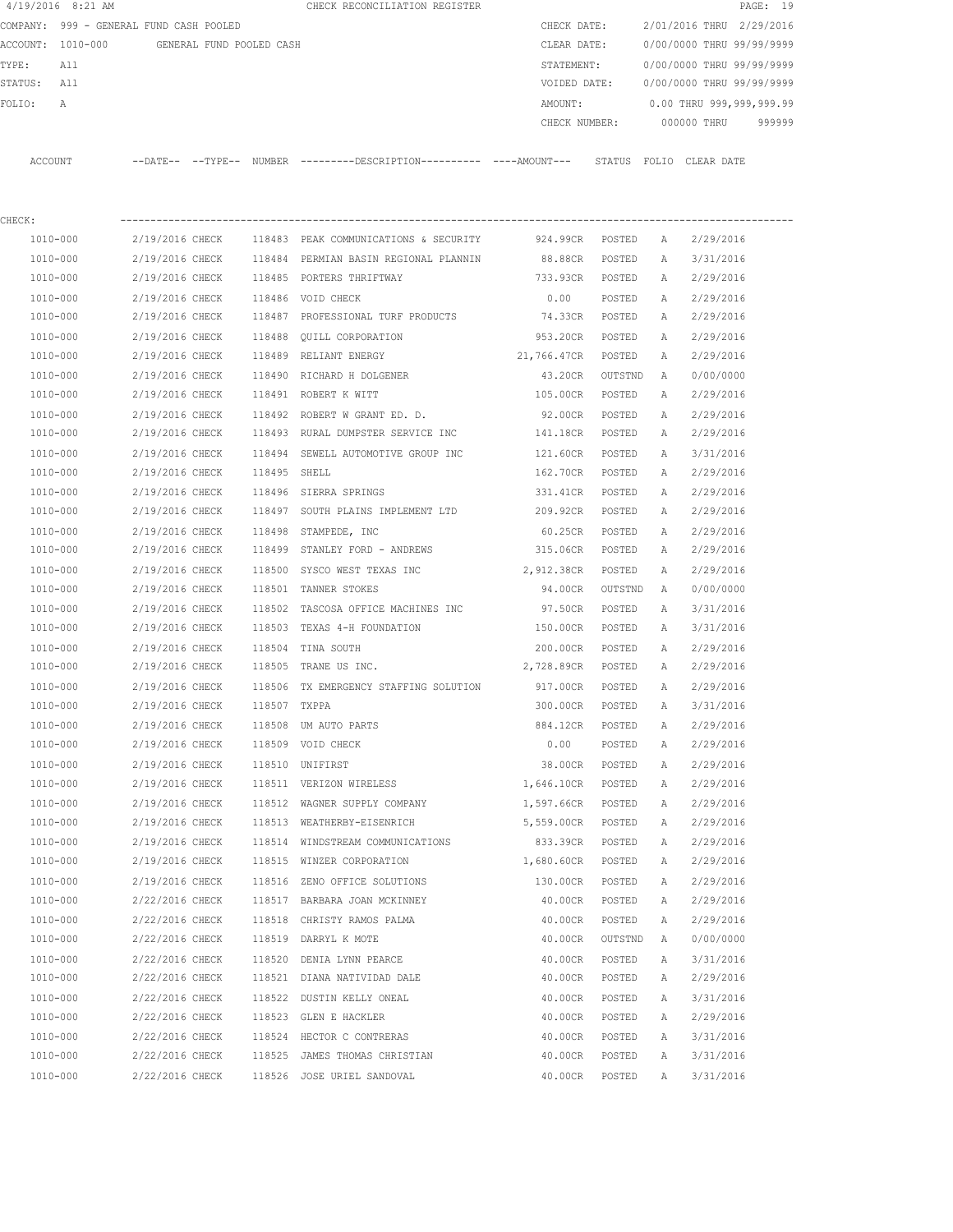|         | 4/19/2016 8:21 AM                       |                   |                          | CHECK RECONCILIATION REGISTER |  |               |        |                           |             | PAGE: 20  |        |  |
|---------|-----------------------------------------|-------------------|--------------------------|-------------------------------|--|---------------|--------|---------------------------|-------------|-----------|--------|--|
|         | COMPANY: 999 - GENERAL FUND CASH POOLED |                   |                          |                               |  | CHECK DATE:   |        | 2/01/2016 THRU            |             | 2/29/2016 |        |  |
|         | ACCOUNT: 1010-000                       |                   | GENERAL FUND POOLED CASH |                               |  | CLEAR DATE:   |        | 0/00/0000 THRU 99/99/9999 |             |           |        |  |
| TYPE:   | All                                     |                   |                          |                               |  | STATEMENT:    |        | 0/00/0000 THRU 99/99/9999 |             |           |        |  |
| STATUS: | All                                     |                   |                          |                               |  | VOIDED DATE:  |        | 0/00/0000 THRU 99/99/9999 |             |           |        |  |
| FOLTO:  | $\mathbb{A}$                            |                   |                          |                               |  | AMOUNT:       |        | 0.00 THRU 999,999,999.99  |             |           |        |  |
|         |                                         |                   |                          |                               |  | CHECK NUMBER: |        |                           | 000000 THRU |           | 999999 |  |
|         |                                         |                   |                          |                               |  |               |        |                           |             |           |        |  |
| ACCOUNT |                                         | --DATE-- --TYPE-- | NUMBER                   |                               |  |               | STATUS | FOLTO                     | CLEAR DATE  |           |        |  |

| CHECK:   |                                     |        |                                                                          |                    |         |   |           |
|----------|-------------------------------------|--------|--------------------------------------------------------------------------|--------------------|---------|---|-----------|
| 1010-000 | 2/22/2016 CHECK                     |        | 118527 MARY LOU CORNEJO                                                  | 40.00CR POSTED     |         | A | 2/29/2016 |
| 1010-000 | 2/22/2016 CHECK                     | 118528 | NOHEMI SANCHEZ                                                           | 40.00CR            | POSTED  | A | 2/29/2016 |
| 1010-000 | 2/25/2016 CHECK                     | 118529 | TOMMY DARLAND GOLF SALES 13,099.65CR                                     |                    | POSTED  | А | 2/29/2016 |
| 1010-000 | 2/26/2016 CHECK                     |        | 118530 ABSOLUTE FIRE PROTECTION INC 177.60CR                             |                    | POSTED  | A | 3/31/2016 |
| 1010-000 | 2/26/2016 CHECK                     |        | 118531 ADVANCED BUSINESS SOLUTIONS                                       | 105.08CR           | POSTED  | A | 3/31/2016 |
| 1010-000 |                                     |        | 2/26/2016 CHECK 118532 ANDREWS COUNTY APPRAISAL DISTR 64,845.00CR POSTED |                    |         | A | 3/31/2016 |
| 1010-000 |                                     |        | 2/26/2016 CHECK 118533 ANDREWS COUNTY NEWS INC                           | 280.00CR           | POSTED  | A | 3/31/2016 |
| 1010-000 |                                     |        | 2/26/2016 CHECK 118534 ANDREWS OFFICE SUPPLY                             | 44.14CR            | POSTED  | A | 3/31/2016 |
| 1010-000 |                                     |        | 2/26/2016 CHECK 118535 ANDREWS PEST CONTROL                              | 85.00CR            | POSTED  | Α | 3/31/2016 |
| 1010-000 |                                     |        | 2/26/2016 CHECK 118536 ANDREWS PRESCRIPTION SHOP LLC                     | 1,864.85CR POSTED  |         | Α | 3/31/2016 |
| 1010-000 |                                     |        | 2/26/2016 CHECK 118537 ANDREWS TIRE SERVICE INC                          | 89.98CR POSTED     |         | A | 3/31/2016 |
| 1010-000 |                                     |        | 2/26/2016 CHECK 118538 AUTOZONE COMMERCIAL                               | 584.44CR POSTED    |         | A | 3/31/2016 |
| 1010-000 | 2/26/2016 CHECK                     |        | 118539 BAILEY COUNTY SHERIFF DEPT                                        | 16,825.41CR POSTED |         | A | 3/31/2016 |
| 1010-000 | 2/26/2016 CHECK                     |        | 118540 BASIN DENTISTRY                                                   | 67.30CR POSTED     |         | A | 3/31/2016 |
| 1010-000 | 2/26/2016 CHECK                     |        | 118541 BASIN PEDIATRIC DENTISTRY AND 2,216.00CR POSTED                   |                    |         | A | 3/31/2016 |
| 1010-000 | 2/26/2016 CHECK                     |        | 118542 BEAR GRAPHICS INC                                                 | 440.00CR POSTED    |         | A | 3/31/2016 |
| 1010-000 | 2/26/2016 CHECK 118543 BI INC.      |        |                                                                          | 350.56CR POSTED    |         | A | 3/31/2016 |
| 1010-000 |                                     |        | 2/26/2016 CHECK 118544 BILL WILLIAMS TIRE CENTER 883.60CR                |                    | POSTED  | A | 3/31/2016 |
| 1010-000 |                                     |        | 2/26/2016 CHECK 118545 BORDER STATES ELECTRIC SUPPLY 468.10CR            |                    | POSTED  | A | 3/31/2016 |
| 1010-000 | 2/26/2016 CHECK                     |        | 118546 BRODART CO                                                        | 36.43CR            | POSTED  | А | 3/31/2016 |
| 1010-000 | 2/26/2016 CHECK                     |        | 118547 CAIN ELECTRICAL SUPPLY CORP                                       | 710.10CR           | POSTED  | A | 3/31/2016 |
| 1010-000 | 2/26/2016 CHECK                     |        | 118548 CENTER POINT LARGE PRINT                                          | 120.42CR POSTED    |         | Α | 3/31/2016 |
| 1010-000 | 2/26/2016 CHECK                     |        | 118549 CERTIFIED LABORATORIES                                            | 230.00CR POSTED    |         | A | 3/31/2016 |
| 1010-000 | 2/26/2016 CHECK                     |        | 118550 CHARLES LUJAN                                                     | 59.18CR POSTED     |         | A | 3/31/2016 |
| 1010-000 | 2/26/2016 CHECK                     |        | 118551 CHRIS DEANDA LAW FIRM PC                                          | 1,000.00CR POSTED  |         | Α | 3/31/2016 |
| 1010-000 | 2/26/2016 CHECK                     |        | 118552 CINDY NUTTER                                                      | 300.00CR           | POSTED  | Α | 3/31/2016 |
| 1010-000 | 2/26/2016 CHECK                     | 118553 | CITY OF ODESSA                                                           | 14.00CR            | POSTED  | Α | 3/31/2016 |
| 1010-000 | 2/26/2016 CHECK                     |        | 118554 COBAR SUPPLY                                                      | UNPOST 91.44CR     | POSTED  | Α | 3/31/2016 |
| 1010-000 | 2/26/2016 CHECK 118555 CROSS TOWING |        |                                                                          | 370.00CR           | POSTED  | Α | 3/31/2016 |
| 1010-000 |                                     |        | 2/26/2016 CHECK 118556 CRS DIAGNOSTIC SERVICE LLC                        | 90.00CR            | POSTED  | Α | 3/31/2016 |
| 1010-000 |                                     |        | 2/26/2016 CHECK 118557 CRYSTAL BURCIAGA GONZALEZ 143.14CR                |                    | OUTSTND | Α | 0/00/0000 |
| 1010-000 | 2/26/2016 CHECK                     | 118558 | CUSTOM WHOLESALE SUPPLY CO INC 3,156.38CR                                |                    | POSTED  | A | 3/31/2016 |
| 1010-000 | 2/26/2016 CHECK                     |        | 118559 DANA LEE CRUTCHER                                                 | 437.79CR POSTED    |         | A | 3/31/2016 |
| 1010-000 |                                     |        | 2/26/2016 CHECK 118560 DANIELLE PARKINSON DBA                            | 650.00CR           | POSTED  | A | 3/31/2016 |
| 1010-000 | 2/26/2016 CHECK                     |        | 118561 DELILAH SCHROEDER                                                 | 300.00CR           | POSTED  | A | 3/31/2016 |
| 1010-000 | 2/26/2016 CHECK                     |        | 118562 DPC INDUSTRIES, INC.                                              | 300.00CR           | POSTED  | А | 3/31/2016 |
| 1010-000 | 2/26/2016 CHECK                     |        | 118563 DRISKELL & BATES PSYCHOLOGY, P                                    | 450.00CR           | POSTED  | Α | 3/31/2016 |
| 1010-000 | 2/26/2016 CHECK                     |        | 118564 EAN HOLDINGS LLC                                                  | 173.33CR           | POSTED  | Α | 3/31/2016 |
| 1010-000 | 2/26/2016 CHECK                     |        | 118565 FALCON SEPTIC SERVICE INC                                         | 300.00CR           | POSTED  | Α | 3/31/2016 |
| 1010-000 | 2/26/2016 CHECK                     |        | 118566 FASTENAL COMPANY                                                  | 3.00CR             | POSTED  | Α | 3/31/2016 |
| 1010-000 | 2/26/2016 CHECK                     |        | 118567 GALE/CENGAGE LEARNING                                             | 229.77CR           | POSTED  | Α | 3/31/2016 |
| 1010-000 | 2/26/2016 CHECK                     | 118568 | GARZA COUNTY LAW ENFORCEMENT C                                           | 11,520.00CR        | POSTED  | Α | 3/31/2016 |
| 1010-000 | 2/26/2016 CHECK                     |        | 118569 GARZA COUNTY TREASURER                                            | 767.93CR           | POSTED  | Α | 3/31/2016 |
| 1010-000 | 2/26/2016 CHECK                     |        | 118570 GEORGE F GOMEZ                                                    | 296.88CR           | POSTED  | Α | 3/31/2016 |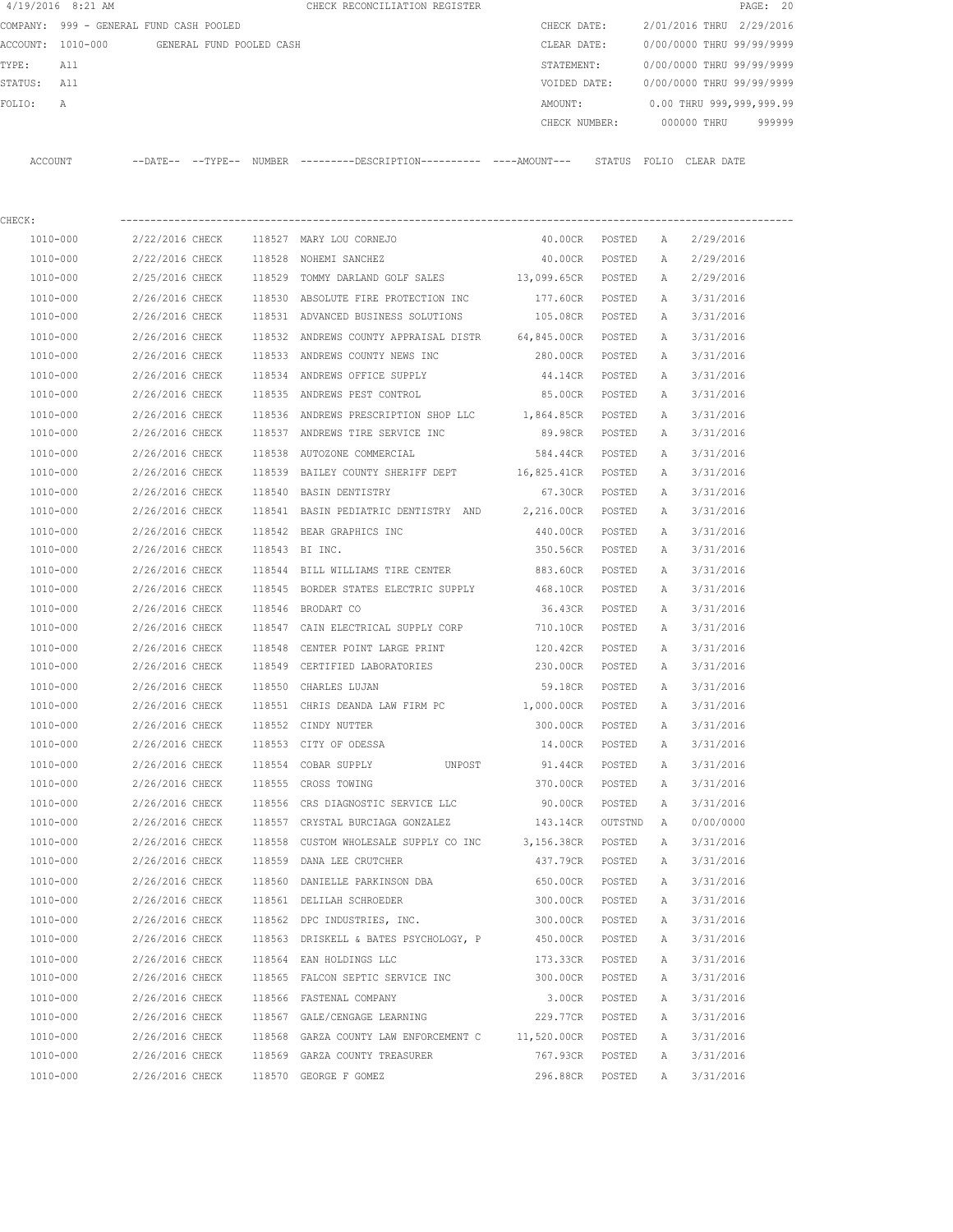| $4/19/2016$ 8:21 AM                     |                          |            | CHECK RECONCILIATION REGISTER                                                               |                   |         |              |                           | PAGE: 21 |
|-----------------------------------------|--------------------------|------------|---------------------------------------------------------------------------------------------|-------------------|---------|--------------|---------------------------|----------|
| COMPANY: 999 - GENERAL FUND CASH POOLED |                          |            |                                                                                             | CHECK DATE:       |         |              | 2/01/2016 THRU 2/29/2016  |          |
| ACCOUNT: 1010-000                       | GENERAL FUND POOLED CASH |            |                                                                                             | CLEAR DATE:       |         |              | 0/00/0000 THRU 99/99/9999 |          |
| TYPE:<br>All                            |                          |            |                                                                                             | STATEMENT:        |         |              | 0/00/0000 THRU 99/99/9999 |          |
| All<br>STATUS:                          |                          |            |                                                                                             | VOIDED DATE:      |         |              | 0/00/0000 THRU 99/99/9999 |          |
| FOLIO:<br>А                             |                          |            |                                                                                             | AMOUNT:           |         |              | 0.00 THRU 999,999,999.99  |          |
|                                         |                          |            |                                                                                             | CHECK NUMBER:     |         |              | 000000 THRU               | 999999   |
| ACCOUNT                                 |                          |            | --DATE-- --TYPE-- NUMBER --------DESCRIPTION---------- ----AMOUNT--- STATUS FOLIO CLEARDATE |                   |         |              |                           |          |
|                                         |                          |            |                                                                                             |                   |         |              |                           |          |
| CHECK:                                  |                          |            |                                                                                             |                   |         |              |                           |          |
| 1010-000                                | 2/26/2016 CHECK          |            | 118571 GRAINGER INC                                                                         | 1,121.80CR POSTED |         | A            | 3/31/2016                 |          |
| 1010-000                                | 2/26/2016 CHECK          |            | 118572 HENRY SCHEIN                                                                         | 1,261.08CR        | POSTED  | А            | 3/31/2016                 |          |
| 1010-000                                | 2/26/2016 CHECK          |            | 118573 HIGGINBOTHAM BROS & CO LLC                                                           | 970.38CR          | POSTED  | Α            | 3/31/2016                 |          |
| 1010-000                                | 2/26/2016 CHECK          |            | 118574 VOID CHECK                                                                           | 0.00              | POSTED  | Α            | 2/29/2016                 |          |
| 1010-000                                | 2/26/2016 CHECK          |            | 118575 VOID CHECK                                                                           | 0.00              | POSTED  | A            | 2/29/2016                 |          |
| 1010-000                                | 2/26/2016 CHECK          | 118576     | VOID CHECK                                                                                  | 0.00              | POSTED  | Α            | 2/29/2016                 |          |
| 1010-000                                | 2/26/2016 CHECK          |            | 118577 HOMER HAYS                                                                           | 181.39CR          | POSTED  | Α            | 3/31/2016                 |          |
| 1010-000                                | 2/26/2016 CHECK          | 118578     | IVETTE S MERAZ                                                                              | 153.92CR          | POSTED  | Α            | 3/31/2016                 |          |
| 1010-000                                | 2/26/2016 CHECK          |            | 118579 J ROXANE BLOUNT                                                                      | 700.00CR          | POSTED  | Α            | 3/31/2016                 |          |
| 1010-000                                | 2/26/2016 CHECK          |            | 118580 JERRY W. WADE, D.D.S.                                                                | 96.00CR           | POSTED  | Α            | 3/31/2016                 |          |
| 1010-000                                | 2/26/2016 CHECK          |            | 118581 JNL STEEL COMPONENTS INC                                                             | 592.36CR          | POSTED  | Α            | 3/31/2016                 |          |
| 1010-000                                | 2/26/2016 CHECK          | 118582     | JOSEPH & KAYCEE YOUNG                                                                       | 117.58CR          | POSTED  | Α            | 3/31/2016                 |          |
| 1010-000                                | 2/26/2016 CHECK          |            | 118583 JOYCE MILLER                                                                         | 264.60CR          | OUTSTND | A            | 0/00/0000                 |          |
| 1010-000                                | 2/26/2016 CHECK          |            | 118584 KENDA HECKLER                                                                        | 369.00CR          | POSTED  | Α            | 2/29/2016                 |          |
| 1010-000                                | 2/26/2016 CHECK          |            | 118585 KEVIN ACKER                                                                          | 400.00CR          | POSTED  | А            | 3/31/2016                 |          |
| 1010-000                                | 2/26/2016 CHECK          | 118586     | KIM CORDOVA                                                                                 | 37.80CR           | POSTED  | Α            | 3/31/2016                 |          |
| 1010-000                                | 2/26/2016 CHECK          |            | 118587 KLEINMAN CONSULTANTS PLLC                                                            | 900.00CR          | POSTED  | Α            | 3/31/2016                 |          |
| 1010-000                                | 2/26/2016 CHECK          | 118588     | KNIGHTS TIRE & SERVICE                                                                      | 40.00CR           | POSTED  | Α            | 3/31/2016                 |          |
| 1010-000                                | 2/26/2016 CHECK          | 118589     | KYOCERA DOCUMENT SOLUTIONS AME                                                              | 137.60CR          | POSTED  | Α            | 3/31/2016                 |          |
| 1010-000                                | 2/26/2016 CHECK          | 118590     | LEXISNEXIS RISK DATA MANAGEMEN                                                              | 50.00CR           | POSTED  | Α            | 3/31/2016                 |          |
| 1010-000                                | 2/26/2016 CHECK          |            | 118591 LILLY A PLUMMER                                                                      | 700.00CR          | POSTED  | А            | 3/31/2016                 |          |
| 1010-000                                | 2/26/2016 CHECK          |            | 118592 LINDA FOSTER                                                                         | 175.00CR          | POSTED  | А            | 3/31/2016                 |          |
| 1010-000                                | 2/26/2016 CHECK          |            | 118593 MAGAZINE SUBSCRIPTION SERV AGE 1,768.13CR                                            |                   | POSTED  | Α            | 3/31/2016                 |          |
| 1010-000                                | 2/26/2016 CHECK          |            | 118594 MARCUS MEDLOCK                                                                       | 149.75CR          | POSTED  | Α            | 3/31/2016                 |          |
| 1010-000                                | 2/26/2016 CHECK          |            | 118595 MARK HOOPER ATTORNEY AT LAW                                                          | 700.00CR          | POSTED  | А            | 3/31/2016                 |          |
| 1010-000                                | 2/26/2016 CHECK          |            | 118596 MCH PROFESSIONAL CARE                                                                | 80.00CR           | POSTED  | Α            | 3/31/2016                 |          |
| 1010-000                                | 2/26/2016 CHECK          |            | 118597 MIDLAND COUNTY JUVENILE PROBAT                                                       | 3,960.00CR        | POSTED  | Α            | 3/31/2016                 |          |
| 1010-000                                | 2/26/2016 CHECK          |            | 118598 MORRISON SUPPLY COMPANY                                                              | 1,608.43CR        | POSTED  | Α            | 3/31/2016                 |          |
| 1010-000                                | 2/26/2016 CHECK          | 118599 MSB |                                                                                             | 4.95CR            | POSTED  | Α            | 3/31/2016                 |          |
| 1010-000                                | 2/26/2016 CHECK          |            | 118600 MUSTANG LUMBER CO                                                                    | 3,936.26CR        | POSTED  | Α            | 3/31/2016                 |          |
| 1010-000                                | 2/26/2016 CHECK          |            | 118601 VOID CHECK                                                                           | 0.00              | POSTED  | Α            | 2/29/2016                 |          |
| 1010-000                                | 2/26/2016 CHECK          |            | 118602 VOID CHECK                                                                           | 0.00              | POSTED  | Α            | 2/29/2016                 |          |
| 1010-000                                | 2/26/2016 CHECK          |            | 118603 VOID CHECK                                                                           | 0.00              | POSTED  | Α            | 2/29/2016                 |          |
| 1010-000                                | 2/26/2016 CHECK          |            | 118604 VOID CHECK                                                                           | 0.00              | POSTED  | Α            | 2/29/2016                 |          |
| 1010-000                                | 2/26/2016 CHECK          |            | 118605 VOID CHECK                                                                           | 0.00              | POSTED  | Α            | 2/29/2016                 |          |
| 1010-000                                | 2/26/2016 CHECK          |            | 118606 VOID CHECK                                                                           | 0.00              | POSTED  | Α            | 2/29/2016                 |          |
| 1010-000                                | 2/26/2016 CHECK          |            | 118607 NAVICURE, INC                                                                        | 158.00CR          | POSTED  | Α            | 3/31/2016                 |          |
| 1010-000                                | 2/26/2016 CHECK          |            | 118608 NEIGHBORHOOD PHARMACY                                                                | 1,202.00CR        | POSTED  | Α            | 3/31/2016                 |          |
| 1010-000                                | 2/26/2016 CHECK          |            | 118609 OFFICEWISE FURNITURE AND SUPPL                                                       | 91.96CR           | POSTED  | Α            | 3/31/2016                 |          |
| 1010-000                                | 2/26/2016 CHECK          |            | 118610 ORIENTAL TRADING COMPANY, INC.                                                       | 50.45CR           | POSTED  | Α            | 3/31/2016                 |          |
| 1010-000                                | 2/26/2016 CHECK          |            | 118611 PERMIAN REGIONAL MEDICAL CENTE                                                       | 3,616.06CR POSTED |         | Α            | 3/31/2016                 |          |
| 1010-000                                | 2/26/2016 CHECK          |            | 118612 PERRY M MARCHIONI, PH D                                                              | 1,000.00CR        | POSTED  | Α            | 3/31/2016                 |          |
| 1010-000                                | 2/26/2016 CHECK          |            | 118613 QUILL CORPORATION                                                                    | 909.02CR          | POSTED  | $\mathbb{A}$ | 3/31/2016                 |          |

1010-000 2/26/2016 CHECK 118614 VOID CHECK 0.00 POSTED A 2/29/2016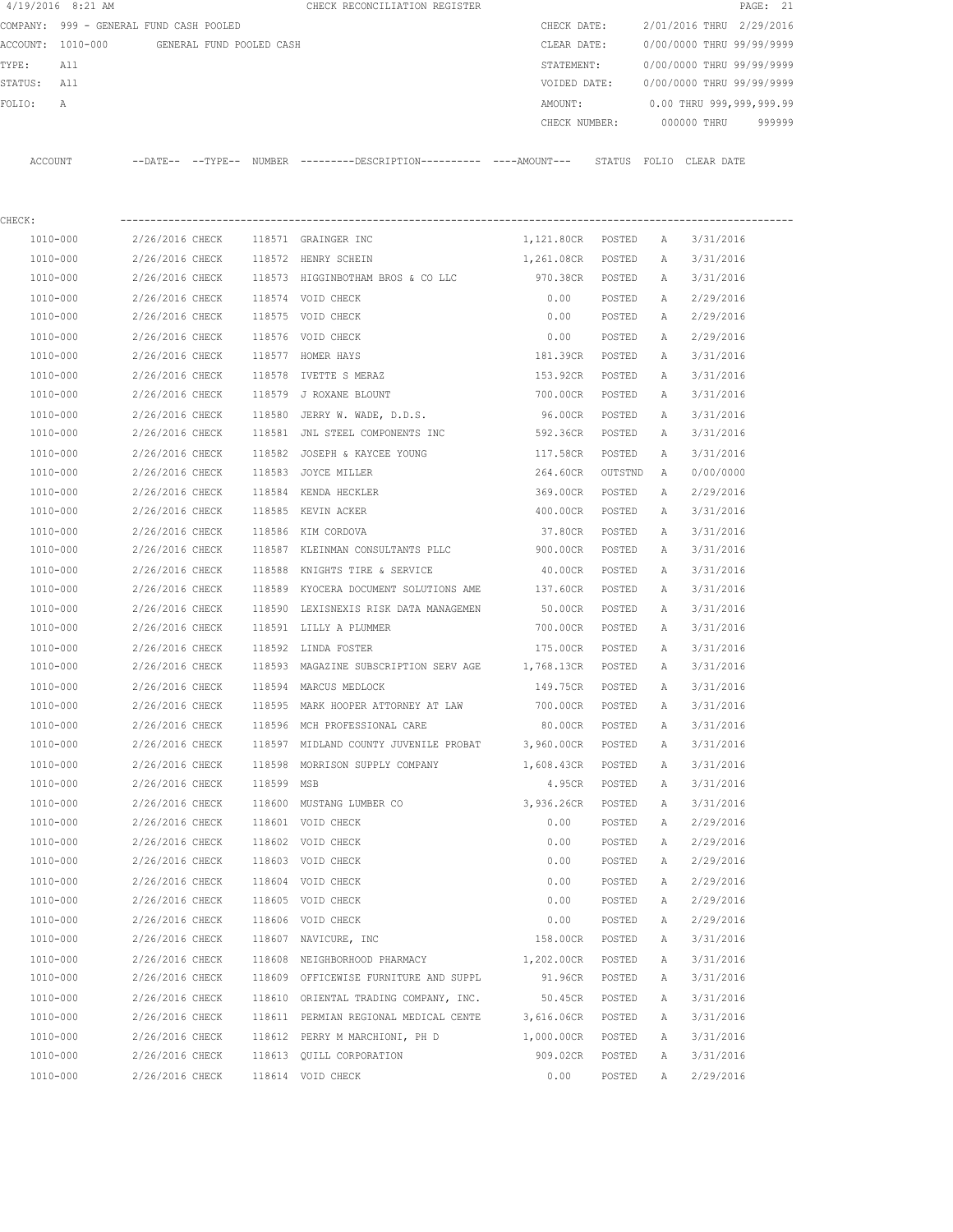|                                         | 4/19/2016 8:21 AM |                                            |  |  | CHECK RECONCILIATION REGISTER                                                                         |             |                   |                           | PAGE: 22                               |  |
|-----------------------------------------|-------------------|--------------------------------------------|--|--|-------------------------------------------------------------------------------------------------------|-------------|-------------------|---------------------------|----------------------------------------|--|
| COMPANY: 999 - GENERAL FUND CASH POOLED |                   |                                            |  |  |                                                                                                       | CHECK DATE: |                   |                           | 2/01/2016 THRU 2/29/2016               |  |
|                                         |                   | ACCOUNT: 1010-000 GENERAL FUND POOLED CASH |  |  |                                                                                                       | CLEAR DATE: |                   | 0/00/0000 THRU 99/99/9999 |                                        |  |
| TYPE: All                               |                   |                                            |  |  |                                                                                                       |             |                   |                           | STATEMENT: 0/00/0000 THRU 99/99/9999   |  |
| STATUS: All                             |                   |                                            |  |  |                                                                                                       |             |                   |                           | VOIDED DATE: 0/00/0000 THRU 99/99/9999 |  |
| FOLIO:                                  | A                 |                                            |  |  |                                                                                                       |             |                   |                           | AMOUNT: 0.00 THRU 999,999,999.99       |  |
|                                         |                   |                                            |  |  |                                                                                                       |             |                   |                           | CHECK NUMBER: 000000 THRU 999999       |  |
|                                         |                   |                                            |  |  | ACCOUNT --DATE-- --TYPE-- NUMBER ---------DESCRIPTION---------- ----AMOUNT--- STATUS FOLIO CLEAR DATE |             |                   |                           |                                        |  |
| CHECK:                                  |                   |                                            |  |  |                                                                                                       |             |                   |                           |                                        |  |
|                                         | 1010-000          |                                            |  |  | 2/26/2016 CHECK 118615 RAFAEL RODRIGUEZ DBA                                                           |             |                   |                           | 1,700.00CR POSTED A 3/31/2016          |  |
|                                         | 1010-000          |                                            |  |  | 2/26/2016 CHECK 118616 REBECCA HUGHES                                                                 |             |                   |                           | 232.89CR POSTED A 3/31/2016            |  |
|                                         | 1010-000          |                                            |  |  | 2/26/2016 CHECK 118617 RECORDED BOOKS, LLC                                                            |             |                   |                           | 1,607.18CR POSTED A 3/31/2016          |  |
|                                         | 1010-000          |                                            |  |  | 2/26/2016 CHECK 118618 RECOVERY HEALTHCARE CORP                                                       |             | 620.00CR POSTED   |                           | A 3/31/2016                            |  |
|                                         | 1010-000          |                                            |  |  | 2/26/2016 CHECK 118619 RELIANT                                                                        |             | 660.14CR POSTED   |                           | A 3/31/2016                            |  |
|                                         |                   |                                            |  |  | 1010-000  2/26/2016 CHECK  118620 ROBERT W GARCIA MD  5,462.00CR POSTED                               |             |                   |                           | A 3/31/2016                            |  |
|                                         |                   |                                            |  |  | 1010-000  2/26/2016 CHECK  118621  ROGELIO & EVELINA MALTOS     76.56CR  POSTED                       |             |                   |                           | A 3/31/2016                            |  |
|                                         | 1010-000          |                                            |  |  | 2/26/2016 CHECK 118622 ROSARIO PERALEZ                                                                |             | 1,750.00CR POSTED | A                         | 3/31/2016                              |  |
|                                         | 1010-000          |                                            |  |  | 2/26/2016 CHECK 118623 RUBEN & CAMILLE LOPEZ                                                          |             | 240.87CR POSTED   | A                         | 3/31/2016                              |  |
|                                         | 1010-000          |                                            |  |  | 2/26/2016 CHECK 118624 RURAL DUMPSTER SERVICE INC                                                     |             | 141.18CR POSTED   | A                         | 3/31/2016                              |  |
|                                         | 1010-000          |                                            |  |  | 2/26/2016 CHECK 118625 SAM'S CLUB                                                                     |             | 180.00CR POSTED   | A                         | 3/31/2016                              |  |
|                                         | 1010-000          |                                            |  |  | 2/26/2016 CHECK 118626 SAMUEL ROMAN JR                                                                |             | 26.95CR POSTED    |                           | A 3/31/2016                            |  |
|                                         | 1010-000          |                                            |  |  | 2/26/2016 CHECK 118627 SANOFI PASTEUR INC.                                                            |             | 420.47CR POSTED   | A                         | 3/31/2016                              |  |
|                                         | 1010-000          |                                            |  |  | 2/26/2016 CHECK 118628 SECURED DOCUMENT SHREDDING, IN                                                 |             | 50.00CR POSTED    | A                         | 3/31/2016                              |  |
|                                         | 1010-000          |                                            |  |  | 2/26/2016 CHECK 118629 SHERRY HARDY                                                                   |             | 107.33CR POSTED   |                           | A 3/31/2016                            |  |
|                                         | 1010-000          |                                            |  |  | 2/26/2016 CHECK 118630 SIERRA SPRINGS                                                                 |             | 270.75CR POSTED   | A                         | 3/31/2016                              |  |
|                                         | 1010-000          |                                            |  |  | 2/26/2016 CHECK 118631 SOUTH PLAINS FORENSIC PATHOLOG 2,750.00CR POSTED                               |             |                   | A                         | 3/31/2016                              |  |
|                                         | 1010-000          |                                            |  |  | 2/26/2016 CHECK 118632 SPORT VIDEOS                                                                   |             | 61.00CR POSTED    |                           | A 3/31/2016                            |  |
|                                         | 1010-000          |                                            |  |  | 2/26/2016 CHECK 118633 TASCOSA OFFICE MACHINES INC 95.92CR POSTED                                     |             |                   |                           | A 3/31/2016                            |  |
|                                         | 1010-000          | 2/26/2016 CHECK 118634 TDCAA               |  |  |                                                                                                       |             | 42.37CR POSTED    | A                         | 3/31/2016                              |  |
|                                         | 1010-000          |                                            |  |  | 2/26/2016 CHECK 118635 TEXAS ASSOCIATION OF COUNTIES 400.00CR POSTED                                  |             |                   |                           | A 3/31/2016                            |  |
|                                         | 1010-000          |                                            |  |  | 2/26/2016 CHECK 118636 TEXAS GAS SERVICE CORP                                                         |             | 1,998.15CR POSTED |                           | A 3/31/2016                            |  |
|                                         | 1010-000          |                                            |  |  | 2/26/2016 CHECK 118637 TEXAS PRISONER TRANSPORTATION                                                  |             |                   |                           | 1,238.96CR POSTED A 3/31/2016          |  |
|                                         | 1010-000          |                                            |  |  | 2/26/2016 CHECK 118638 TEXAS TECH UNIVERSITY HEALTH S                                                 |             | 852.50CR POSTED A |                           | 3/31/2016                              |  |
|                                         | 1010-000          | 2/26/2016 CHECK                            |  |  | 118639 THOMAS RAMPONE & ERYN WALKER                                                                   |             | 214.41CR POSTED   | A                         | 3/31/2016                              |  |
|                                         | 1010-000          |                                            |  |  | 2/26/2016 CHECK 118640 THOMSON REUTERS - WEST                                                         |             | 501.72CR POSTED   | A                         | 3/31/2016                              |  |
|                                         | 1010-000          | 2/26/2016 CHECK 118641 TKJ INC             |  |  |                                                                                                       | 70.00CR     | POSTED            | Α                         | 3/31/2016                              |  |
|                                         | 1010-000          |                                            |  |  | 2/26/2016 CHECK 118642 TRAVIS & JESSICA ROGERS 244.87CR POSTED                                        |             |                   | A                         | 3/31/2016                              |  |
|                                         | 1010-000          |                                            |  |  | 2/26/2016 CHECK 118643 TRENCHLESS REPLACEMENT SPECIAL 3,122.78CR                                      |             | POSTED            | A                         | 3/31/2016                              |  |
|                                         | 1010-000          |                                            |  |  | 2/26/2016 CHECK 118644 TTUHSC HEALTH.EDU                                                              |             | 2,376.00CR POSTED | A                         | 3/31/2016                              |  |
|                                         | 1010-000          |                                            |  |  | 2/26/2016 CHECK 118645 UM AUTO PARTS                                                                  | 145.62CR    | POSTED            | Α                         | 3/31/2016                              |  |
|                                         | 1010-000          |                                            |  |  | 2/26/2016 CHECK 118646 UPTON COUNTY                                                                   | 7,312.50CR  | POSTED            | A                         | 3/31/2016                              |  |
|                                         | 1010-000          |                                            |  |  | 2/26/2016 CHECK 118647 VERIZON WIRELESS                                                               | 163.87CR    | POSTED            | A                         | 3/31/2016                              |  |
|                                         | 1010-000          |                                            |  |  | 2/26/2016 CHECK 118648 WEST TX FIRE EXTINGUISHER INC 2,406.94CR                                       |             | POSTED            | A                         | 3/31/2016                              |  |
|                                         | 1010-000          |                                            |  |  | 2/26/2016 CHECK 118649 WILLIAM B DOONAN                                                               | 600.00CR    | POSTED            | A                         | 3/31/2016                              |  |
|                                         | 1010-000          |                                            |  |  | 2/26/2016 CHECK 118650 WINDSTREAM COMMUNICATIONS                                                      |             | 511.54CR POSTED   |                           | A 3/31/2016                            |  |
|                                         | 1010-000          |                                            |  |  | 2/26/2016 CHECK 118651 WTG FUELS, INC                                                                 |             |                   |                           | 3,533.91CR POSTED A 3/31/2016          |  |
|                                         | 1010-000          |                                            |  |  | 2/26/2016 CHECK 118652 ZENO OFFICE SOLUTIONS                                                          |             |                   |                           | 95.00CR POSTED A 3/31/2016             |  |
| MISCELLANEOUS:                          |                   |                                            |  |  |                                                                                                       |             |                   |                           |                                        |  |
|                                         | 1010-000          |                                            |  |  | 2/09/2016 MISC.      118274 PREMIER FENCE        UNPOST       224.00                                  |             | POSTED A          |                           | 2/29/2016                              |  |
|                                         | 1010-000          |                                            |  |  | $2/22/2016$ MISC. $118370$ BILL WILLIAMS TIRE CENTEUNPOST $103.00$                                    |             |                   |                           | POSTED A 2/29/2016                     |  |